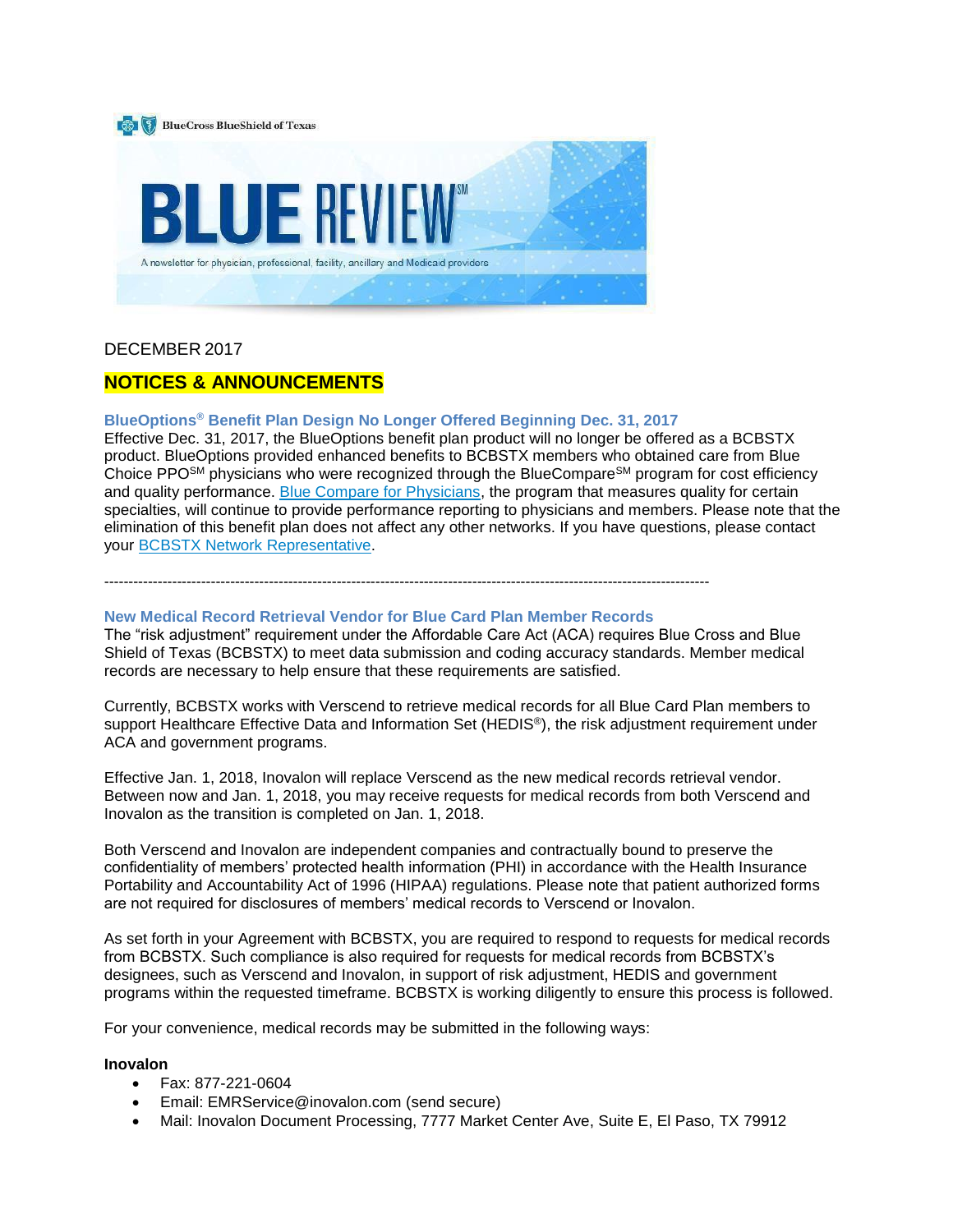# **Verscend**

- Upload the record image to Verscend's secure portal and enter your password that is included with your Verscend request. Select the files to be uploaded.
- Fax: 888-231-9601
- Mail: Verscend, 66 E. Wadsworth Park Dr., Draper, UT 84020

Providers are permitted to disclose PHI to BCBSTX without authorization from the member when both the provider and BCBSTX have or had a relationship with the member and the information relates to the relationship. See 45 CFR 164.506(c)(4). For more information regarding the HIPAA Privacy Rule, please visit hhs.gov/ocr/privacy.

If you have any questions about sending medical records to Verscend or Inovalon, contact your [BCBSTX](https://www.bcbstx.com/provider/contact_us.html)  [Network Representative.](https://www.bcbstx.com/provider/contact_us.html)

*HEDIS is a registered trademark of NCQA*

-----------------------------------------------------------------------------------------------------------------------------

### **BCBSTX Celebrates LGBTQ Inclusion**

Blue Cross and Blue Shield of Texas (BCBSTX) is committed to promoting the health and wellness of our members and communities. Our commitment guides us in fostering greater access to care and working to lower the overall cost of care, while helping improve care quality and patient outcomes.

Our responsibility to an ever increasing, diverse member base led us to work with our lesbian, gay, bisexual, transgender and questioning/queer (LGBTQ) employees to understand the health care needs of the LGBTQ population. We are proud to inform you that this partnership resulted in the creation of the [BCBSTX](https://www.bcbstx.com/member/advantages-of-membership/lgbtq-inclusion) Values LGBTQ Inclusion resource web page. This resource underlines the importance of this dynamic community and supports our pledge, "To do everything in our power to stand with our members in sickness and in health."

We invite you to visit [BCBSTX](https://www.bcbstx.com/member/advantages-of-membership/lgbtq-inclusion) Values LGBTQ Inclusion and learn how you can join us in supporting the LGBTQ community. You will find examples of our internal and external commitments, as well as information on Health Professionals Advancing LGBT Equality (formerly known as the Gay & Lesbian Medical Association, GMLA). GLMA is an online provider directory where patients can search for primary care providers, specialists, therapists, dentists and other health care professionals that welcome LGBTQ individuals and families.

BCBSTX stands by our core values of integrity, respect, commitment, caring and excellence. We recognize the diverse worldviews that drive most health care choices in multicultural homes. To that end, we are committed to providing a variety of products and services that help meet the unique needs of our members by meeting them where they are and hope that you will join us.

-----------------------------------------------------------------------------------------------------------------------------

# **Fee Schedule Updates Effective Oct. 1**

Blue Cross and Blue Shield of Texas (BCBSTX) will implement changes in the maximum allowable fee schedule used for Blue Choice PPO<sup>SM</sup>, Blue Essentials<sup>SM</sup>, Blue Premier<sup>SM</sup>, Blue Advantage HMO<sup>SM</sup> and ParPlan effective Oct. 1, 2017. The changes include:

- The methodology used to develop the maximum allowable fee schedule for these plans will be based on 2017 Centers for Medicare and Medicaid Services (CMS) values as posted on their website for the services in which the BCBSTX reimbursement is based on CMS values.
- BCBSTX provides general reimbursement information policies, fee schedule request forms and fee schedule information on the General [Reimbursement](https://www.bcbstx.com/provider/gri/index.html) Information section of BCBSTX's [provider](https://www.bcbstx.com/provider/) website.
	- o Reimbursement changes and updates will be posted under "Reimbursement Changes/Updates" in the Reimbursement Schedules section.
	- o The specific effective date will be noted for each change that is posted.
- The conversion factor for certain surgical codes may vary by place of service for ambulatory surgical center and outpatient hospital.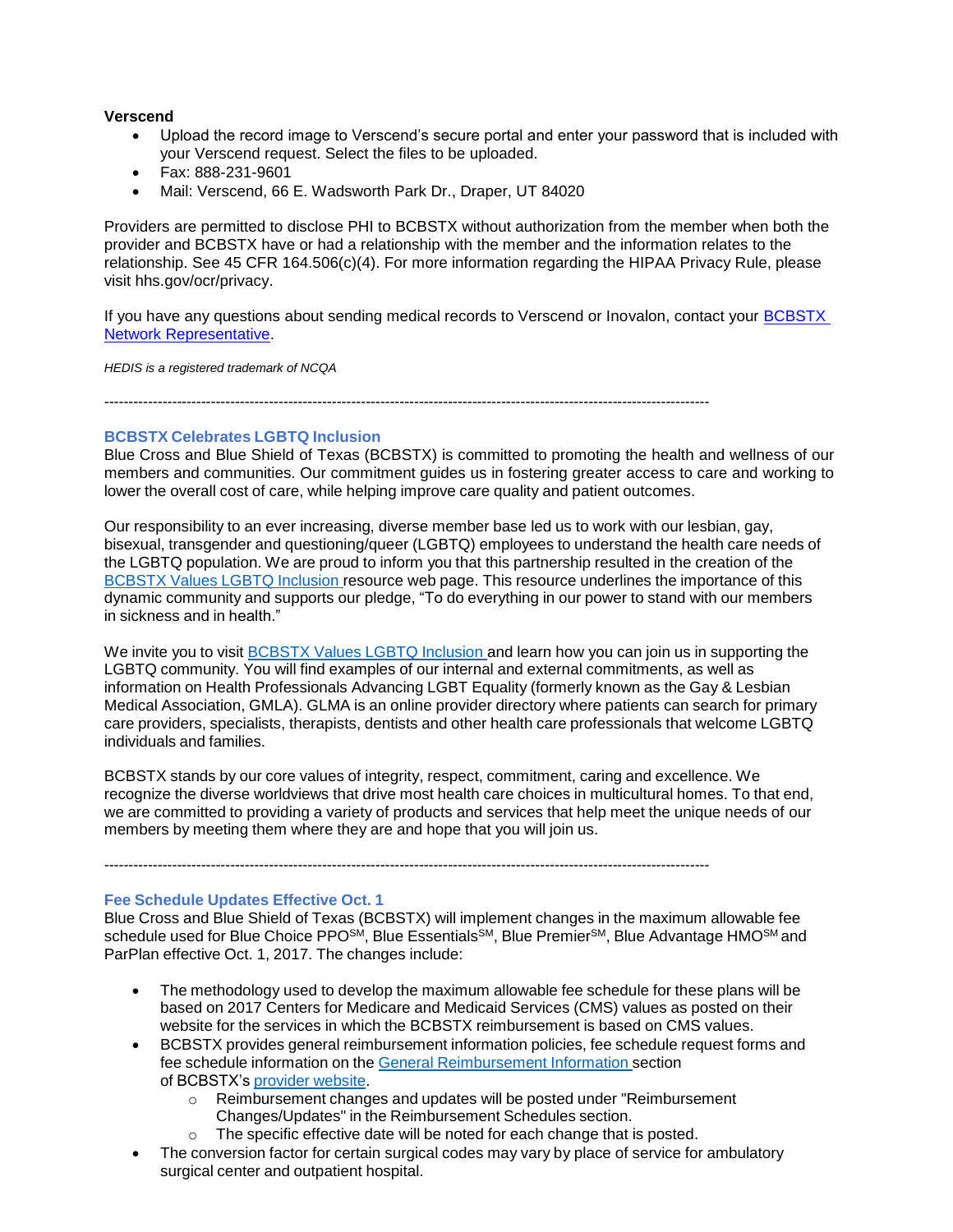- Blue Choice PPO, Blue Essentials, Blue Premier and Blue Advantage HMO:
	- o Will consider the site of service where the service is performed.
	- $\circ$  The multiple procedure payment will be changing on the professional component of certain diagnostic imaging procedures. This change applies to services billed as professional component only or global for the procedures listed on the website. The highest priced procedure will be reimbursed at 100 percent of the allowable and each additional procedure – when performed during the same session on the same day – will be reimbursed at 95 percent (previously 75 percent) of the allowable.

If you would like to request a sample of maximum allowable fees or if you have any questions, please contact your Network [Management](https://www.bcbstx.com/provider/contact_us.html) office.

-------------------------------------------------------------------------------------------------------------------------------

# **Integration of Prime Therapeutics® and Walgreens® Specialty Pharmacy and Mail Order Services**

Blue Cross and Blue Shield of Texas' (BCBSTX) pharmacy benefit manager (PBM), Prime Therapeutics LLC (Prime), and Walgreens announced a strategic alliance in August 2016 to create a first-of-its-kind model for pharmacy benefit management that aligns a national pharmacy chain, a leading PBM and health plans, including a long-term retail pharmacy agreement. As part of this alliance, Prime and Walgreens have formed a combined company for specialty pharmacy and mail order services, headquartered in Orlando, FL.

Teams have been working to unite each organization's mail service and specialty pharmacy operations. As of mid-August 2017, all BCBSTX members whose pharmacy benefits are administrated through Prime will have been integrated into the new combined company's pharmacy systems.<sup>1</sup> A summary of the changes you might experience from this integration are included below.

# **Specialty Pharmacy Services**

As of July 15, 2017, BCBSTX members were integrated into the new specialty pharmacy system. The new company is nationally accredited by Accreditation Commission for Health Care and Utilization Review Accreditation Commission. Any additional accreditation and licenses will be pursued as needed. Additionally, a vast selection of previously labeled limited distribution products will be available through Prime Therapeutics Specialty Pharmacy.

# **There are no changes to the way you submit a prescription. The following remains the same:**

- The name used when e-prescribing: Prime Therapeutics Specialty (as of April 5, 2017)
- The fax number used to send prescriptions
- The prior authorization process; patient prior authorization approvals on file were transferred and will follow the BCBSTX process for renewals
- The number you call to reach Prime Specialty Pharmacy: 877-627-MEDS (6337)
- The hours of operation: Monday-Friday, 7 a.m. 7 p.m. CT

# **For prescriptions coming to your location, you may notice changes in Prime Therapeutics' communications and packaging, including:**

- The use of the Prime Specialty Pharmacy and Walgreens names/logos may both appear on the packing receipt, enclosed information sheets, stickers on the box, etc.
- Cooler/cooler packaging and the box holding the medicine may look different
- The label affixed to the front of the box may show a dispensing location other than Orlando, FL

#### **Mail Order Services**

Covered 90-day supply mail order prescriptions are being filled by "PrimeMail by Walgreens Mail Service" home delivery program as of Aug. 18, 2017.

#### **There is a new way to submit a prescription electronically:**

• For patients with expired/no remaining refill prescriptions, you will need to provide a new prescription. If submitting this prescription electronically after Aug. 18, you will need to send it to Walgreens Mail Service in Tempe, AZ, or you can fax the prescription to 800-332-9581.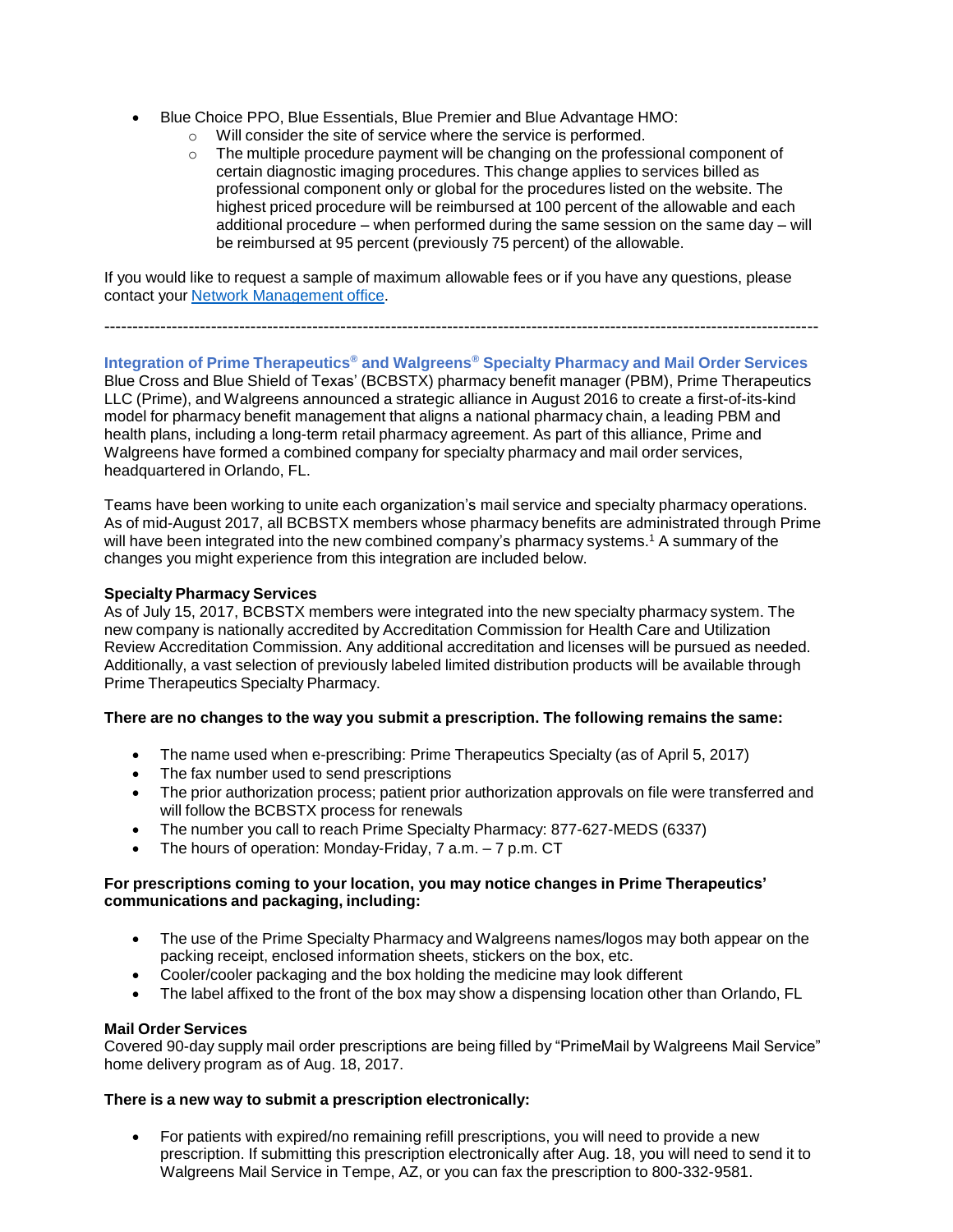**Please Note:** Existing PrimeMail ePrescribing or fax methods you may currently be using can continue for the immediate future, but will be returned as "unable to fill" at some point later this year. Please take this opportunity to update any pharmacy information that may be stored in your patients' records. Also, if your patient has a current prior authorization approval on file, it was transferred over to the new mail order system and will follow the standard BCBSTX process for renewals.

Members with prescription history within the last 12-18 months were notified of the specialty pharmacy and/or mail order service changes. Full integration of all mail service and specialty pharmacy services are expected to be completed by the first quarter of 2018. More information about the new combined company, including the official name, will be shared in future *Blue [Review](https://www.bcbstx.com/provider/news/bluereview.html)* issues and/or in the [News](https://www.bcbstx.com/provider/news/index.html) and [Updates](https://www.bcbstx.com/provider/news/index.html) section of the BCBSTX provider website.

If your patients have questions about their pharmacy benefits, please advise them to contact the Pharmacy Program number on their member ID card. Members may also visit bcbstx.com and log in to Blue Access for [Members](https://www.bcbstx.com/member)SM for a variety of online resources.

<sup>1</sup>Members with Medicare Part D or Medicaid coverage transitioned to the new mail order services as of earlier this year.

*Prime Therapeutics LLC is a pharmacy benefit management company. BCBSTX contracts with Prime Therapeutics to provide pharmacy benefit management and other related services. In addition, contracting pharmacies are contracted through Prime Therapeutics. The relationship between BCBSTX and contracting pharmacies is that of independent contractors. BCBSTX, as well as several independent Blue Cross and Blue Shield Plans, has an ownership interest in Prime Therapeutics.*

-------------------------------------------------------------------------------------------------------------------------------

*Prime has entered into an agreement with Walgreens, an independently contracted pharmacy, to form a combined specialty pharmacy and mail order services company, owned by Prime and Walgreens.*

**Become a BCBSTX HealthSelectSM of Texas Provider Today!** 

Are you currently providing or interested in providing healthcare services for Employees Retirement System of Texas (ERS) participants? ERS will utilize the Blue Essentials network to support its custom POS network for ERS HealthSelect of Texas<sup>SM</sup> and Consumer Directed HealthSelect<sup>sM</sup>. If you are not currently an active Blue Essentials network provider, you need to apply for participation in Blue Essentials prior to September 1, 2017, as HealthSelect will access the Blue Essentials network. To ensure a seamless transition and have the optimum providers available, we are reaching out to increase awareness about this opportunity.

ERS participants in the HealthSelect Point of Service (POS) plan receive maximum benefits when care is provided or directed by an in-network Primary Care Provider. Participants have an out-of-network option available to them, but there could be a significant financial impact when utilizing out-of-network services. Open enrollment for ERS participants will take place from June 26 through July 28, 2017. To continue providing care to your ERS participants, we hope you will consider participating in our customized HealthSelect network. Please contact your local Network [Management](https://www.bcbstx.com/provider/contact_us.html) office to obtain an agreement to be a HealthSelect provider through the Blue Essentials network.

We value your participation in our existing networks and it is our earnest hope you consider being a part of the Blue Essentials network for the benefit of your current and future ERS patients.

-------------------------------------------------------------------------------------------------------------------------------

# **CLAIMS & ELIGIBILITY**

#### **Zero Copay for Preventative Services Reminder**

Are you up to date on preventive services benefits? Blue Cross and Blue Shield of Texas (BCBSTX) would like to remind you that there are no copays for preventative services for Blue Cross Medicare Advantage (PPO)SM and Blue Cross Medicare Advantage (HMO)SM. Blue Cross Medicare Advantage covers a full range of preventive services to help keep patients healthy, help find problems early and determine when treatment is most effective.

Physicians should let members know which of these services is right for them. For a detailed list of the services with zero copay you may access: [Are You Up-To Date on Your Preventive Services.](https://www.medicare.gov/Pubs/pdf/11420-Preventive-Services-Card.pdf) In addition, you should check eligibility and benefits electronically through Availity™ or your preferred Web vendor.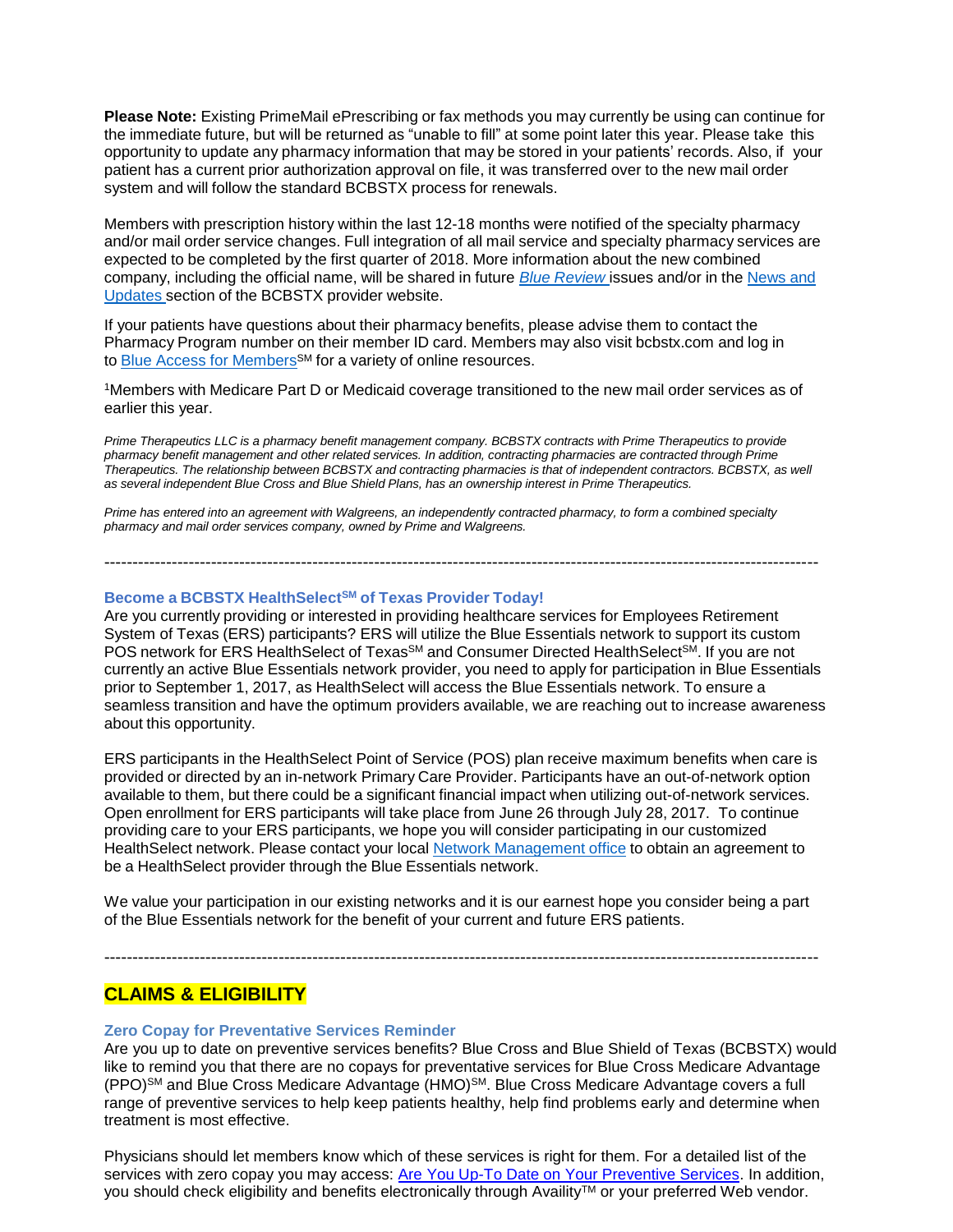Checking eligibility and/or benefit information and/or the fact that a service has been preauthorized is not a guarantee of payment. Benefits will be determined once a claim is received and will be based upon, among other things, the member's eligibility and the terms of the member's certificate of coverage applicable on the date services were rendered. If you have any questions, please call the number on the back of the member's ID card.

Availity is a trademark of Availity, LLC, a separate company that operates a health information network to provide electronic information exchange services to medical professionals. Availity provides administrative services to BCBSTX.

# -------------------------------------------------------------------------------------------------------------------------------

#### **Coverage of Supervised Exercise Therapy (SET) for Symptomatic Peripheral Artery Disease Applies to: Blue Cross Medicare Advantage (PPO)SM and Blue Cross Medicare Advantage (HMO)SM**

Original fee-for-service Medicare will continue covering the cost and reimbursement of SET for symptomatic peripheral artery disease in 2018. For 2019 and subsequent years, providers should plan to bill SET items and services to the beneficiaries' MA plan unless notified otherwise.

The Centers for Medicare and Medicaid Services (CMS) has determined the cost and reimbursement for supervised exercise therapy (SET) for symptomatic peripheral artery disease (PAD) will be covered for calendar years 2017 and 2018 only, by original fee-for-service Medicare. Providers should bill necessary SET items and services obtained by beneficiaries enrolled in MA plans to original fee-for-service Medicare. For 2019 and subsequent years, providers should plan to bill SET items and services to the beneficiaries' MA plan unless notified otherwise.

Consistent with §1862(a)(1)(A) of the Act, Medicare Administrative Contractors will consider whether SET for PAD services are reasonable and necessary and reimbursable by original Medicare for Medicare beneficiaries enrolled in MA plans in CY 2017 and 2018.

[Please review the CMS guidance article as soon as possible.](https://www.cms.gov/Outreach-and-Education/Medicare-Learning-Network-%20MLN/MLNMattersArticles/Downloads/MM10236.pdf)

-------------------------------------------------------------------------------------------------------------------------------

#### **Processing Claims for Preventive Colonoscopies**

Accurate claims billing is essential to receiving correct payment for a preventive care service like a diagnostic colonoscopy. The initial reason a procedure was performed determines whether it is covered without member cost-sharing. For example, when the initial reason for a colonoscopy is to screen for colorectal cancer, it is considered preventive under the United States Preventive Services Task Force (USPSTF) guidelines that drive ACA requirements. That procedure should be billed using the applicable CPT modifier 33. However, the CPT modifier 33, does not apply to non-preventive colonoscopies, such as those done to evaluate or follow up on signs, symptoms or pre-existing conditions.

Currently for HealthSelect<sup>SM</sup> of Texas, Consumer Directed HealthSelect<sup>SM</sup> of Texas, HealthSelect<sup>SM</sup> and Consumer Directed HealthSelect<sup>SM</sup> Out-of-State, the prior authorization requirement is waived for preventive colonoscopies performed by in-network providers when the intent of the procedure is preventive and billed with modifier 33, regardless of the findings.

#### **Tips on Using Modifiers for Preventive Services**

Sometimes it can be difficult to know when to use which modifiers. Here are some tips that may help:

- If the purpose of the procedure is to screen for colorectal cancer and the service becomes diagnostic during the procedure, modifier 33 may be used.
- Modifier 33 is not used for non-preventive colonoscopies or other non-preventive procedures.
- A colonoscopy procedure will process at the no-cost sharing benefit level as long as modifier 33 is present.
- Colonoscopies not billed with one of the preventive modifiers will not be processed as a preventive screening.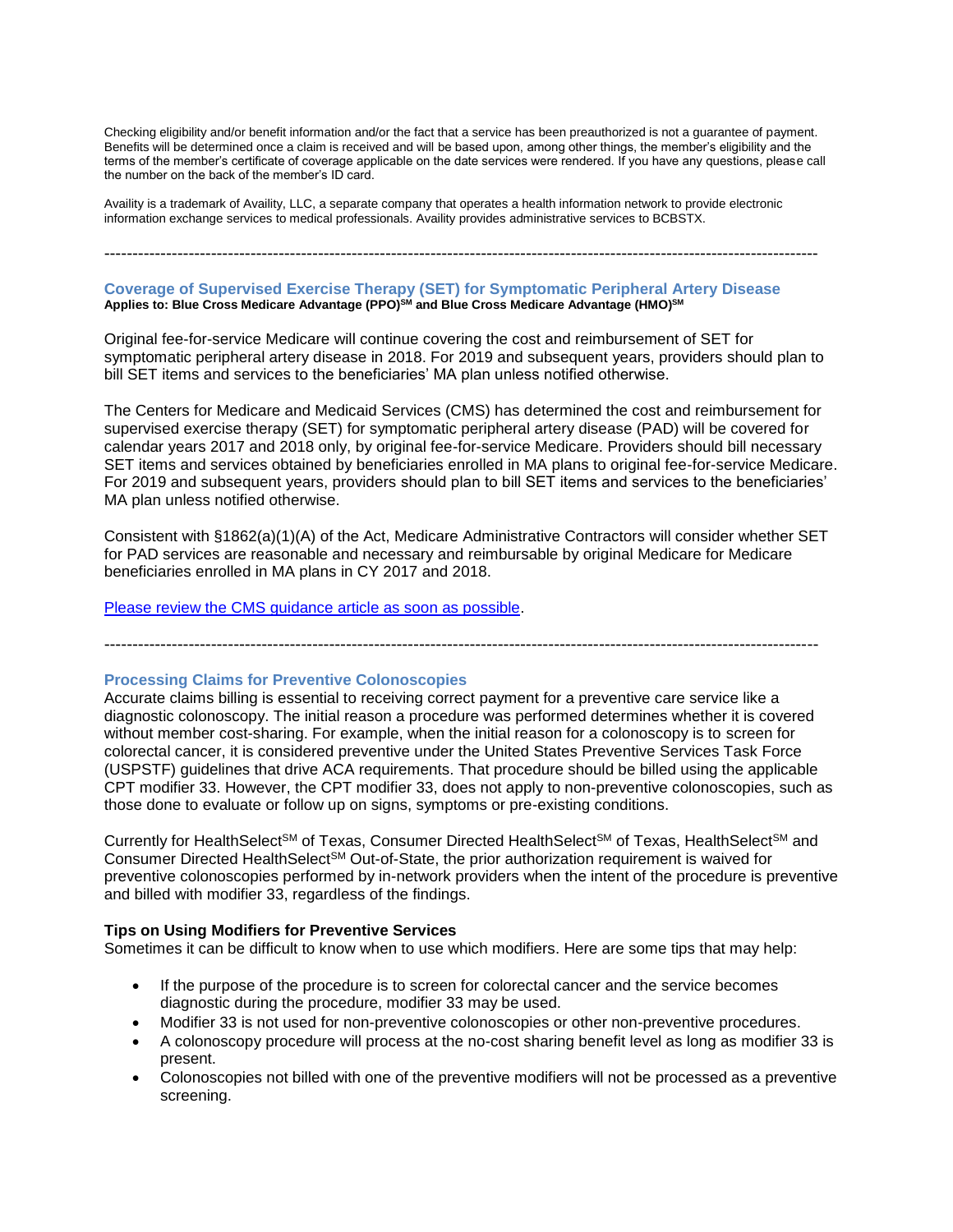# **Frequently Asked Questions about Preventive Colonoscopies**

#### **1. What colonoscopy procedures is BCBSTX defining as preventive?**

A service associated with a screening colonoscopy must pay at the preventive benefit level. If a procedure is billed as a screening, colonoscopy benefits will be applied as preventive based on the intent of the test and not on the findings. If a problem is found during the screening and a procedure is performed to address the problem (such as polyp removal), the claim will still be paid as preventive with no cost sharing – as long as it has been billed with modifier 33. If the procedure is not billed as preventive, it will not be paid as a preventive screening.

#### **2. What services are considered part of the screening colonoscopy?**

- Colonoscopy screening procedure
- Pathology services
- Anesthesiology (if necessary)
- Outpatient facility fee

A service that is directly related to a screening colonoscopy is considered to be part of the screening colonoscopy.

#### **3. Will BCBSTX adjust a claim for a colonoscopy?**

If a member advises that a colonoscopy was intended to be preventive, BCBSTX will research the claims history and potentially adjust the claim, if applicable. There are a number of factors that could impact the way BCBSTX will reimburse for a colonoscopy procedure. Reasons that may lead to the claim being paid with member cost-sharing include number of visits; age limits; use of a non-network provider; procedure billed as diagnostic or medical; symptoms or history.

The provider may need to submit a corrected claim if they did not bill the colonoscopy as preventive when, in fact, it was a preventive procedure.

#### **4. What if a problem is found during the colorectal screening? Does it change the way the claim is paid?**

If a procedure is billed as a preventive screening, BCBSTX will assume that colonoscopy benefits should be applied based on the intent of the test and not on the findings. If a problem is found during the screening and a procedure is performed to address the problem (such as polyp removal), the claim will still be paid as preventive with no member cost sharing – as long as it has been billed using the appropriate preventive modifiers. If the procedure is not billed as preventive, it will not be paid as a preventive screening.

#### **5. For Texas plans that include a prior authorization requirement, how are colonoscopies handled?** Providers should refer to the current [preauthorization/prior authorization requirements lists](https://www.bcbstx.com/provider/clinical/index.html) to determine if

authorization is required for colonoscopies.

CPT copyright 2010 American Medical Association (AMA). All rights reserved. CPT is a registered trademark of the AMA.

For more information about the USPSTF recommendation on screening for colorectal cancer see [http://www.uspreventiveservicestaskforce.org/uspstf/uspscolo.htm.](https://www.uspreventiveservicestaskforce.org/Page/Document/UpdateSummaryFinal/colorectal-cancer-screening)

This material is for informational purposes only and is not the provision of legal advice. If you have any questions regarding the law, you should consult with your legal advisor.

Verification of eligibility and/or benefit information is not a guarantee of payment. Benefits will be determined once a claim is received and will be based upon, among other things, the member's eligibility and the terms of the member's certificate of coverage applicable on the date services were rendered.

# **Documentation Guidelines for Laboratory Audit and Review**

To assist in prompt payment of claims and to insure payment integrity, Blue Cross and Blue Shield of Texas (BCBSTX) requires laboratory services to be properly documented. Incomplete or illegible records can result in a denial of payment for services.

-------------------------------------------------------------------------------------------------------------------------------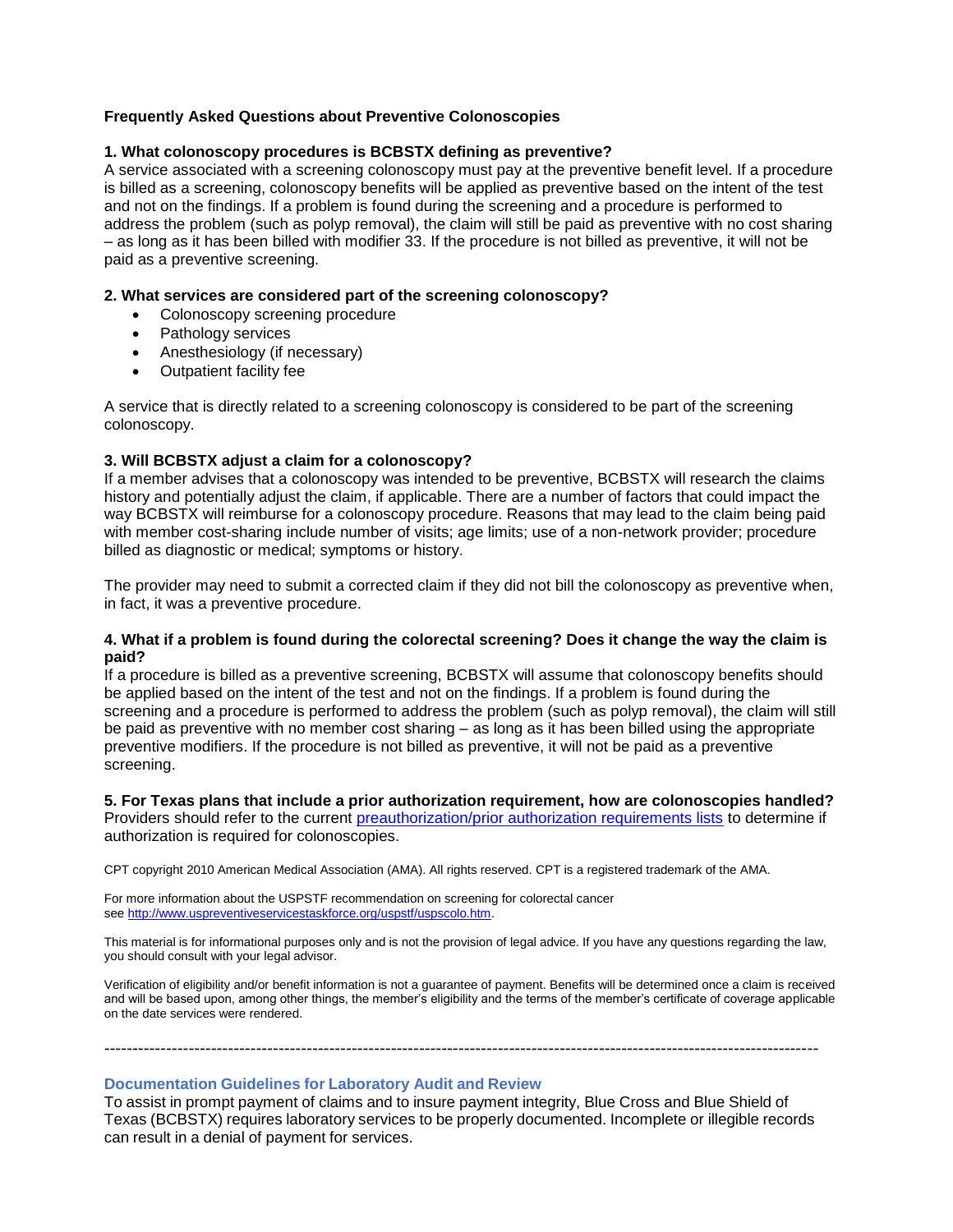# **Submit Justification of Services**

For a claim to process and for BCBSTX benefits to be valid, there must be sufficient documentation in the provider's or hospital's records to verify that the services performed were medically necessary and required the level of care billed. If there is insufficient or no documentation, then there is no justification for the services or level of care billed, and request for payment may be denied. Additionally, if there is insufficient documentation for the claims that have already been adjudicated by BCBSTX, reimbursement may be considered an overpayment and the funds may be recovered.

**Laboratory claims** should be submitted to the state Blue Cross and Blue Shield Plan **where the sample was obtained** regardless of where the testing facility resides.

Each laboratory claim should have valid laboratory medical records documenting the services ordered and the results of the services performed. Laboratory medical records consist of a signed valid requisition and complete results of the tests performed. A valid requisition is one received from the patient's treating physician or qualified health care provider (i.e., the provider treating the patient and who will use the test results in the management of the patient's specific medical problem). Records should be complete, legible and include the following on the requisition:

- Complete patient identification
- Complete ordering provider identification (minimum full name and NPI#)
- Signature of ordering physician (must be legible) (signature on file, signature stamp and photocopies of signature are not acceptable)
- Facility and location where sample collected (state, office, home, hospital, residential treatment center)
- Type of sample (e.g., blood, serum, urine, oral swab)
- Date and time collected
- Date and time received in the lab
- Identity of individual who collected sample
- For urine testing, a temperature at time of collection may be relevant and aid in validity
- ICD-10-CM diagnosis codes received from ordering provider (specificity required)
- Identify specific tests ordered (avoid "custom" panels)
- For drug testing, a current medication list and point-of-care test results may be relevant and aid in supporting medical necessity.

BCBSTX follows the Centers for Medicare & Medicaid Services guidelines. Medicare will only pay for tests that are medically reasonable and necessary based on the clinical condition of each individual patient. Confirmation of drug screening is only indicated when the result of the drug screen is different than suggested by the patient's medical history, clinical presentation or the patient's own statement. Medicare makes this statement to reinforce that the ordering provider is cautioned that the justification for the need for testing is required.

Laboratory results documentation must include:

- Complete identification of performing entity (name, address, CLIA#)
- Patient name and DOB
- Ordering provider name and NPI#
- Facility name if applicable
- Date sample collected
- Date sample received in lab
- Date test results reported
- Complete test results, including validity testing if performed

Although BCBSTX does not require a laboratory provider to recover and submit medical records from an ordering provider, the **burden of proof remains with the billing provider to be able to substantiate the medical necessity of the laboratory services billed.** If necessary, BCBSTX will request records from an ordering provider to provide supporting information during a laboratory claim audit/review. Insufficient or a lack of supporting information will result in denial of the laboratory claim. Review an example of BCBSTX 's Urine Drug Testing Policy [MED207.154.](http://www.medicalpolicy.hcsc.net/medicalpolicy/activePolicyPage?lid=j0s5sl7f&corpEntCd=TX1)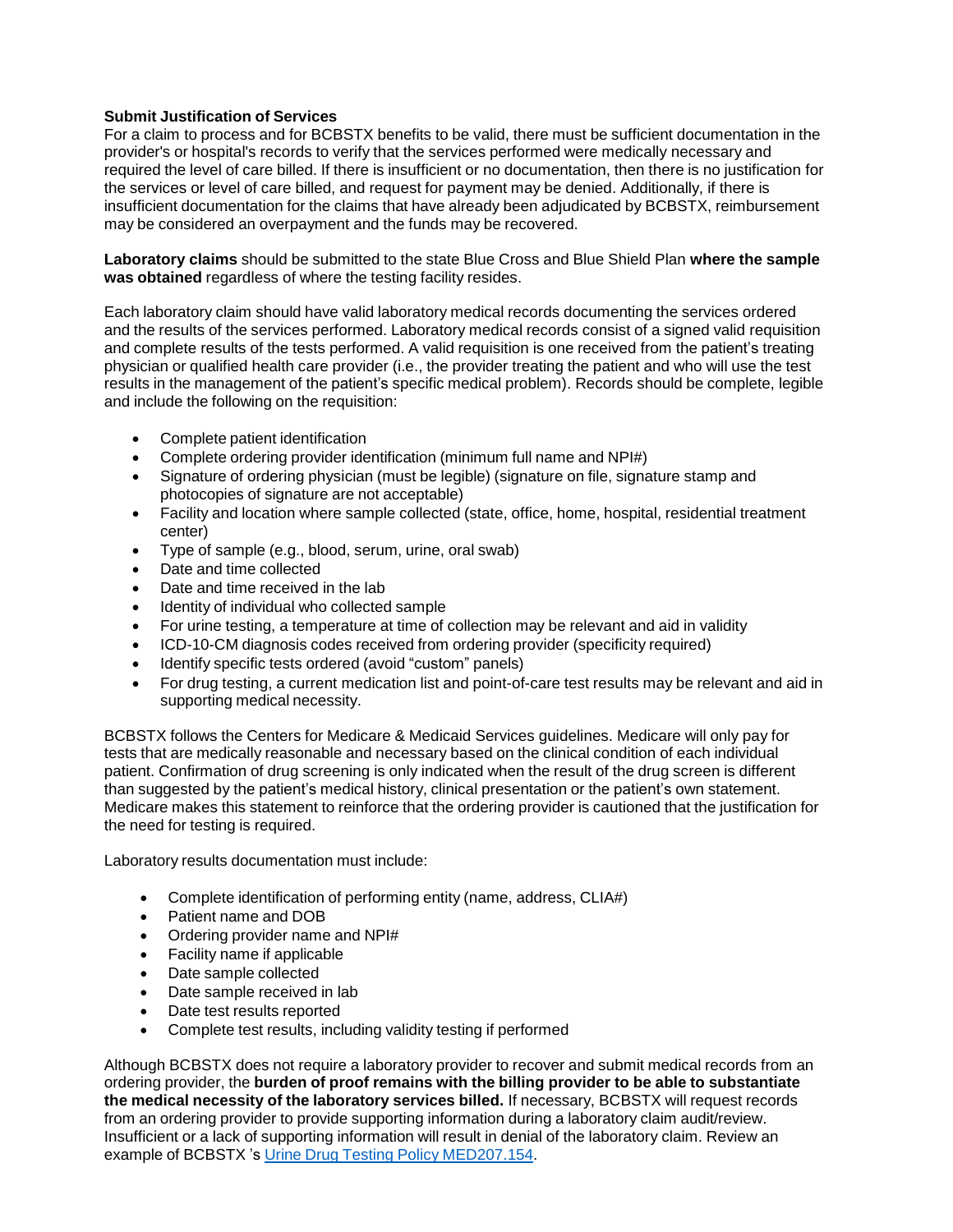Medicare auditors similarly require a billing provider to assume responsibility for obtaining supporting documentation as needed from a referring physician's office.\* The ordering provider's medical record must support the medical necessity for each service ordered. The record must be specific to an individual patient and not consist of "standing, routine or orders per protocol." Such one-size-fits-all ordering will not support the necessity for testing and may result in a payment denial for the laboratory service.

**Familiarity with health care plan medical policies regarding laboratory testing may prevent unexpected claim denials.** Orders alone do not ensure reimbursement. Medical policies, benefits, eligibility and medical record documentation are the determining factors for reimbursement.

Laboratories should be mindful of requests for testing received from inpatient and intensive outpatient behavioral health facilities. This is because laboratory services are included in per diem rates paid to the entities and should not be unbundled and submitted for separate claim reimbursement. In those instances, separate reimbursement for laboratory services may be denied or disallowed because payment is included in the ordering provider's per diem payment.

Health plan medical policies, and Medicare local and national coverage documents can be found online by searching [BCBSTX's](https://www.bcbstx.com/provider/) website or [Medicare's](https://www.cms.gov/) public website. Individual benefit/coverage information can be found by calling Customer Service at the number listed on the back of a member's BCBSTX ID card.

*\*Medicare Program Integrity Manual (Pub. 100-08), Chapter 3, Section 3.2.3.*

-------------------------------------------------------------------------------------------------------------------------------

#### **Reimbursement Percentage Update for Modifier 52 (Reduced Services)**

Effective February 1, 2018, Blue Cross and Blue Shield of Texas (BCBSTX) will implement changes to the reimbursement percentage for Modifier 52 (Reduced Services).

The modifier reimbursement percentages are located under General [Reimbursement](https://www.bcbstx.com/provider/gri/index.html) Information. Brief description of the change:

Effective February 1, 2018, the reimbursement percentage for Modifier 52 (Reduced Services) will be 50 percent.

BCBSTX provides general reimbursement information policies, fee schedule request forms and fee schedule information under the General [Reimbursement](https://www.bcbstx.com/provider/gri/index.html) Information section of the Standards and Requirements tab on our website. Additionally, reimbursement changes and updates are posted under "Reimbursement Changes/Updates" in the Professional Reimbursement Schedules section. The changes will not become effective until at least 90 days from the posting date. The specific effective date will be noted for each change that is posted.

Please be advised that this reimbursement information contains confidential information proprietary to BCBSTX. The use and disclosure of this information is restricted under Texas Insurance Code Section 1301.136(b), Texas Insurance Code Section 843.321(b) and the terms of your BCBSTX agreements. If you have any questions or if you need additional information, please contact your BCBSTX [Network](https://www.bcbstx.com/provider/contact_us.html#localnetwork) Management [Representative.](https://www.bcbstx.com/provider/contact_us.html#localnetwork)

-------------------------------------------------------------------------------------------------------------------------------

#### **Government Programs: 835 Electronic Remittance Advice (835 ERA) Update**

This notice applies to government programs providers servicing the following Blue Cross and Blue Shield of Texas (BCBSTX) members:

- Blue Cross Medicare Advantage<sup>SM\*</sup>
- STAR, STAR Kids and CHIP

*\*Including the product types of HMO, PPO, HMO-POS and HMO-SNP (if applicable).*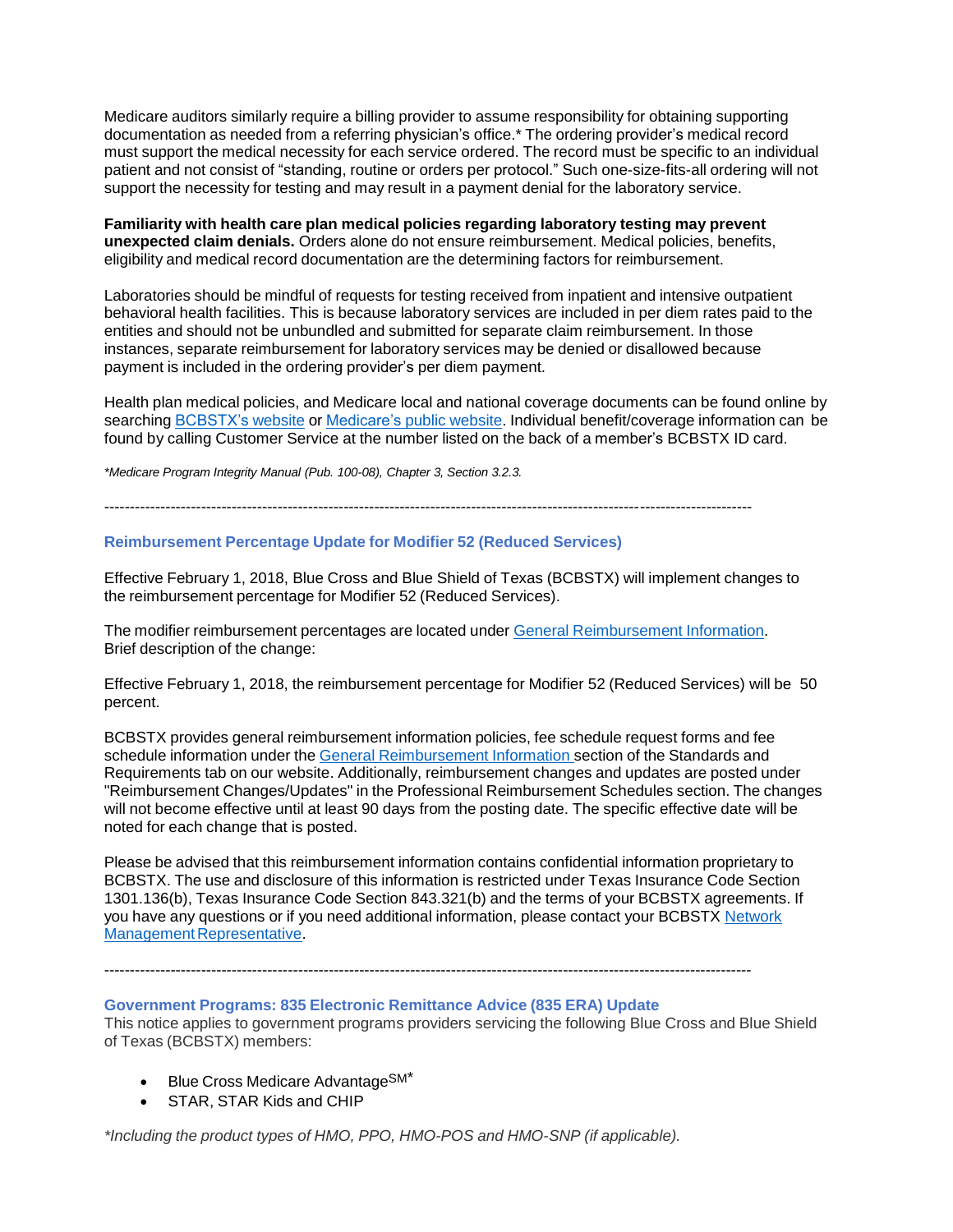This an update to a March 2017 [announcement,](https://www.bcbstx.com/provider/news/2017_03_10.html) which advised that missing ERA files could not be reloaded for claims submitted for members enrolled in any of the above-referenced Medicare Advantage and BCBSTX Medicaid plans. Therefore, impacted providers were instructed to refer to the paper Provider Claim Summary (PCS) sent by regular mail for remittance information on government programs claims.

**Effective Nov. 30, 2017, government programs providers enrolled to receive the 835 ERA from BCBSTX may request redelivery of missing ERA files, to their designated receivers, issued since** Jan. 1, 2017. Please note that ERA files originally issued prior to Jan. 1, 2017 cannot be reloaded. To request redelivery of ERAs for government programs claims, you may contact Provider Customer Service at the number on the member's ID card. Paper PCSs will continue to be mailed for providers who are not enrolled for ERA.

**Not enrolled for ERA?** Providers may enroll online for ERA and also make any necessary set-up changes through the Availity™ Web portal at no cost. The online enrollment process can be completed in near real-time. Providers will receive a confirmation letter acknowledging the enrollment effective date and related information. To register for Availity, visit their website at [availity.com](http://www.availity.com/) and complete the online application today.

For more information on 835 ERA enrollment and related topics, visit the Electronic [Commerce](https://www.bcbstx.com/provider/claims/era.html) / EFT & ERA [section](https://www.bcbstx.com/provider/claims/era.html) of our Provider website.

Availity is a trademark of Availity, LLC, a separate company that operates a health information network to provide electronic *information exchange services to medical professionals. Availity provides administrative services to BCBSTX. BCBSTX makes no endorsement, representations or warranties regarding any products or services offered by third party vendors such as Availity. If you have any questions about the products or services offered by such vendors, you should contact the vendor(s) directly.*

**Find BCBSTX Resources in AvailityTM Payer Spaces**

Have you recently been searching in the [Availity](https://apps.availity.com/availity/web/public.elegant.login) Web Portal to locate a specific Blue Cross and Blue Shield of Texas (BCBSTX) tool or enrollment option? Some of our electronic resources offered through Availity have moved to the BCBSTX-branded Payer Spaces section in Availity.

----------------------------------------------------------------------------------------------------------------------------- --

The **BCBSTX Payer Spaces** section contains payer-specific in-house applications, resources and links to the BCBSTX provider website for quick access to pertinent information. You can also view the latest Availity news and announcements for various payer-specific articles, newsletters and reference documents.

Providers may access **BCBSTX Payer Spaces** by selecting the Payer Spaces drop-down option from the Availity navigation menu.

| <b>Availity</b>             | <del></del> Home | A Notifications          | $\heartsuit$ My Favorites $\vee$ |                                         |
|-----------------------------|------------------|--------------------------|----------------------------------|-----------------------------------------|
| Patient Registration $\vee$ |                  | Claims & Payments $\vee$ | Reporting                        | Payer Spaces v<br>More $\sim$           |
|                             |                  |                          |                                  | <b>BlueCross BlueShield</b><br>of Texas |

The following online tools and resources are now available via the **Resource tab** within the BCBSTX Payer Spaces section:

- Electronic Fund Transfer online enrollment
- Electronic Remittance Advice online enrollment
- iExchange**®** online benefit preauthorization registration
- National Drug Code Units Calculator
- Electronic Refund Management (eRM) tool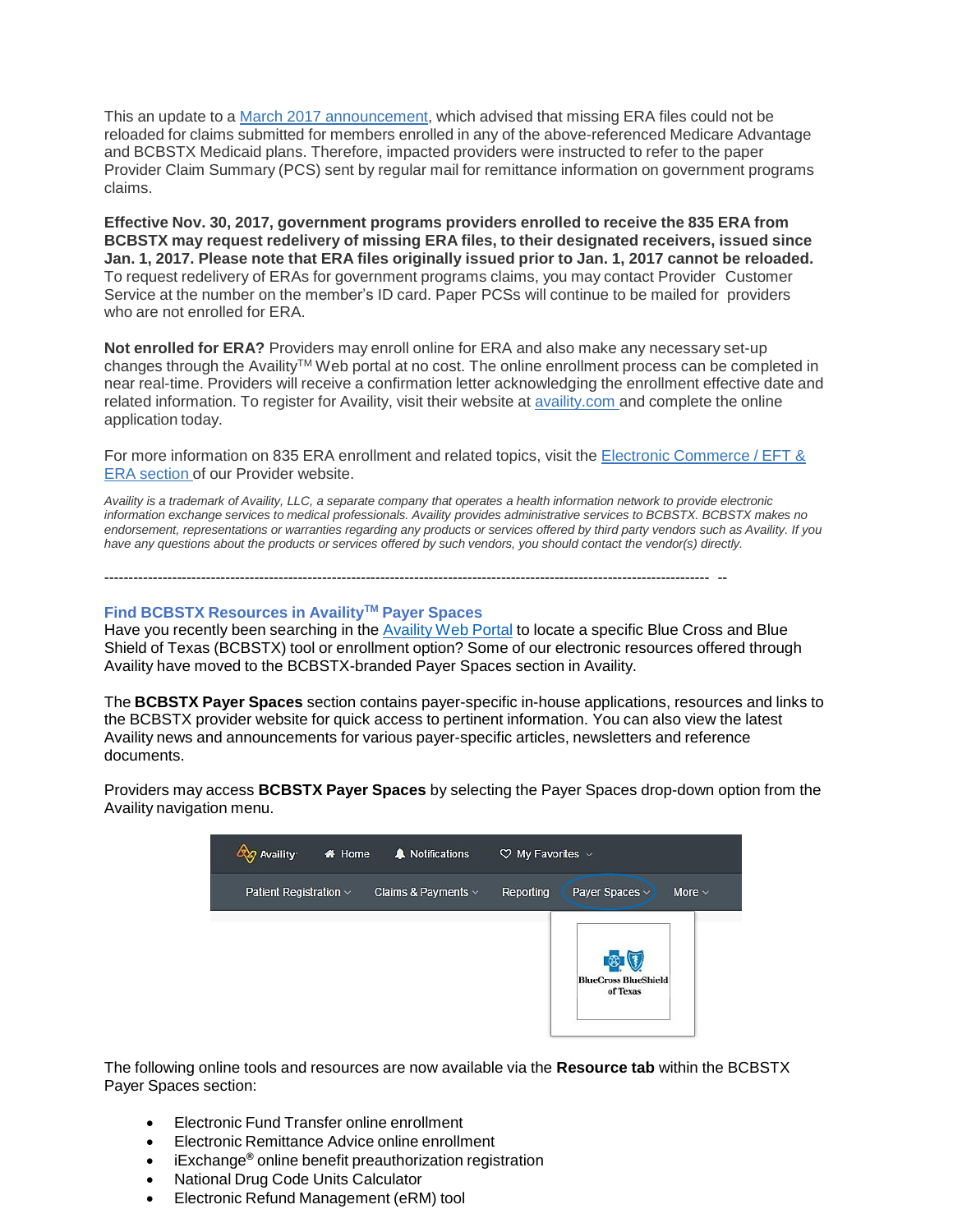$\bullet$  And more

**Note:** The Claim Research Tool (BCBS) remains available in the **Claims & Payments** tab on the Availity navigation menu.

To learn more about BCBSTX's electronic offerings, visit the [Provider](https://www.bcbstx.com/provider/tools/index.html) Tools page in the [Education](https://www.bcbstx.com/provider/education_reference.html) & [Reference](https://www.bcbstx.com/provider/education_reference.html) Center on the BCBSTX provider [website.](https://www.bcbstx.com/provider/) For assistance or customized training, contact a BCBSTX Provider Education Consultant at *[PECS@bcbstx.com.](mailto:PECS@bcbstx.com)*

Availity is a trademark of Availity, LLC, a separate company that operates a health information network to provide electronic *information exchange services to medical professionals. Availity provides administrative services to BCBSTX. iExchange is a trademark of Medecision, Inc., a separate company that provides collaborative health care management solutions for payers and providers. BCBSTX makes no endorsement, representations or warranties regarding any products or services provided by third party vendors such as Availity or Medecision. If you have any questions about the products or services provided by such vendors, you should contact the vendor(s) directly.*

-----------------------------------------------------------------------------------------------------------------------------

# **National Drug Code (NDC) Billing Update for Medicare Advantage Claims**

Beginning Dec. 15, 2017, Blue Cross and Blue Shield of Texas (BCBSTX) will activate edits to validate NDCs that are submitted on electronic and paper professional and institutional Blue Cross Medicare Advantage (PPO)SM and Blue Cross Medicare Advantage (HMO)SM claims. These validation edits are being implemented to align with the Centers for Medicare & Medicaid Services (CMS) encounter data submission requirements. Providers should confirm that the NDCs submitted are appropriate for services rendered and active for the date(s) of service billed.

The table below specifies which NDC-related elements must be entered if NDCs are included on electronic professional and institutional claims for Medicare Advantage members. Claims submitted containing NDCs may be rejected if any of these data elements are missing or incorrect. Rejected claims must be resubmitted with the correct data. If you use a billing service or clearinghouse, please share the above information with your vendor.

| <b>Elements Required when NDC is</b><br><b>Present on Electronic Claims</b>                                                                                                                            | <b>Professional Electronic</b><br>Claim (837P) Loops and<br><b>Segments</b> | <b>Institutional Electronic</b><br>Claim<br>(837I) Loops and<br><b>Segments</b> |
|--------------------------------------------------------------------------------------------------------------------------------------------------------------------------------------------------------|-----------------------------------------------------------------------------|---------------------------------------------------------------------------------|
| Current Procedural Terminology (CPT®)<br>or Healthcare Common Procedure<br>Coding System (HCPCS) Code                                                                                                  | Loop 2400, $SV101-1 = HC$<br>Loop 2400, SV101-2 =<br>[CPT/HCPCS code]       | Loop 2400, $SV202-1 = HC$<br>Loop 2400, $SV202-2 =$<br>[CPT/HCPCS code]         |
| If the CPT/HCPCS code in SV101-<br>2 (professional claim)/ SV202-<br>2 (institutional claim) is an unlisted<br>procedure code or Not Otherwise<br>Classified (NOC)" code, a description is<br>required | Loop 2400, SV101-7                                                          | Loop 2400, SV202-7                                                              |
| Line Item Charge Amount                                                                                                                                                                                | Loop 2400, SV102                                                            | Loop 2400, SV203                                                                |
| Unit of Measurement Code                                                                                                                                                                               | Loop 2400, $SV103 = UN$                                                     | Loop 2400, $SV204 = UN$                                                         |
| Service Unit Count                                                                                                                                                                                     | Loop 2400, SV104                                                            | Loop 2400, SV205                                                                |
| <b>NDC Qualifier</b>                                                                                                                                                                                   | Loop 2410, $LINO2 = N4$                                                     | Loop 2410, $LINO2 = N4$                                                         |
| NDC (11-character alpha-numeric value<br>containing no spaces, hyphens or special<br>characters)                                                                                                       | Loop 2410, $LINO3 = NDC$<br><b>Number</b>                                   | Loop 2410, $LINO3 = NDC$<br><b>Number</b>                                       |
| Quantity / Dosage* (Number of NDC<br>units)                                                                                                                                                            | Loop 2410, CTP04                                                            | Loop 2410, CTP04                                                                |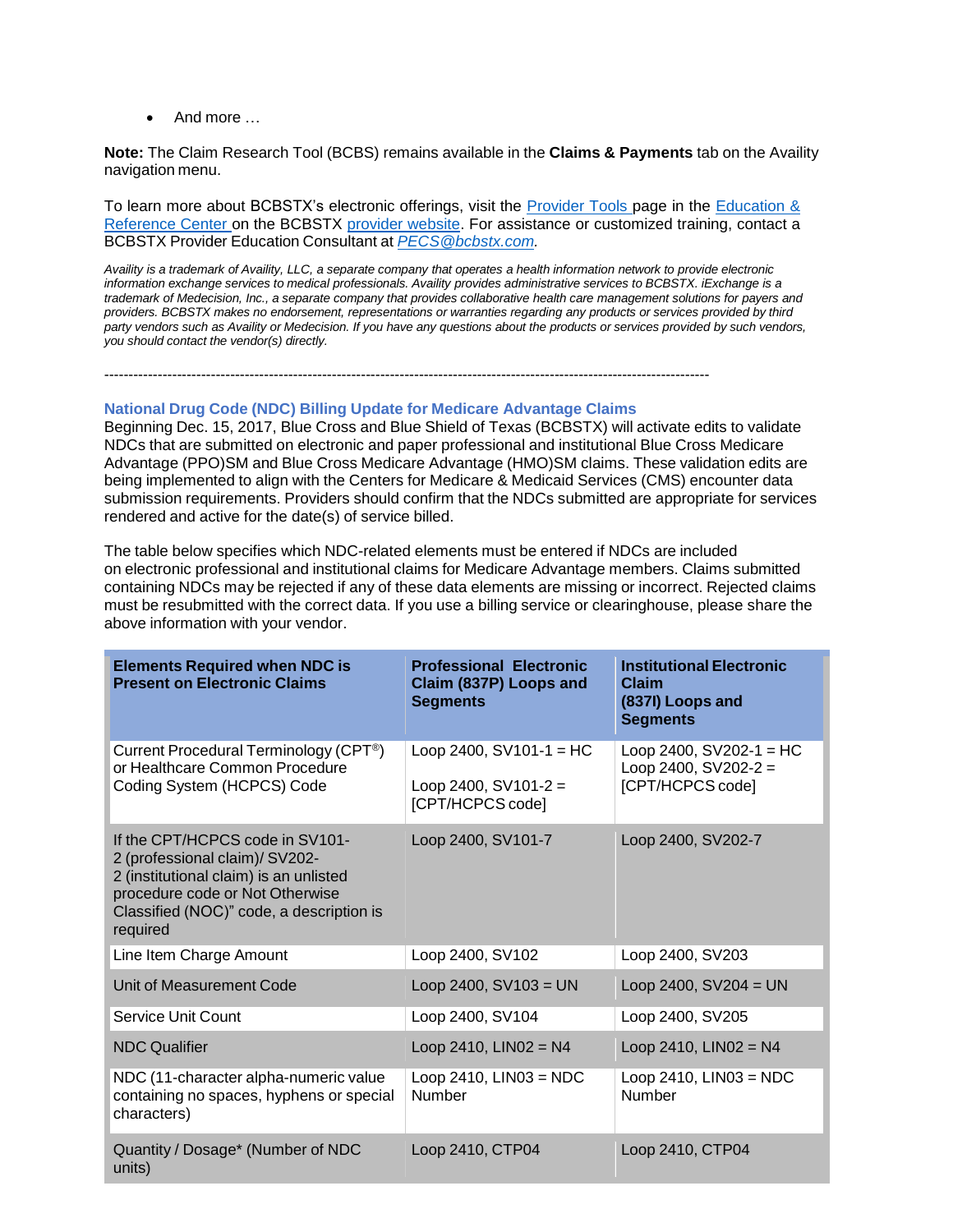| Unit of Measure (UOM = UN, ML, GR or<br>F2) | Loop 2410, CTP05-1                                             | Loop 2410, CTP05-1                                            |
|---------------------------------------------|----------------------------------------------------------------|---------------------------------------------------------------|
| Prescription Number (when applicable)       | Loop 2410, $REF01 = XZ$<br>$REF02 = [prescription]$<br>number] | Loop 2410, $REF01 = XZ$<br>$REF02 = [prescription]$<br>number |

If NDCs are submitted on paper professional (CMS-1500) and institutional (UB-04) claims for Medicare Advantage members, the following NDC-related elements must be included:

# **Professional (CMS-1500) fields**

- 24A (shaded area) NDC Qualifier, NDC 11-digit number, Unit of Measure Qualifier and Unit **Quantity**
- 24D CPT/HCPCS code
- 24G HCPCS unit

# **Institutional (UB-04) fields**

- 42 Revenue code
- 43 Revenue Code Description, NDC Qualifier, NDC 11-digit number, Unit of Measure Qualifier and Unit Quantity
- 44 HCPCS code
- 45 Service/Assessment Date
- 46 Service Units

\*For assistance with calculating the number of NDC units, independently contracted BCBSTX providers may access the NDC Units Calculator Tool at no cost through our secure site – look for the National Drug Codes (NDCs): Billing Resources link on our provider website Home page at [bcbstx.com/provider.](https://www.bcbstx.com/provider) The NDC Units Calculator Tool is also available via the [Availity™](http://www.availity.com/) Web Portal.

For additional claim-related information, refer to the appropriate Provider Manual in the Standards and Requirements section of our Provider website. As always, your assigned BCBSTX Provider Network Representative is available to provide personalized assistance to you and your staff.

*CPT copyright 2016 American Medical Association (AMA). All rights reserved. CPT is a registered trademark of the AMA.*

Availity is a trademark of Availity, LLC, a separate company that operates a health information network to provide electronic *information exchange services to medical professionals. Availity provides administrative services to BCBSTX. BCBSTX makes no endorsement, representations or warranties regarding any products or services offered by third party vendors such as Availity. If you have any questions about the products or services offered by such vendors, you should contact the vendor(s) directly.*

*Blue Cross and Blue Shield of Texas, a Division of Health Care Service Corporation, a Mutual Legal Reserve Company, an Independent Licensee of the Blue Cross and Blue Shield Association.*

Blue Cross®, Blue Shield® and the Cross and Shield Symbols are registered service marks of the Blue Cross and Blue Shield *Association, an association of independent Blue Cross and Blue Shield Plans.*

----------------------------------------------------------------------------------------------------------------------------- --

# **Notice of changes to Billing and Documentation Information and Requirements**

Blue Cross and Blue Shield of Texas (BCBSTX) is implementing changes to clarify existing policies related to billing and documentation requirements for the BlueChoice® PPO, Blue Advantage HMO<sup>SM</sup>, Blue Essential<sup>SM</sup>, Blue PremierSM, Blue Cross Medicare Advantage (PPO) and Blue Cross Medicare Advantage (HMO)<sup>SM</sup> plans effective 9/15/17 as reflected in the Blue Choice PPO Provider Manual and the Blue Essentials, Blue Advantage HMO and Blue Premier Provider Manual in Section E Filing Claims posted on [bcbstx.com/provider](https://www.bcbstx.com/provider/) under Standards and [Requirements/](https://www.bcbstx.com/provider/gri/index.html) Manuals. Below are the updates to be posted:

# **Billing & Documentation Information & Requirements**

#### **Permissible Billing**

BCBSTX does not permit pass-through billing, splitting all-inclusive bills, under-arrangement billing, and any billing practices where a provider or entity submits claims by or for another provider not otherwise provided for in the provider's agreement or in this policy.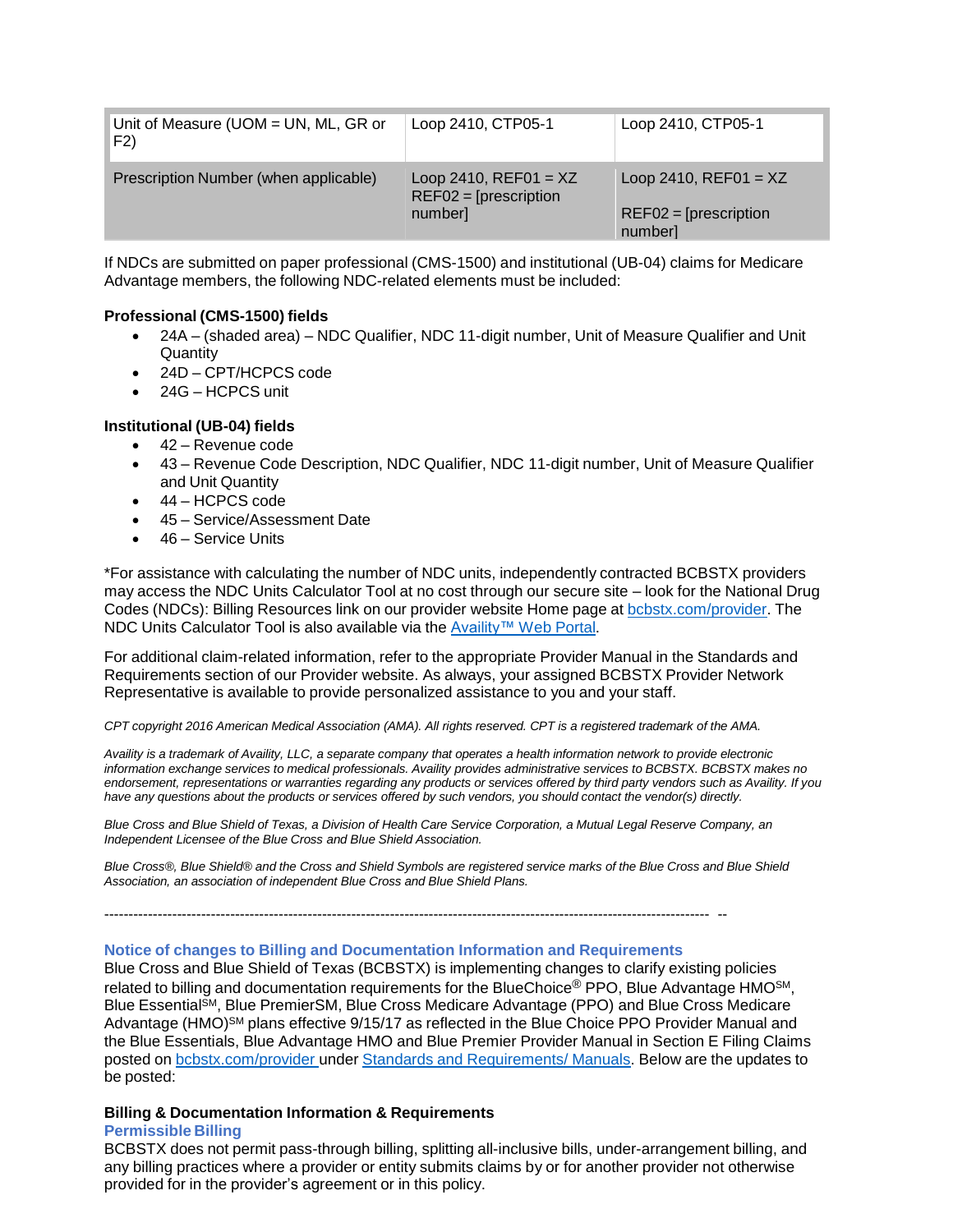#### **Pass through Billing**

Pass-through billing occurs when the ordering physician, professional provider, facility, or ancillary provider requests and bills for a service, but the service is not performed by the ordering physician, professional provider, facility, or ancillary provider.

The performing physician, professional provider, facility, or ancillary provider is required to bill for the services they render unless otherwise approved by BCBSTX. BCBSTX does not consider the following scenarios to be pass-through billing:

- The service of the performing physician, professional provider, facility, or ancillary provider is performed at the place of service of the ordering physician or professional provider and billed by the ordering physician or professional provider;
- The service is provided by an employee of a physician, professional provider, facility, or ancillary provider (i.e., physician assistant, surgical assistant, advanced nurse practitioner, clinical nurse specialist, certified nurse midwife or registered first assistant who is under the direct supervision of the ordering physician or professional provider); and
- The service is billed by the ordering physician or professional provider.

The following modifiers should be used by the supervising physician when he/she is billing for services rendered by a Physician Assistant (PA), Advanced Practice Nurse (APN) or Certified Registered Nurse First Assistant (CRNFA):

**AS modifier:** A physician should use the AS modifier when billing on behalf of a PA, APN or CRNFA, including that providers National Provider Identifier (NPI), for services provided when the PA, APN, or CRNFA is acting as an assistant during surgery. Modifier AS is to be used ONLY if the PA, APN, or CRNFA assists at surgery.

**SA modifier:** A supervising physician should use the SA modifier when billing on behalf of a PA, APN, or CRNFA for non-surgical services. Modifier SA is to be used when the PA, APN, or CRNFA is assisting with any other procedure that DOES NOT include surgery.

#### **Under Arrangement Billing**

"Under-arrangement" billing and other similar billing or service arrangements are not permitted by BCBSTX. "Under-arrangement" billing refers to situations where services are performed by a physician, facility, or ancillary provider but the services are billed under the contract of another physician, facility or ancillary provider, rather than under the contract of the physician, facility, or ancillary provider that performed the services.

#### **All Inclusive Billing**

Any testing performed on patients treated by a physician, professional provider, facility, or ancillary provider that is compensated on an all-inclusive rate should not be billed separately by the facility or any other provider. The testing is a part of the per diem or outpatient rates paid to a facility for such services. The Physician, professional provider, facility, or ancillary provider may, at their discretion, use other providers to provide services included in their all-inclusive rate, but remain responsible for costs and liabilities of those services, which shall be paid by the facility and not billed directly to BCBSTX.

For all-inclusive billing, all testing and services that share the same date of service for a patient must be billed on one claim. Split billing is a violation of network participating provider agreements.

#### **Other Requirements and Monitoring**

#### **CLIA Certification Requirement**

Facilities and private providers who perform laboratory testing on human specimens for health assessment or the diagnosis, prevention, or treatment of disease are regulated under the Clinical Laboratory Improvement Amendments of 1988 (CLIA). Therefore, any provider who performs laboratory testing, including urine drug tests, must possess a valid a CLIA certificate for the type of testing performed.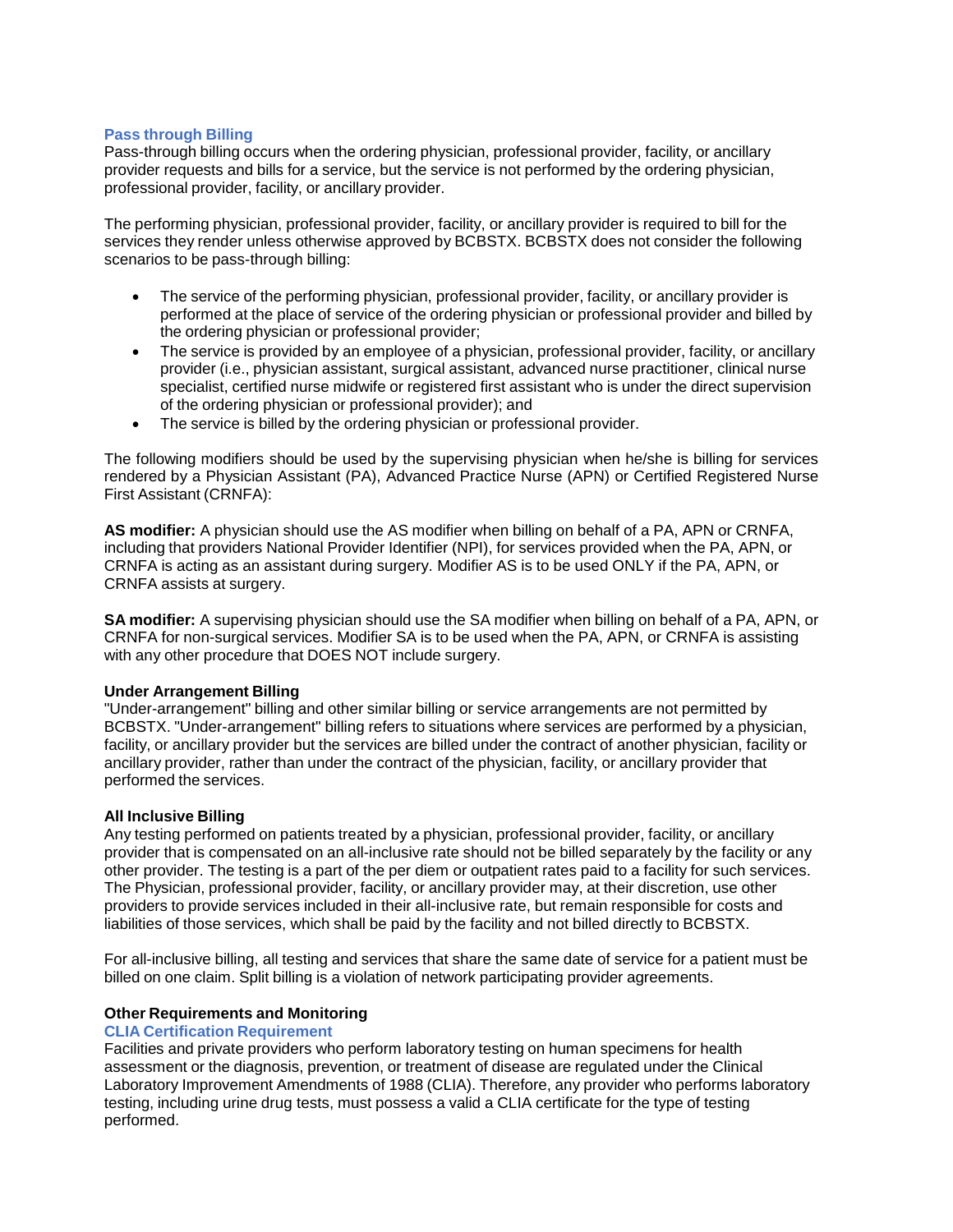#### **Review of Codes**

BCBSTX may monitor the manner in which test codes are billed, including frequency of testing. Abusive billing, insufficient or lack of documentation to support the billing, including a lack of appropriate orders, may result in action taken against the provider's network participation and/or 100% review of medical records for such claims submitted.

### **Limitations and Conditions**

Reimbursement is subject to:

- Medical record documentation, including appropriately documented orders
- Correct CPT/HCPCS coding
- Member Benefit and Eligibility
- Applicable BCBS Medical Policy(-ies)

#### **Obligation to notify BCBSTX of Certain Changes**

Physicians, facilities, and ancillary providers are required to notify BCBSTX of material changes that impact their contract with BCBSTX including the following:

- Change in ownership
- Acquisitions
- Change of billing address
- Change in billing information
- **Divestitures**

#### **Assignment**

As a reminder, no part of the contract with BCBSTX may be assigned or delegated by a physician, facility or ancillary provider without the express written consent of both BCBSTX and the contracted provider. If you have any questions or if you need additional information, please contact your BCBSTX [Network](https://www.bcbstx.com/provider/contact_us.html) Management [Representative.](https://www.bcbstx.com/provider/contact_us.html)

--------------------------------------------------------------------------------------------------------------------------

# **New EFT and ERA Information Available Online**

Blue Cross and Blue Shield of Texas (BCBSTX) recently updated the Electronic Funds Transfer (EFT)/Electronic Remittance Advice (ERA) page on BCBSTX's provider website. This page focuses on electronic transactions that may increase administrative efficiencies for your office, while also making it easier for you to conduct business with BCBSTX.

Recent enhancements to the EFT/ERA page include resources to help you learn more about EFT and ERA. In addition to new EFT and ERA Online Enrollment Tip Sheets, the page includes links to updated EFT and ERA 835 Companion Guides and other pertinent information.

Electronic options offer health care providers a more efficient alternative to the traditional paper methods. Providers are encouraged to enroll for EFT and ERA through the Availity™ Web Portal, which also allows users to make any necessary set-up changes online. Once an organization is enrolled for ERA, providers and billing services also gain access to the Availity [Remittance](https://www.bcbstx.com/provider/tools/remittance_viewer_webinars.html) Viewer. This tool allows users to search, view, save and print remittance information, even if the ERA is delivered to a vendor and/or clearinghouse other than Availity.

Online EFT and ERA enrollment is available to registered Availity users. To register for Availity, simply go to [availity.com](https://www.availity.com/) and sign up today. There is no cost to register to become an Availity user.

For providers who are unable to access Availity to complete the online EFT and ERA enrollment process, paper EFT and ERA enrollment forms are available in the Education and Reference Center/Forms section on BCBSTX's provider website.

We encourage you to visit the **[EFT/ERA](https://www.bcbstx.com/provider/claims/era.html)** page in the **Claims and [Eligibility](https://www.bcbstx.com/provider/claims/index.html)** section of our [provider](https://www.bcbstx.com/provider/) [website](https://www.bcbstx.com/provider/) for additional information on electronic options. For assistance with EFT and ERA enrollment through Availity, or to learn more about how to use the remittance viewer tool, contact a BCBSTX Provider Education Consultant at [ECommerceHotline@bcbsil.com](https://www.bcbsil.com/provider/claims/electronic_commerce.html) or 800-746-4614.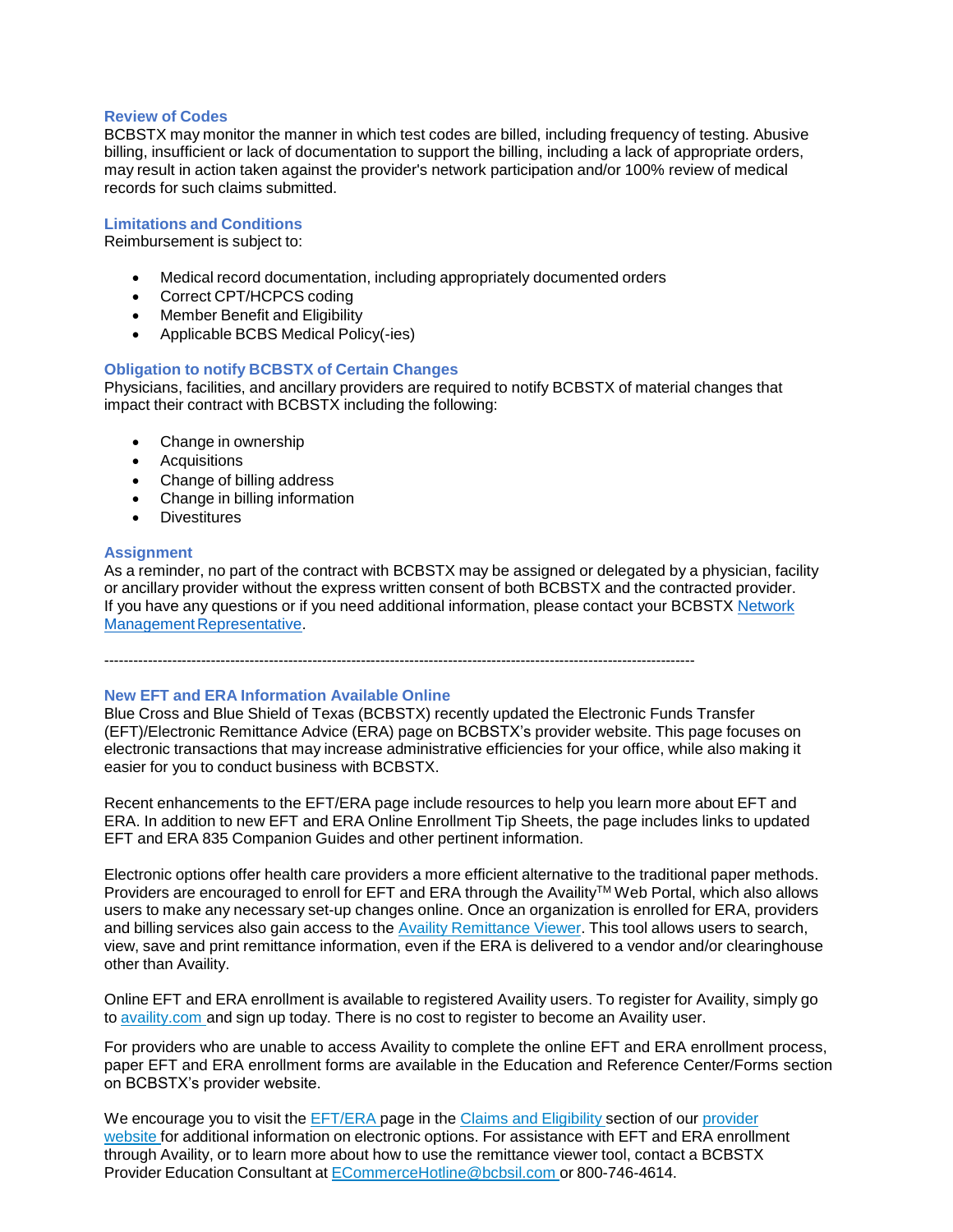Availity is a trademark of Availity, LLC, a separate company that operates a health information network to provide electronic *information exchange services to medical professionals. Availity provides administrative services to BCBSTX. BCBSTX makes no endorsement, representations or warranties regarding any products or services offered by third party vendors such as Availity. If you have any questions about the products or services offered by such vendors, you should contact the vendor(s) directly.*

--------------------------------------------------------------------------------------------------------------------------

# **CLINICAL RESOURCES**

#### **The Magellan Connection: Partnering with PCPs To Manage Patients' Behavioral Healthcare Needs**

Magellan Healthcare is contracted to perform behavioral health managed care functions for Blue Cross and Blue Shield of Texas HMO plan members and the Employee Retirement System of Texas (ERS) participants. Magellan offers access to a variety of resources and services that can assist you in enhancing medical and behavioral outcomes for your patients.

#### **Website resources**

- You can access Magellan's practitioner toolkit of behavioral health resources at [www.MagellanPCPtoolkit.com.](http://www.magellanpcptoolkit.com/)
	- o The Magellan PCP Toolkit is designed to give medical practitioners the information and screening tools needed to assist in making behavioral health referrals.
	- $\circ$  Integrated care is the best practice model that addresses the whole health of an individual. Collaboration of the PCP and the behavioral health professional can improve the safety and efficacy of services to support better outcomes for members.
	- o The Magellan PCP Toolkit offers numerous platforms and tools for standardizing and streamlining effective collaborative relationships.
- Blue Essentials, Blue Advantage HMO and Blue Premier members have access to [www.MagellanHealth.com/member,](http://www.magellanhealth.com/member) Magellan's member website that offers a number of useful behavioral health self-management and educational tools. The member website also provides access to the Magellan Provider Search (provider directory).

#### **Magellan's Customer Care Line Contact Numbers:**

- Blue EssentialsSM, Blue Advantage HMOSM and Blue PremierSM members: (800)729-2422
- ERS HealthSelectSM of Texas & Consumer Directed HealthSelectSMparticipants:800-442-4093

Keep in mind that you can contact Magellan Healthcare for assistance with screening your patients for cooccurring depression and substance abuse.

- Magellan also offers case management support for members with complex behavioral health needs. Magellan case management programs assess, plan, implement, coordinate, and evaluate options and services to meet a member's clinical and medical needs. Activities vary based on the specifics of the member's needs, and our case managers help create a personalized plan of care for every member.
- We strongly recommend referral to Magellan's case management program for patients whom you suspect may be suffering from severe and persistent mental illness.

--------------------------------------------------------------------------------------------------------------------------

#### **Operational Effectiveness: Better and Faster Ways to Do Business Together**

How can we help providers so they can effectively drive operational and clinical efficiencies while continuing to deliver quality care? Blue Cross and Blue Shield of Texas (BCBSTX) is committed to making system and process improvements and innovations to better support and collaborate with providers. Now more than ever, collaboration is essential to help control rising health care costs, avoid redundant or unnecessary care, identify opportunities for members to get the right care at the right time and place, and streamline administrative work. Ultimately, we want to make it easier for providers to do business with us and we want to continue to earn their satisfaction.

In the months ahead, we are rolling out new ways to work together, which have been created with efficiency and effectiveness in mind. As we systematically deploy new processes and programs, we are helping providers realize the ability to integrate these new efficiencies into existing workflows with relative ease.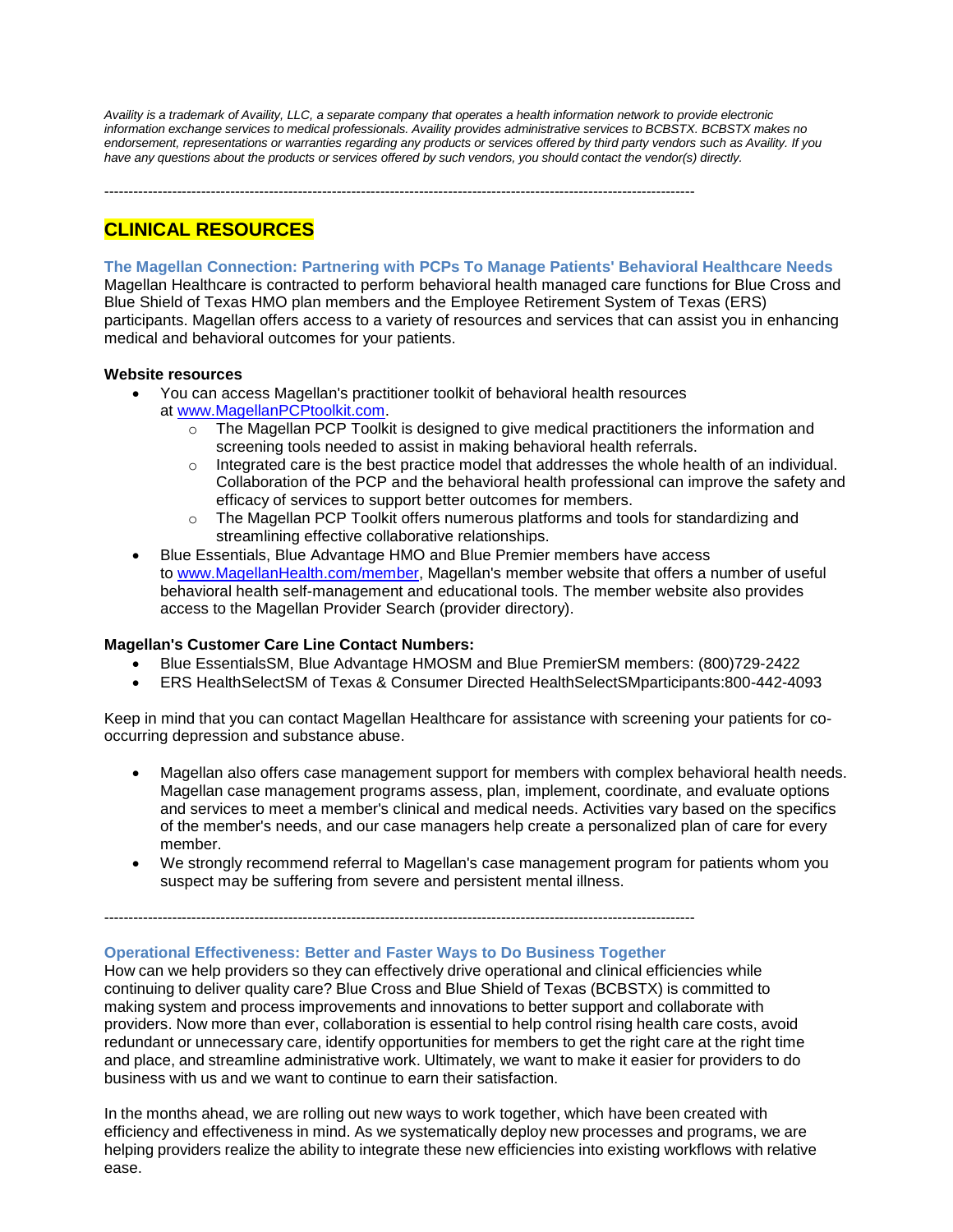We are introducing more ways to transact provider-payer business electronically with an increased emphasis on online forms, tools and other resources. The increased focus on electronic tools will help improve data accuracy, which in turn helps ensure claims process accurately and provider directories are up-to-date.

# **Clinical Data Exchange (CDE) Tool**

Another way we are building efficiencies into the provider-payer relationship is through various **data solutions** that will offer providers greater insight into our members' health status, and the quality and cost of care they deliver. New **CDE tool** capabilities will streamline and speed the online exchange of member clinical data between providers and BCBSTX in a scalable and secure platform.

This technology will enable connected providers to access a member's medical record and the health summary at the site of service. We anticipate this will help providers identify unmet care needs and avoid unnecessary or redundant services. We also anticipate that CDE will help reduce claims processing and payment time as a likely result of fewer pended, denied and appealed claims.

#### **Provider Performance Analytics and Reporting Tool**

Care quality and cost analytics and reporting augment our clinical data exchange efforts. We are striving to make the health care system work better through the controlled deployment of a single, online platform for a suite of quality and efficiency analytics and reporting. Our new **Provider Performance Analytics and** Reporting tool is accessible in the BCBSTX-branded Payer Spaces section to registered Availity™ Web Portal administrators and assigned users.

This tool offers a robust suite of data dashboards that display valuable information about providers' overall BCBSTX member population and allows users to filter quality data in a variety of ways such as age range, diagnosis type and contract type. Providers can view emergency room and pharmacy risk adjustment and incentive data, among other details. Our reporting tools can help illuminate the services that may help providers maximize reimbursement.

In addition, provider **performance efficiency analytics** offer insight into the cost of care by type of care episode and how it compares to care delivered by peer providers in the same market, specialty or network for similar BCBSTX members. This new platform will allow us to deliver reports faster and with dynamic reporting capability.

As Executive Director of BCBSTX's Quality and Accreditation, Terri Kitchen shares, "With so many different types of performance management metrics available through the dashboards, depending on what the end user needs, there's probably a dashboard for that." We believe that the quality and efficiency data will help providers identify and prioritize practice enhancement opportunities.

To prepare for the use of these new data solutions, we encourage you to become a [registered](http://www.availity.com/) Availity [user](http://www.availity.com/) today at no charge. Becoming a registered Availity user will give you immediate access to many tools and resources that are available now, while also ensuring you will be first in line to begin using new data solutions when they launch.

Availity is a trademark of Availity, LLC, a separate company that operates a health information network to provide electronic *information exchange services to medical professionals. Availity provides administrative services to BCBSTX. BCBSTX makes no endorsement, representations or warranties regarding any products or services provided by third party vendors such as Availity. If you have any questions about the products or services provided by such vendors, you should contact the vendor(s) directly.*

----------------------------------------------------------------------------------------------------------------------------- --

**In-home Colorectal Cancer Screening and Hemoglobin A1c Test Kits for Selected Members Applies to: Blue AdvantageSM, Blue Advantage PlusSM and Federal Employee Program**® **Members**

Beginning in October, some Blue Advantage, Blue Advantage Plus and Federal Employee Program (FEP) members received the Fecal Immunochemical Test (FOBT/FIT) and/or Hemoglobin A1c in-home test kits. Members were identified for possible participation if they had no claim history of colorectal cancer screening and/or have a diagnosis of diabetes, and did not have a claim for hemoglobin A1c testing.

Members can expect to receive a communication from Blue Cross and Blue Shield of Texas (BCBSTX) or FEP about the tests. They will have the option to opt out of the program and decline the test kits.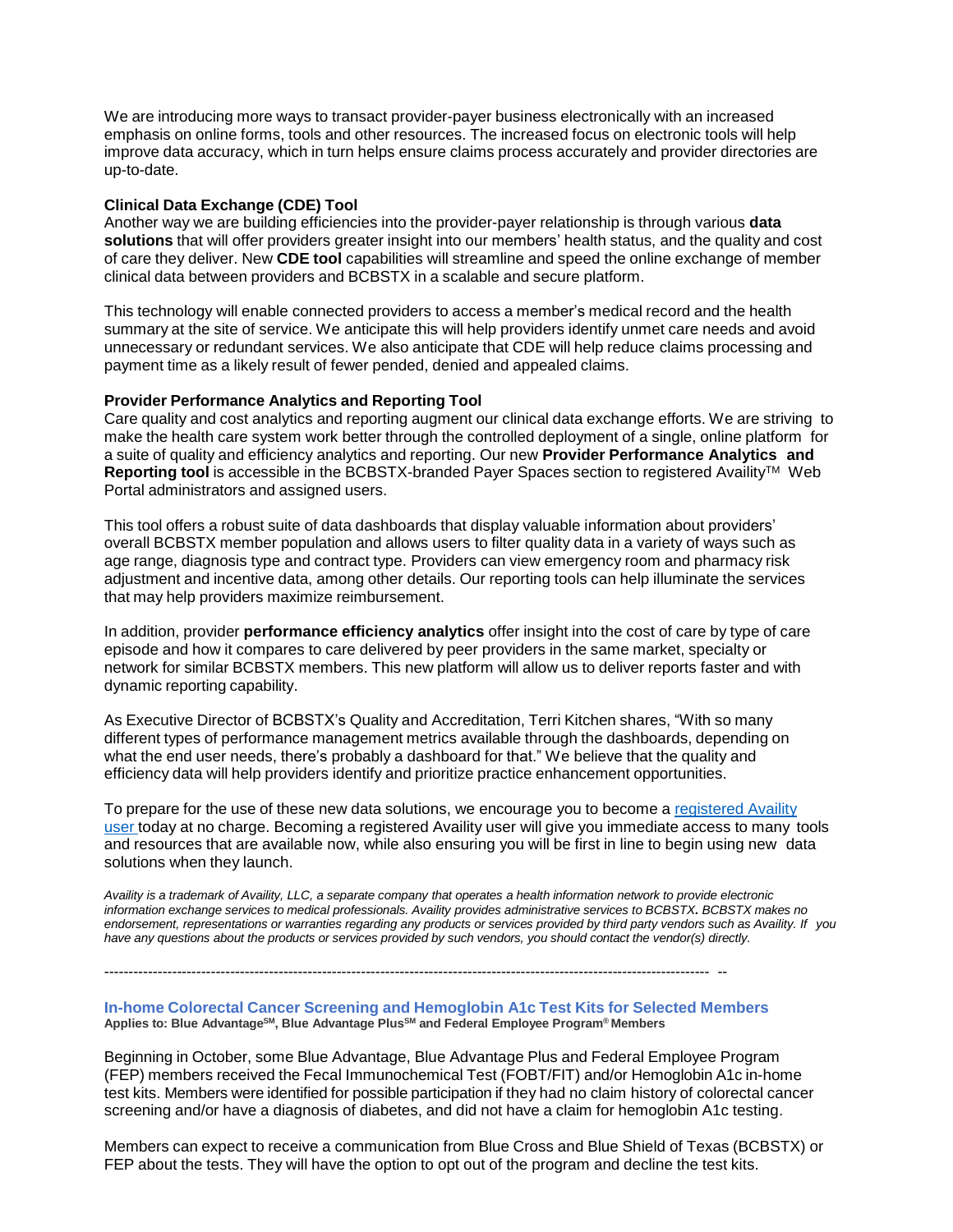As part of a series, the following two tests will be sent at no additional cost to BCBSTX members:

- FIT test for colorectal cancer screenings
- A1c test for blood sugar control for diabetes

**Home Access Health Corporation** is an independent company that provides laboratory testing. They will process the kits and send results via mail to both the member and their primary care physician (PCP) on file. Our goal is to encourage members to close care gaps by making the process easier to complete the test(s) in the comfort of their own homes.

#### **How Providers Can Help**

- Encourage your patients to complete these test kits and to return them in the prepaid postage envelope to the address listed.
- Reiterate to your patients that they should include their PCP's name and mailing address with their sample so their PCP can receive the test results.
- Please be on the lookout for these test results so that you can place them into members' records, and be prepared to follow up on any alert values received.

If you have any questions or if you need additional information, please contact your BCBSTX [Network](https://www.bcbstx.com/provider/contact_us.html) Management [Representative.](https://www.bcbstx.com/provider/contact_us.html) Members can call Customer Service at the number listed on the back of their BCBSTX ID card.

-----------------------------------------------------------------------------------------------------------------------------

#### **Use New Applied Behavior Analysis (ABA) Service Request Forms**

There are updated forms on the BCBSTX provider website to use when requesting ABA services. BCBSTX constantly looks for ways to enhance the quality and effectiveness of provider interactions with us. This includes looking for operational and clinical efficiencies that add value while not sacrificing quality. The ABA Service Request forms were updated to capture sufficient data needed by the Clinical Reviewer and reduce additional clinical requests of the provider. Providers should begin using these forms as soon as possible. You can access the ABA forms under the Education and [Reference/Forms](https://www.bcbstx.com/provider/forms/index.html) tab on the BCBSTX provider [website.](https://www.bcbstx.com/provider/index.html)

-----------------------------------------------------------------------------------------------------------------------------

#### **Requesting Predetermination of Benefits**

As a reminder, predetermination of benefits requests may be **submitted electronically** to Blue Cross and Blue Shield of Texas (BCBSTX) through iExchange®, our online benefit preauthorization and predetermination of benefits tool. Providers may also upload attachments, check status and obtain online approval information via iExchange. This online tool is available to physicians, professional providers and facilities contracted with BCBSTX. iExchange may be accessed directly or through the Availity™ Web Portal and is designed to help save you time by reducing the amount of calls and written inquiries submitted to BCBSTX.

If you need to submit a paper predetermination of benefits request to BCBSTX, it is important to send the pertinent medical documentation using our [Predetermination](https://www.bcbstx.com/provider/pdf/predeterminationform.pdf) Request Form. This form and others are available in the Education & Reference [Center/Forms](https://www.bcbstx.com/provider/forms/index.html) section on the BCBSTX provider [website.](https://www.bcbstx.com/provider/)

**Beginning Dec. 1, 2017, written predetermination requests must be submitted using the Predetermination Request Form. Beginning Jan. 1, 2018, paper requests that are received by BCBSTX without the Predetermination Request Form will be returned to the submitting provider, along with instructions to resend the request using the appropriate form.**

Checking eligibility and benefits is always an important first step, prior to submitting predetermination of benefits and other pre-service requests. Eligibility and benefits requests may be submitted electronically through Availity or your preferred web vendor. **Predetermination of benefits requests are not a substitute for the eligibility and benefits process.**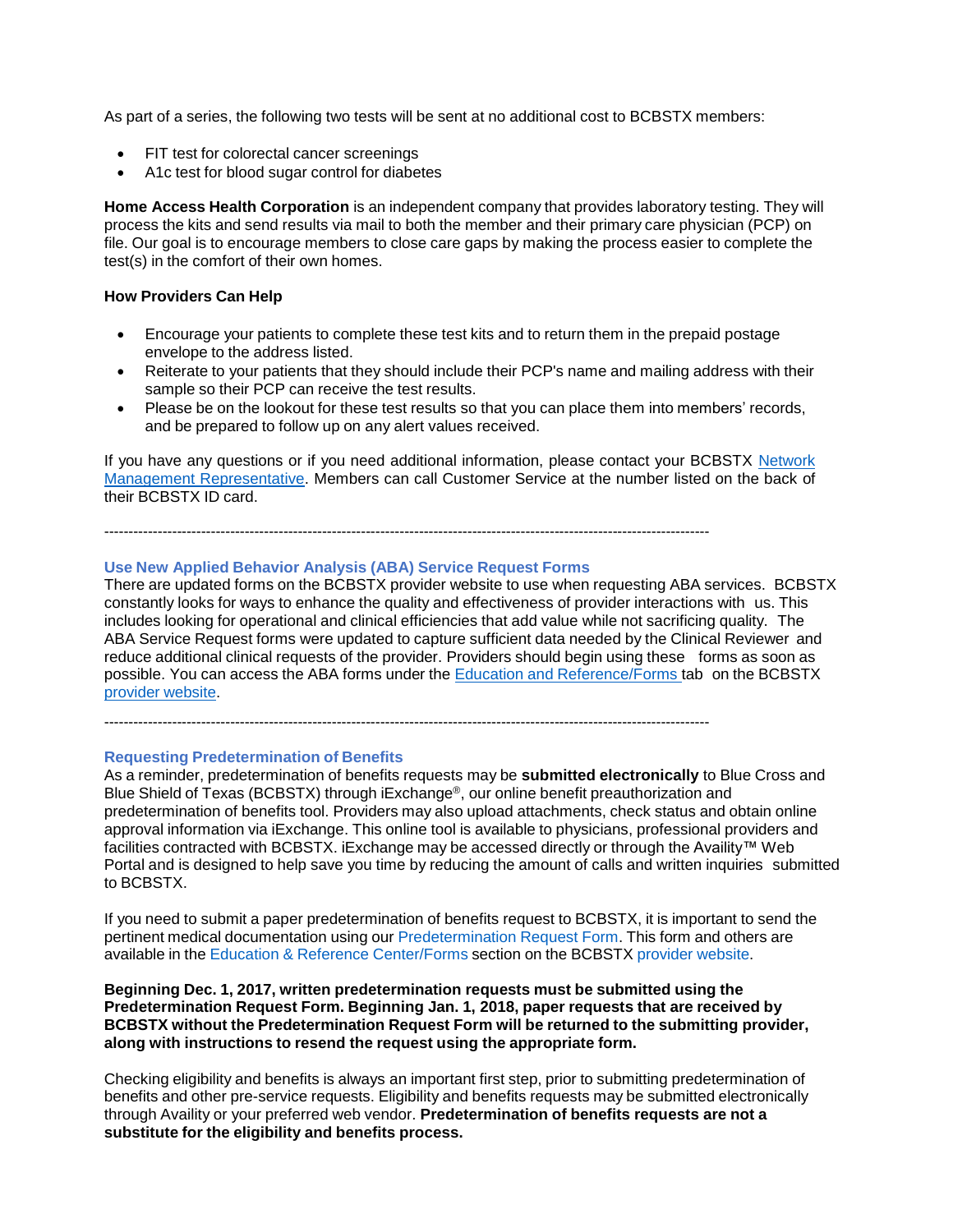To learn more about [iExchange](https://www.bcbstx.com/provider/tools/iexchange_index.html) and other electronic options, visit the [Provider](https://www.bcbstx.com/provider/tools/index.html) Tools section in our online Education & Reference Center. For personalized online training regarding electronic tools, contact our Provider Education Consultants at [PECS@bcbstx.com.](mailto:PECS@bcbstx.com)

**Note:** This information does not apply to Blue Cross Medicare Advantage HMOSM or Blue Cross Medicare Advantage PPO<sup>SM</sup> members.

Checking eligibility and/or benefit information and/or the fact that a service has been preauthorized is not a guarantee of payment. Benefits will be determined once a claim is received and will be based upon, among other things, the member's eligibility and the terms of the member's certificate of coverage applicable on the date services were rendered. If you have any questions, please call *the number on the back of the member's ID card.*

Availity is a trademark of Availity, LLC, a separate company that operates a health information network to provide electronic *information exchange services to medical professionals. Availity provides administrative services to BCBSTX. iExchange is a trademark of Medecision, Inc., a separate company that provides collaborative health care management solutions for payers and providers. BCBSTX makes no endorsement, representations or warranties regarding any products or services provided by third* party vendors such as Availity or Medecision. If you have any questions about the products or services provided by such vendors, *you should contact the vendor(s) directly.*

----------------------------------------------------------------------------------------------------------------------------- --

#### **Know the Requirements for Preauthorization/Prior Authorization Rules and Retrospective Reviews for Medical Necessity**

Certain services require preauthorization/prior authorization and the requirements are specific to each BCBSTX network. BCBSTX posts the [Preauthorization/Notifications/Referral](https://www.bcbstx.com/provider/clinical) Requirements Lists for all of its networks (e.g., Blue Advantage HMOSM, Blue EssentialsSM, Blue PremierSM, etc.) on the BCBSTX provider [website.](https://www.bcbstx.com/provider/) Preauthorization/prior authorization are required to allow for medical necessity review. Claims for services rendered without preauthorization/prior authorization for services requiring it will be denied and providers will be held responsible. Please be aware, retrospective reviews for medical necessity will not be performed for any HMO plans except in limited special circumstances.

----------------------------------------------------------------------------------------------------------------------------- --

#### **UPDATE: Prior Authorizations and Referrals for HealthSelect of Texas Participants**

iExchange® is now available for submission of prior authorizations and referrals for HealthSelect of TexasSM participants. Usage of iExchange for all submissions is highly recommended to reduce call hold times.

iExchange is a web-based application that supports the direct submission and processing of referrals and approval of select outpatient services and inpatient admissions to acute care facilities by network physicians, professional providers, and facilities within Texas. To learn more information about iExchange please visit our Provider [Website.](https://www.bcbstx.com/provider/tools/iexchange_index.html)

BCBSTX will honor all Prior Authorizations and Referrals previously submitted through United Health Care for HealthSelect participants for service dates post September 1, 2017. Although not required, if you feel verification is needed, providers should call 800-344-2354.

#### **For phone inquiries and requests, hours of operation are as follows:**

Normal Hours of Operation (Monday – Friday) 6:00 am – 6:00 pm (Saturday – Sunday) 9:00 am – 1:00 pm

iExchange is a trademark of Medecision, Inc., a separate company that offers collaborative health care management solutions for payers and providers. BCBSTX makes no endorsement, representations or warranties regarding any products or services offered by third-party vendors such as Medecision. If you have any questions about the products or services offered by such vendors, you should *contact the vendor(s) directly.*

#### **Preauthorization and Referral Requirements Lists Are Changing Jan. 1, 2018**

-------------------------------------------------------------------------------------------------------------------------------

Beginning Jan. 1, 2018, Blue Cross and Blue Shield of Texas (BCBSTX) will be changing the preauthorization requirements for Blue Choice PPO<sup>SM</sup>, Blue Essentials<sup>SM</sup>, Blue Essentials Access<sup>SM</sup>, Blue Premier<sup>SM</sup> and Blue Advantage HMO<sup>SM</sup>.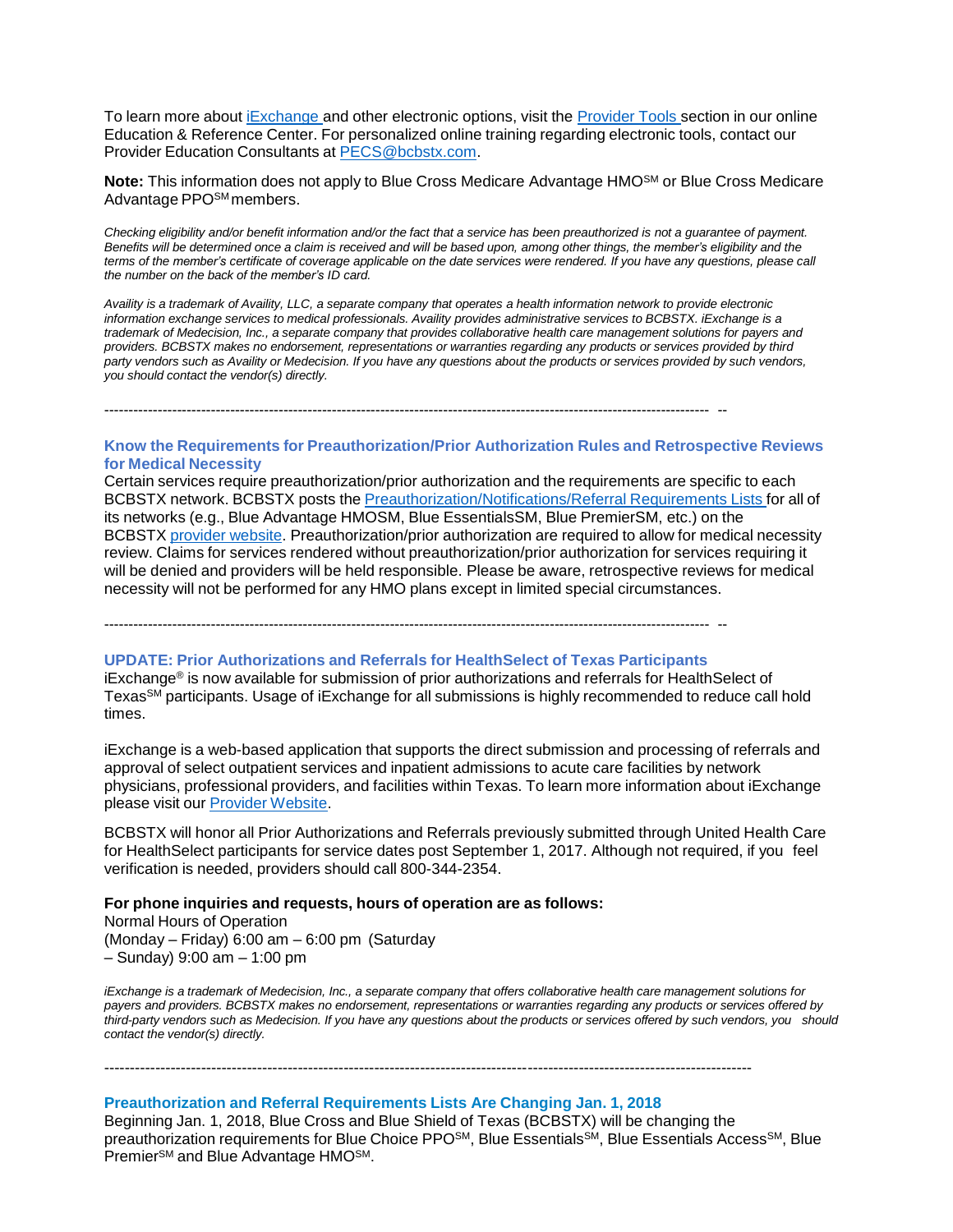The changes include **three new Health Advocacy Solutions (HAS) preauthorization service options**, including Primary, Advanced and Premier. These options allow Blue Choice PPO and Blue Essentials Access self-insured groups to choose one of three preauthorization-specific service options for their group. In addition, Blue Choice PPO fully insured members, Blue Essentials, Blue Essentials Access, Blue Premier and Blue Advantage HMO will have additional care categories that require preauthorization through BCBSTX or eviCore healthcare™ (eviCore).

Preauthorization for certain care categories that are handled through eviCore can be obtained by accessing [evicore.com](https://www.evicore.com/) or calling 855-252-1117.

#### **Check Eligibility First**

As a reminder, it is important to check eligibility through Availity™ or your preferred web vendor prior to rendering services. This step will help you determine if your services require preauthorization through BCBSTX or eviCore.

Please note: Services performed without benefit preauthorization may be denied in whole or in part for payment and you may not seek any reimbursement from the member. For any service not approved for payment, BCBSTX will provide all appropriate appeal rights for review. Please note that a member penalty may also apply based on the benefit plan.

#### **Preauthorization/Referral Requirements Lists**

You can find the preauthorization/referral requirements lists that are effective Jan. 1, 2018, under [Clinical](https://www.bcbstx.com/provider/clinical/index.html) [Resources](https://www.bcbstx.com/provider/clinical/index.html) on the BCBSTX [provider](https://www.bcbstx.com/provider/) website. Additional information, such as definitions and links to helpful resources, can be found in the [Eligibility](https://www.bcbstx.com/provider/claims/eligibility_and_benefits.html) and Benefits section.

#### **iExchange® Automated Preauthorization Tool**

Continue using iExchange to obtain preauthorization for the services that require authorization through BCBSTX on any of the preauthorization lists. The *[iExchange](https://www.bcbstx.com/provider/tools/iexchange_index.html) online tool* is accessible to physicians, professional providers and facilities contracted with BCBSTX. For more information or to set up a new account, refer to the BCBSTX [iExchange](https://www.bcbstx.com/provider/tools/iexchange_index.html) web page.

If you have any questions or if you need additional information on the above information, please contact your Network Management [Representative.](https://www.bcbstx.com/provider/contact_us.html)

#### **eviCore Orientation Sessions**

eviCore will be hosting education sessions in December. During these training sessions, BCBSTX will provide a brief overview of the new HAS benefit and Availity's role. Anyone wishing to attend one of the sessions must register in advance. **Sessions are free of charge and will last approximately one hour.**

| <b>Session</b>           | <b>Date</b>  | <b>Time</b>    |
|--------------------------|--------------|----------------|
| <b>Radiation Therapy</b> | Dec. 5, 2017 | 11 $a.m.$ $CT$ |
| Genomic Lab              | Dec. 5, 2017 | 1 $p.m.$ CT    |
| Radiology (CT/MR/PET)    | Dec. 6, 2017 | 1 $p.m.$ CT    |
| <b>Sleep Testing</b>     | Dec. 7, 2017 | $10a.m.$ CT    |
| Sleep DME                | Dec. 7, 2017 | 1 p.m. CT      |

#### **How to Register**

- Choose a date and time, and then go to [evicore.webex.com.](https://evicore.webex.com/webappng/sites/evicore/dashboard?siteurl=evicore)
- Click on the "Training Center" tab at the top of the page.
- Find the date and time of the orientation session you wish to attend by clicking the "Upcoming" tab. All orientation sessions will be named "Blue Cross and Blue Shield of Texas Provider <Program Name> Orientation Session."
- Click "Register."
- Enter the registration information.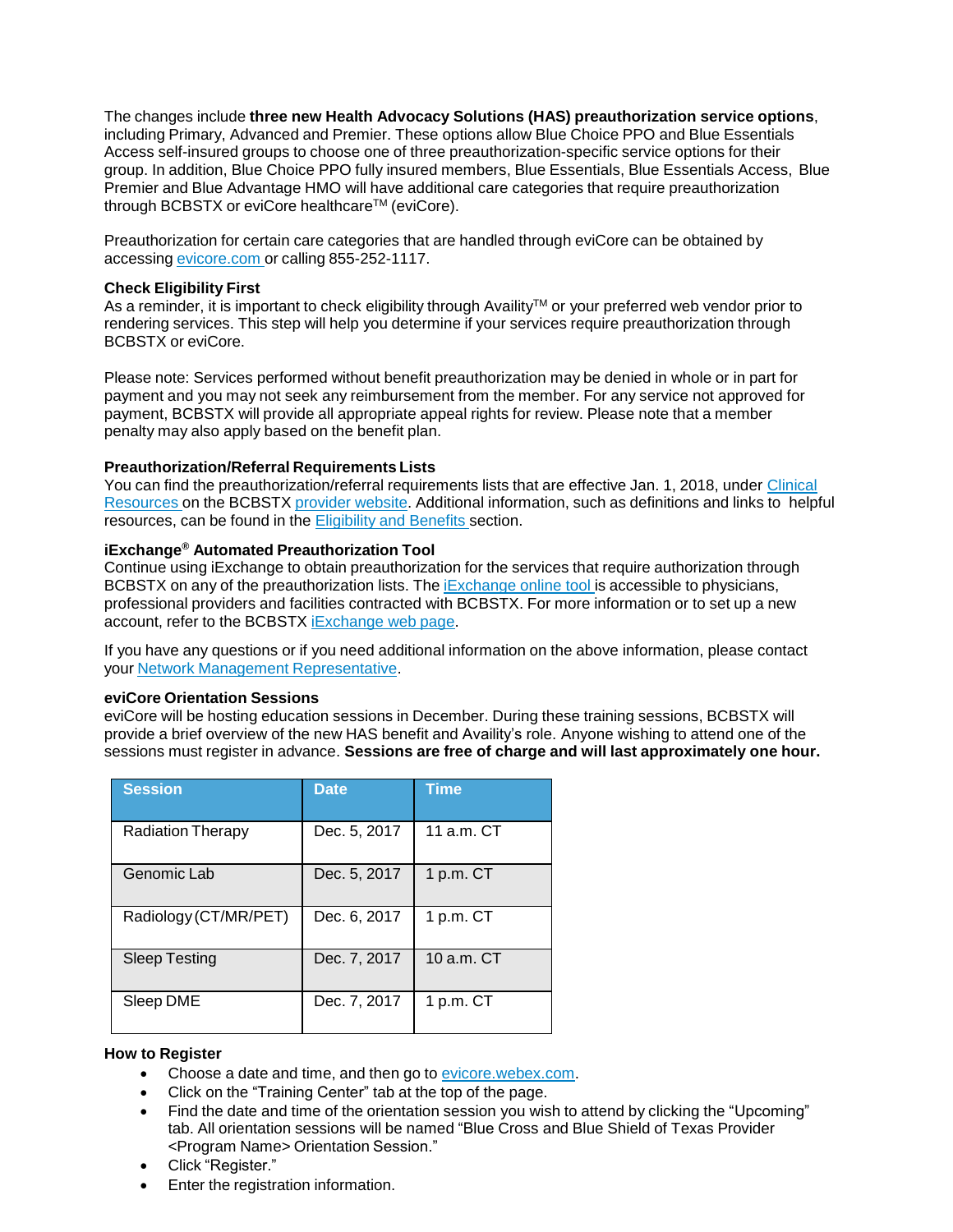#### **After you have registered for the conference, you will receive an email containing:**

- The toll-free phone number and pass code you will need for the audio portion of the conference
- A link to the online portion of the conference
- The conference password

Please keep the registration e-mail so you will have the link and phone number for the session. If you are unable to participate in a session during any of the times listed, you can find a copy of the presentation on the eviCore BCBSTX [implementation](https://www.evicore.com/healthplan/bcbstx_c) site.

Please note that verification of eligibility and benefits, and/or the fact that a service or treatment has been preauthorized or predetermined for benefits is not a guarantee of payment. Benefits will be determined once a claim is received and will be based upon, among other things, the member's eligibility and the terms of the member's certificate of coverage applicable on the date *services were rendered. If you have questions, contact the number on the member's ID card.*

eviCore is a trademark of eviCore health care, LLC, formerly known as CareCore, an independent company that provides utilization *review for select health care services on behalf of BCBSTX.*

Availity is a trademark of Availity, LLC, a separate company that operates a health information network to provide electronic *information exchange services to medical professionals. Availity provides administrative services to BCBSTX. BCBSTX makes no endorsement, representations or warranties regarding any products or services offered by third party vendors such as Availity. If you have any questions about the products or services offered by such vendors, you should contact the vendor(s) directly.*

iExchange is a trademark of Medecision, Inc., a separate company that offers collaborative health care management solutions for *payers and providers. BCBSTX makes no endorsement, representations or warranties regarding any products or services offered by* third-party vendors such as Medecision. If you have any questions about the products or services offered by such vendors, you should *contact the vendor(s) directly.*

-------------------------------------------------------------------------------------------------------------------------------

#### **2018 Updates to the Blue Cross Medicare Advantage (PPO)SM and Blue Cross Medicare Advantage (HMO)SM Preauthorization Lists**

Blue Cross and Blue Shield of Texas (BCBSTX) has updated the list of procedures requiring preauthorization for our Blue Cross Medicare [Advantage](https://www.bcbstx.com/provider/pdf/ma-preauthlist-01012018.pdf) (PPO) and Blue Cross Medicare [Advantage](https://www.bcbstx.com/provider/pdf/ma-preauthlist-01012018.pdf) [\(HMO\)](https://www.bcbstx.com/provider/pdf/ma-preauthlist-01012018.pdf) plans. Both updated preauthorization lists will be effective January 1, 2018. If you are not participating in the Blue Cross Medicare Advantage (PPO) network or Blue Cross Medicare Advantage (HMO) network, disregard the information pertaining to that plan.

Blue Cross and Blue Shield of Texas (BCBSTX) has contracted with eviCore healthcare™ (eviCore), an independent specialty medical benefits management company to provide Utilization Management services for new preauthorization requirements. To authorize services requiring preauthorization through eviCore, you can go to [eviCore.com](https://www.evicore.com/) or call 855-252-1117.

Preauthorization/Referral Requirements Lists are attached and have been updated to include the services that require preauthorization through BCBSTX and eviCore. The updated preauthorization lists will be located on bcbstx.com/provider under Clinical [Resources.](https://www.bcbstx.com/provider/clinical/index.html) For specific codes that apply, the **[BCBSTX](https://www.bcbstx.com/provider/pdf/ma-preauth-cpt-list-01012018.pdf)** Medicare Advantage CPT [Preauthorization](https://www.bcbstx.com/provider/pdf/ma-preauth-cpt-list-01012018.pdf) Code List can be viewed on the above link from 10/1/2017 through 12/31/2017.

As a reminder, iExchange®, our automated referral and preauthorization tool, is available 24 hours a day, seven days a week (except for every third Sunday of the month when the system will be unavailable from 11 a.m. to 3 p.m. CT) for those services requiring preauthorization through BCBSTX. iExchange is accessible to physicians, professional providers and facilities contracted with BCBSTX. For more information or to set up a new account, complete and submit the iExchange online [enrollment](https://www.bcbstx.com/provider/tools/iexchange.html) form. Failure to timely notify BCBSTX and obtain pre-approval for listed procedures may result in denial of the claim(s) for care services, which cannot be billed to the member pursuant to your provider agreement with BCBSTX.

If you have any questions or if you need additional information, please contact your BCBSTX [Network](https://www.bcbstx.com/provider/contact_us.html#localnetwork) Management [Representative.](https://www.bcbstx.com/provider/contact_us.html#localnetwork)

eviCore is a trademark of eviCore health care, LLC, formerly known as CareCore, an independent company that provides utilization *review for select health care services on behalf of BCBSTX.*

iExchange is a trademark of Medecision. Inc., a separate company that offers collaborative health care management solutions for *payers and providers. BCBSTX makes no endorsement, representations or warranties regarding any products or services offered by*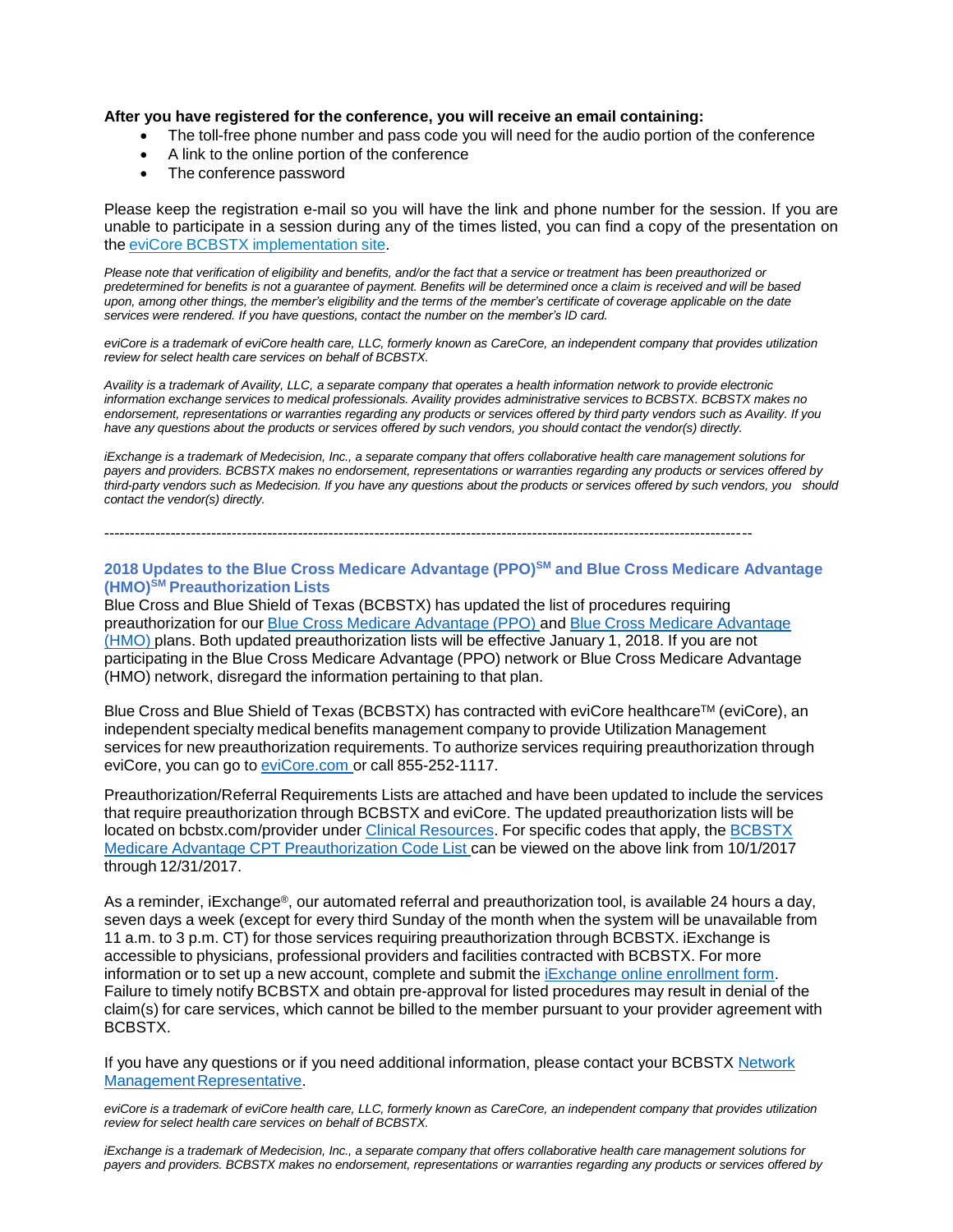third-party vendors such as Medecision. If you have any questions about the products or services offered by such vendors, you should *contact the vendor(s) directly.*

-----------------------------------------------------------------------------------------------------------------------------

# **STANDARDS & REQUIREMENTS**

#### **BCBSTX Requires Adherence to Vaccine Guidelines**

Timely vaccines protect the health of children and adults, saving lives and ensuring the safest, most effective disease prevention possible. To help keep Blue Cross and Blue Shield of Texas (BCBSTX) members safe, doctors treating them should adhere to guidelines recommended by the U.S. Food and Drug Administration (FDA) and Advisory Committee on Immunization Practices (ACIP).

Two categories of vaccines may have been administered in a manner that doesn't align with FDA and ACIP guidelines:

- Human Papillomavirus (HPV) prevention
- Prevention of shingles resulting from the herpes zoster virus

If these vaccines are given to BCBSTX patients, we will:

- Continue reimbursing claims that are medically necessary, and supported by the FDA and ACIP guidelines
- Consider vaccines administered outside of the FDA and ACIP recommendations as experimental, investigational or unproven, and will periodically review such claims for reimbursement
- Recover reimbursements for these vaccines administered outside of the FDA and ACIP recommendations per our contracts

#### **HPV Vaccination Guidelines**

Gardasil®, Gardasil 9 and Cervarix are vaccines for the prevention of HPV infections and associated diseases, including cancers. Administration of these vaccines is recommended for males and females between 9 and 26 years old. Vaccination at ages 11 or 12 is optimal. Since 2006, these vaccines have been administered in three doses, with the second dose at one or two months after the first, and the third dose six months after the first. In October 2016, for patients between 9 and 14 years old, the ACIP recommendation was updated to two doses, with the second dose at six to 12 months after the first. For patients between 15 and 26 years old, the three-dose regimen is still recommended.

#### **Shingles Vaccination Guidelines**

Zostavax is a vaccine that prevents shingles and its complications. Zostavax is recommended as a single dose by the FDA at age 50 or older, and by the ACIP at age 60 or older. BCBSTX considers the vaccine medically necessary for anyone age 50 or older in recognition of the FDA guidance.

#### **Immunization Schedule**

Review the [Preventative](https://www.bcbstx.com/provider/pdf/preventive-services-policy.pdf) Services Policy CPCP006 for details on our complete, approved immunization schedule. The schedule can be found on the Clinical [Payment](https://www.bcbstx.com/provider/standards/cpcp.html) and Coding Policies page under the Standards & [Requirements](https://www.bcbstx.com/provider/standards/index.html) tab on the BCBSTX provider [website.](https://www.bcbstx.com/provider/)

*Third-party brand names are the property of their respective owner.*

-----------------------------------------------------------------------------------------------------------------------------

# **EDUCATION & REFERENCE**

#### **CMS Notifications**

**Applies to: Blue Cross Medicare Advantage (PPO)SM and Blue Cross Medicare Advantage (HMO)SM** The Centers for Medicare and Medicaid Services (CMS) routinely publishes notifications that provide CMS guidance to all Medicare physicians, providers and suppliers, including those serving beneficiaries enrolled in Original Medicare and one of the Blue Cross Medicare Advantage (PPO) or Blue Cross Medicare Advantage (HMO) Plans.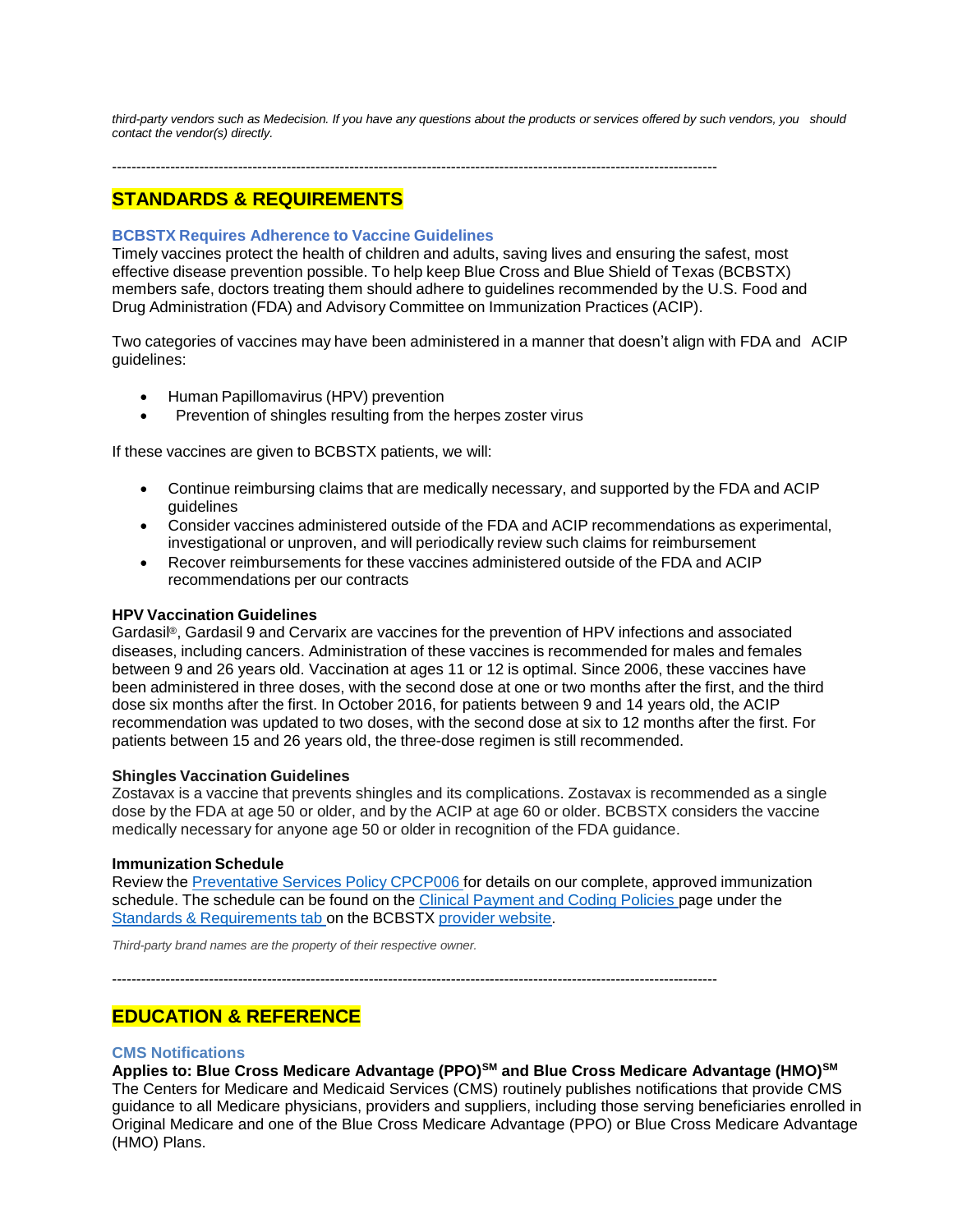These CMS notifications are in the Medicare Learning Network (MLN Matters) on [CMS.gov](https://www.cms.gov/Outreach-and-Education/Medicare-Learning-Network-MLN/MLNGenInfo/Index.html) and on our BCBSTX provider website, and may include informational regulatory updates and reminders, as well as required actions or changes by the provider rendering services. As such, it is important for providers to review these notifications and ensure your staff is aware of these notifications. We are including the following weblink for your information: CMS notifications regarding the [Jimmo Settlement.](https://www.cms.gov/Center/Special-Topic/Jimmo-Center.html)

Continue reviewing our website and the *Blue Review* for changes.

If you have any questions, please contact your [Network Management Representative.](https://www.bcbstx.com/provider/contact_us.html)

-----------------------------------------------------------------------------------------------------------------------------

# **2017 Annual HEDIS® and QRS Reports**

Blue Cross and Blue Shield of Texas (BCBSTX) has a quality improvement program (QIP) to better serve our members. The purpose of the QIP is to monitor and help improve the care and service our members receive from BCBSTX contracted providers. We focus on preventive health, safety and condition management. QIP helps meet the needs of our members in our Blue Essentials<sup>SM</sup> HMO, Blue Advantage HMO<sup>SM</sup> and Blue Choice<sup>SM</sup> PPO Small Business Health Options Program (SHOP) health plans.

There is a standard way to measure important areas of care and service called Health Care Effectiveness Data and Information Set (HEDIS). These measures were developed by the National Committee for Quality Assurance, and are widely used to measure health care performance in the U.S.

The Centers for Medicare & Medicaid Services has a similar set of measures called the Quality Rating System (QRS). These measure similar areas of care and are specifically for members enrolled in Marketplace health care plans.

Through the QIP, BCBSTX measures how we are doing against the goals we've set. The table below summarizes how we are doing on selected measures.

| <b>Care Provided to BCBSTX</b><br><b>Members</b>                                                         | 2017 Quality<br><b>Compass</b><br><b>National Average</b> | <b>HEDIS Rates:</b><br><b>Blue Essentials</b><br><b>HMO</b> | <b>QRS Rates:</b><br><b>Blue Advantage</b><br><b>HMO</b> | <b>QRS Rates:</b><br><b>BlueChoice PPO</b><br><b>SHOP</b><br><b>PPO</b> |
|----------------------------------------------------------------------------------------------------------|-----------------------------------------------------------|-------------------------------------------------------------|----------------------------------------------------------|-------------------------------------------------------------------------|
| <b>Prevention and Screening</b>                                                                          |                                                           |                                                             |                                                          |                                                                         |
| Childhood Immunization<br>• Combination 3 Rate: 4 DTaP, 3 IPV,<br>1 MMR, 3 HiB,<br>3 Hep B, 1 VZV, 4 PCV | 73%                                                       | 55%                                                         | 73%                                                      | 85%                                                                     |
| <b>Breast Cancer Screening</b>                                                                           | 71%                                                       | 61%                                                         | 57%                                                      | 67%                                                                     |
| <b>Cervical Cancer Screening</b>                                                                         | 74%                                                       | 67%                                                         | 47%                                                      | 66%                                                                     |
| <b>Colorectal Cancer Screening</b>                                                                       | 60%                                                       | 38%                                                         | 38%                                                      | 54%                                                                     |
| <b>Respiratory Conditions</b>                                                                            |                                                           |                                                             |                                                          |                                                                         |
| Appropriate Testing for Children with<br>Pharyngitis                                                     | 84%                                                       | 81%                                                         | 72%                                                      | 83%                                                                     |
| <b>Medication Management for People</b><br>with Asthma<br>• Total – Medication Compliance<br>75%         | 49%                                                       | 43%                                                         | 48%                                                      | 60%                                                                     |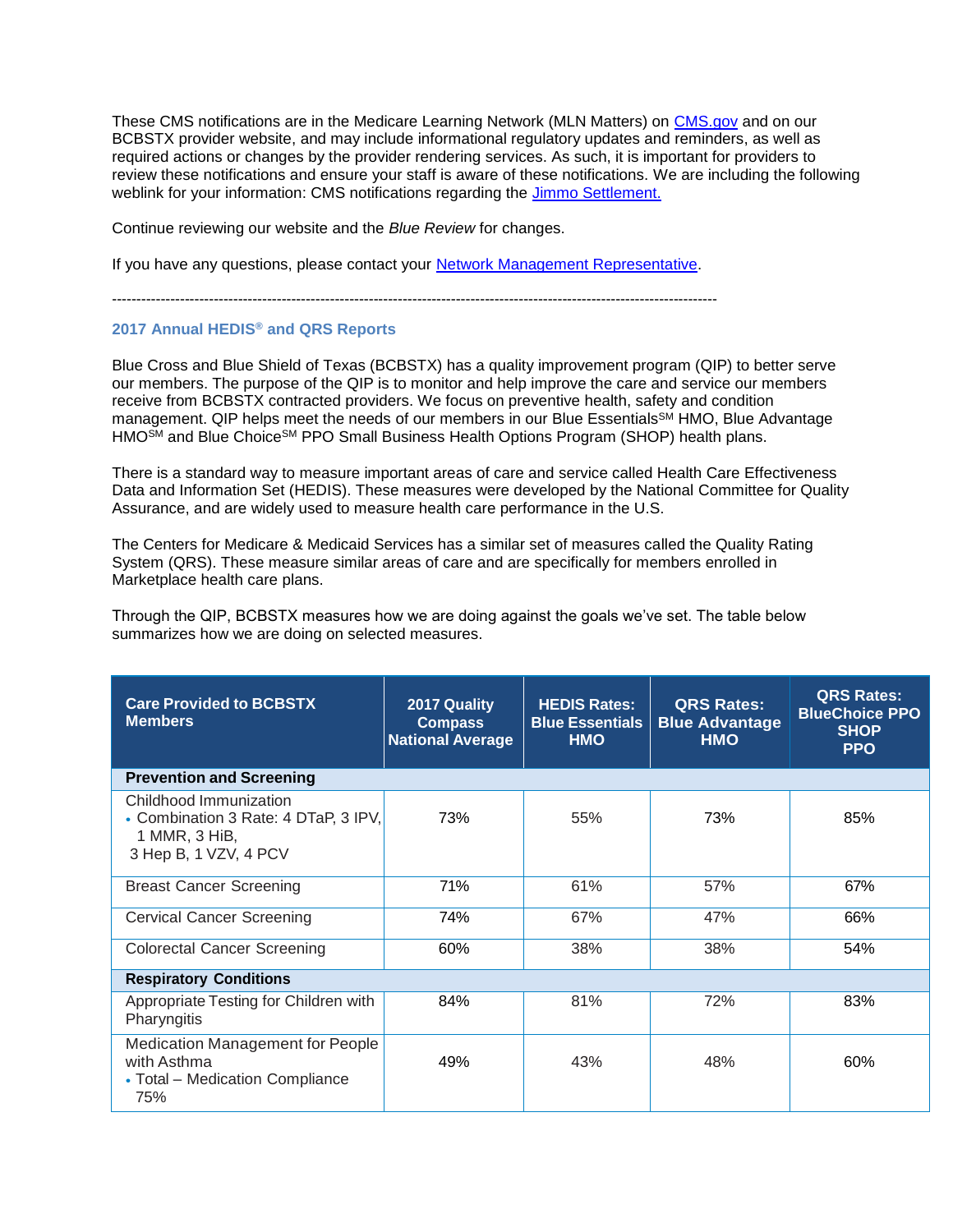| <b>Comprehensive Diabetes Care</b>                                       |     |       |     |     |
|--------------------------------------------------------------------------|-----|-------|-----|-----|
| Comprehensive Diabetes Care                                              |     |       |     |     |
| • Hemoglobin A1c (HbA1c) Testing                                         | 90% | 84%   | 89% | 89% |
| $\bullet$ HbA1c Control (<8.0%)                                          | 51% | 28%   | 48% | 42% |
| • Eye Exam (retinal or dilated exam)                                     | 51% | 21%   | 34% | 36% |
| • Medical Attention for Nephropathy                                      | 89% | 88%   | 89% | 87% |
|                                                                          |     |       |     |     |
| <b>Overuse/Appropriateness</b>                                           |     |       |     |     |
| Appropriate Treatment for Children<br>with Upper Respiratory Infection   | 88% | 75%   | 76% | 82% |
| Avoidance of Antibiotic Treatment<br>in Adults with Acute Bronchitis     | 28% | 22%   | 19% | 7%  |
| <b>Medication Management</b>                                             |     |       |     |     |
| Annual Monitoring for Patients on<br><b>Persistent Medications-Total</b> | 83% | 84.5% | 86% | 85% |
| <b>Prenatal/Postpartum Care</b>                                          |     |       |     |     |
| Prenatal and Postpartum Care                                             |     |       |     |     |
| • Timeliness of Prenatal Care                                            | 81% | 65%   | 80% | 82% |
| • Postpartum Care                                                        | 70% | 32%   | 66% | 56% |
|                                                                          |     |       |     |     |

*Results are rounded to the nearest percentage. HEDIS is a registered trademark of NCQA*

-----------------------------------------------------------------------------------------------------------------------------------------------------

# **Working Together to Stop Antibiotic Resistance**

According to a [PEW Charitable Trusts report](http://www.pewtrusts.org/en/research-and-analysis/reports/2016/05/antibiotic-use-in-outpatient-settings) regarding antibiotic use in outpatient settings, 30 percent of antibiotics are determined to be unnecessary for treating the prescribed condition (e.g., prescribing antibiotics for viral illnesses, asthma exacerbations, etc.).<sup>1</sup> Additionally, the Centers for Disease Control and [Prevention](https://www.cdc.gov/drugresistance/about.html.) (CDC) reports up to 50 percent of antibiotics are not optimally prescribed in terms of choosing an appropriately focused antibiotic for the condition being treated.<sup>2</sup>These prescribing behaviors contribute to increasing bacterial resistance, which in combination with the relatively lesser availability of new antibiotics to combat these resistant organisms, have been associated with at least 2 million illnesses and 23,000 deaths nationwide.<sup>2</sup>

[A new report from the Blue Cross and Blue Shield Association](https://www.bcbs.com/the-health-of-america/reports/antibiotic-prescription-rates-declining-in-the-US) similarly found that 20 percent of nationally prescribed outpatient setting antibiotics are not indicated. While outpatient antibiotic prescriptions for commercially insured people are moving in the right direction nationwide by decreasing 9 percent from 2010 to 2016, individual state performance data is more variable. Antibiotic prescribing in Illinois, for example, has increased 3 percent over this same time frame with some regional areas experiencing increases as high as 36 percent.

In 2015, the White House released a [national action plan for combating antibiotic resistance](https://obamawhitehouse.archives.gov/sites/default/files/docs/national_action_plan_for_combating_antibotic-resistant_bacteria.pdf) that includes the goal of reducing inappropriate outpatient antibiotic use by 50 percent by 2020.<sup>3</sup> Blue Cross and Blue Shield of Texas is doing its part by evaluating the antibiotic prescribing patterns of contracted practitioners.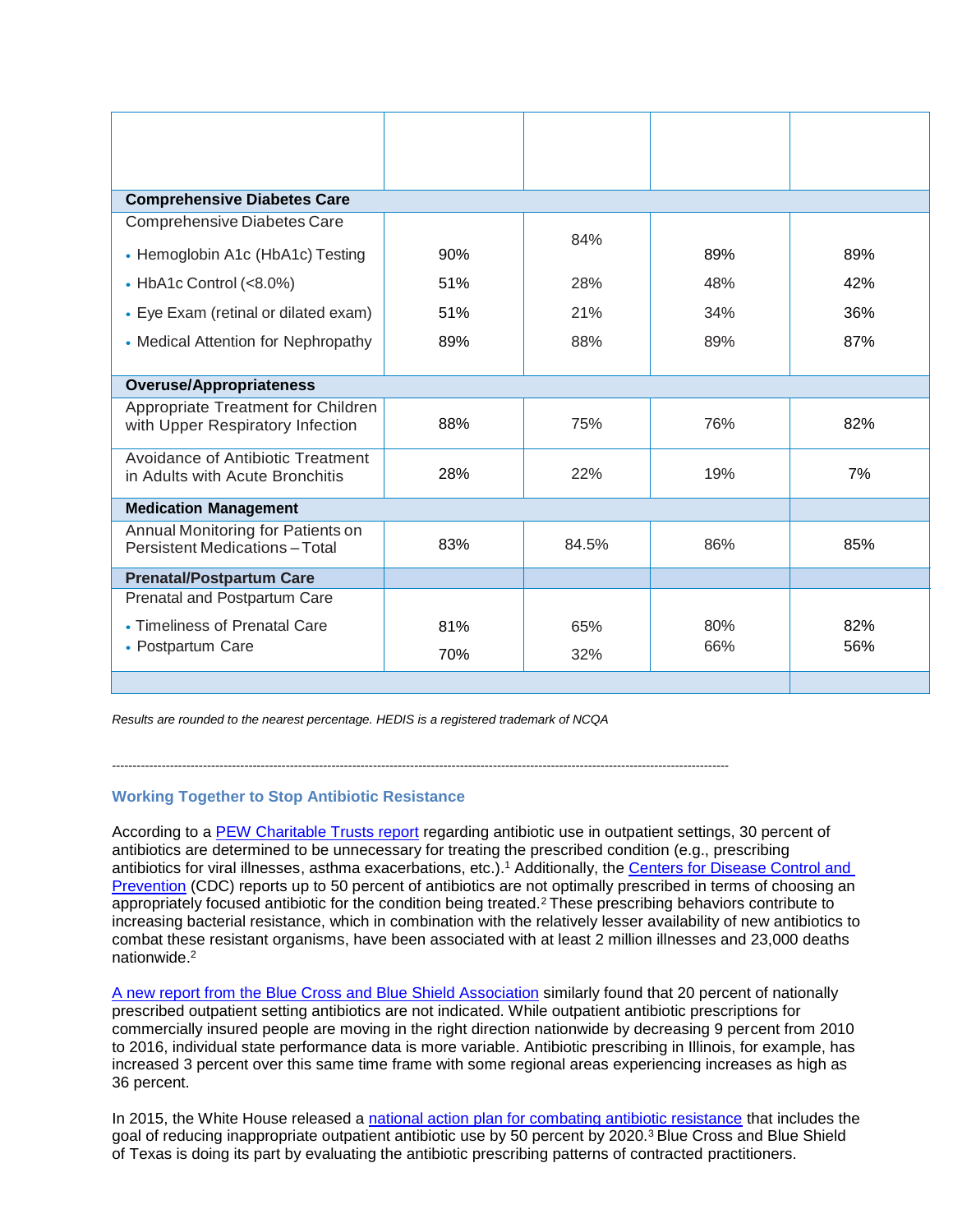Approximately 120 Texas primary care practitioners were identified for prescribing patterns that significantly deviated from their same-specialty peers. Further analysis found that their antibiotic choice may not be in accordance with recommended practice guidelines. Feedback was provided to these practitioners highlighting potential areas for improvement.

# **As a health care provider, there are antibiotic stewardship initiatives you may want to consider, including:**

- Evaluating your prescribing habits.<sup>1</sup>
- Discussing appropriate antibiotic use and potential risks such as adverse side effects with your patients.
- Confirming a diagnosis of bacterial infection before prescribing an antibiotic.
- Re-directing your patient's expectations if antibiotics are not warranted
- Offering your patients advice and specific recommendations for symptom relief. Include ways to help the rest of their family keep from getting sick.
- Offering your patients a contingency plan if symptoms do not improve. Leaving the door open for future treatment may help maintain patient satisfaction.

The following graph shows unnecessary vs. appropriate use of antibiotics by health condition.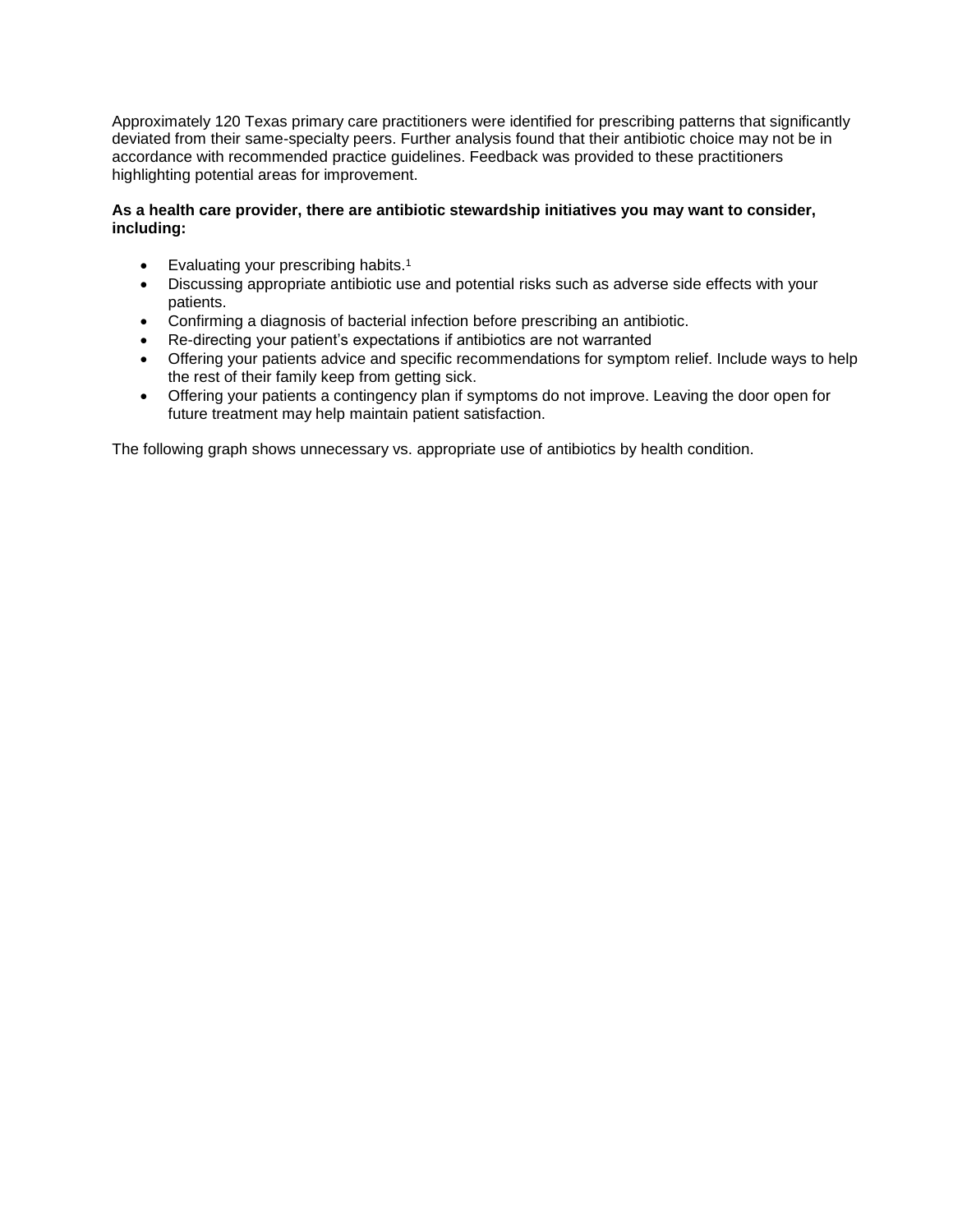

For additional information visit the [American Academy of Family Practice](http://www.aafp.org/afp/2016/0801/p200.html) and the [CDC.](https://www.cdc.gov/antibiotic-use/community/index.html)

-----------------------------------------------------------------------------------------------------------------------------------------------------

Sources:

1Antibiotic use in outpatient settings. (2016). Retrieved from [http://www.pewtrusts.org/en/research-and](http://www.pewtrusts.org/en/research-and-analysis/reports/2016/05/antibiotic-use-in-outpatient-settings)[analysis/reports/2016/05/antibiotic-use-in-outpatient-settings](http://www.pewtrusts.org/en/research-and-analysis/reports/2016/05/antibiotic-use-in-outpatient-settings) <sup>2</sup>Center for Disease Control (2017*). About Antimicrobial Resistance*. Retrieved from<https://www.cdc.gov/drugresistance/about.html> <sup>3</sup>National action plan for combating antibiotic resistant bacteria. (2015). Retrieved from

[https://obamawhitehouse.archives.gov/sites/default/files/docs/national\\_action\\_plan\\_for\\_combating\\_antibotic-resistant\\_bacteria.pdf](https://obamawhitehouse.archives.gov/sites/default/files/docs/national_action_plan_for_combating_antibotic-resistant_bacteria.pdf)

# **Provider Manual Update**

Blue Cross and Blue Shield of Texas (BCBSTX) makes periodic updates and clarifications related to operational changes and regulatory mandates to the provider manual, as well as the processes, policies and procedures that you comply with as a network provider. It is important that you stay up-to-date, so we share these changes in our monthly [Blue Review](https://www.bcbstx.com/provider/news/bluereview.html) newsletter, in the [News and Updates](https://www.bcbstx.com/provider/news/index.html) and/or the Standards & [Requirements/Disclosures](http://www.pages02.net/hcscnosuppression/bluereview_december_2017/LPT.url?kn=1066537&vs=NDIzNTQ5ZjQtNTI0ZC00MTM5LWFhYzYtM2EzNTNjODNmNzYyOzsS1) sections of the [BCBSTX provider website](https://www.bcbstx.com/provider/). These changes may also be communicated via mail.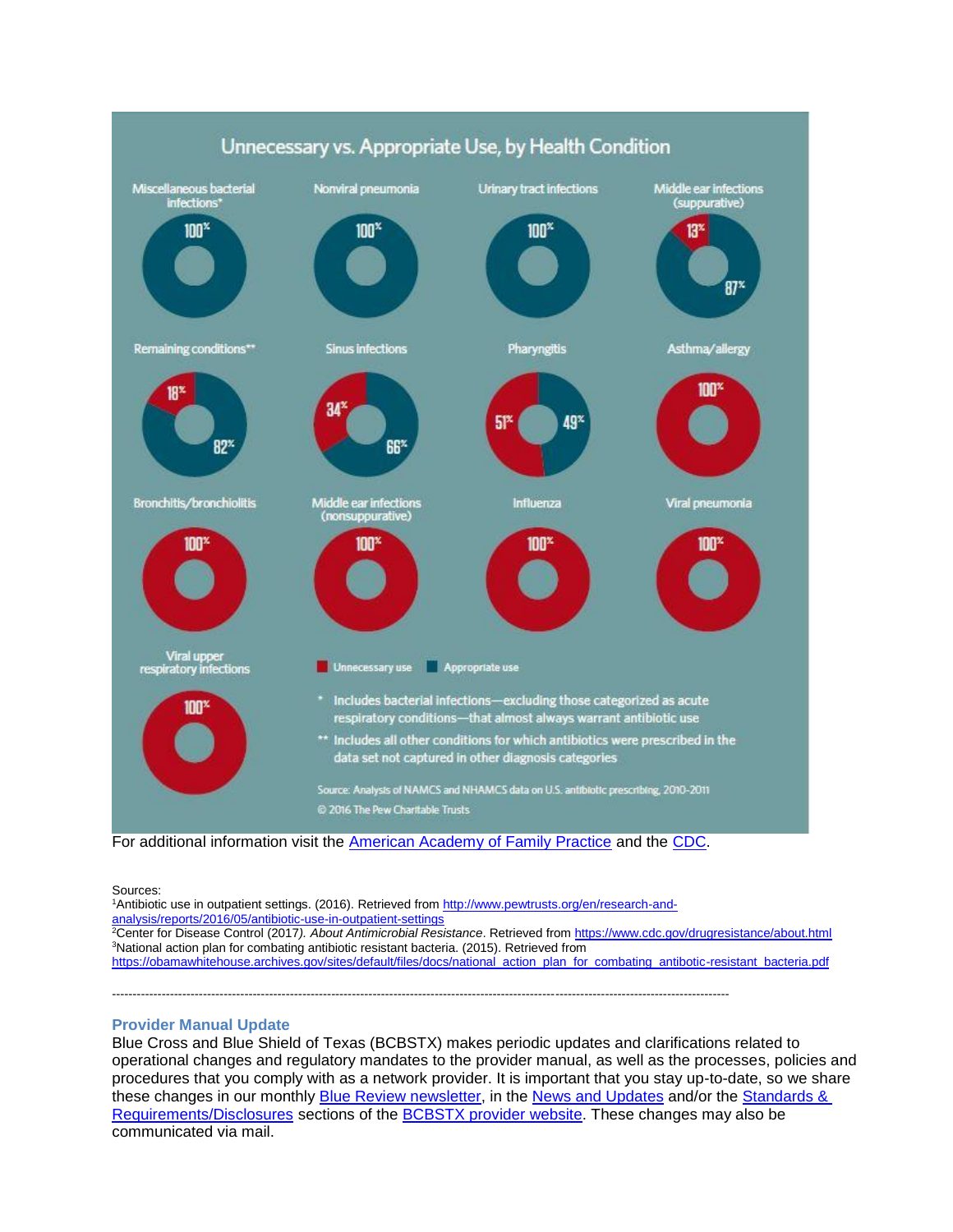#### **New Addition**

We added section M to our Blue Essentials<sup>SM</sup>, Blue Advantage HMO<sup>SM</sup> and Blue Premier<sup>SM</sup> [Provider Manual,](https://www.bcbstx.com/provider/gri/index.html) which is for the Employee Retirement System of Texas (ERS) Participants Benefit Plan using the Blue Essentials Network. This is an additional resource designated to assist you with ERS HealthSelectSM and Consumer Directed HealthSelect<sup>SM</sup> participants who became eligible with BCBSTX on Sept. 1, 2017.

We will continue providing disclosures on our website and in future issues of Blue Review. We encourage you to review both resources as you provide care to your patients. As a provider, it is your responsibility to review and comply with these changes.

If you have any questions, please contact your [Network Management office](https://www.bcbstx.com/provider/contact_us.html).

-------------------------------------------------------------------------------------------------------------------------------

# **In Every Issue – December 2017**

The following is information that Blue Cross and Blue Shield of Texas (BCBSTX) is required to provide in all published correspondence with physicians, professional providers, and facility and ancillary providers. For the latest updates, visit the [News and Updates area](https://www.bcbstx.com/provider/news/index.html) of the BCBSTX provider website.

#### **Topics:**

- Authorizations and Referrals
- **Benefits and Eligibility**
- Claims
- Clinical Resources
- Electronic Options
- Pharmacy
- Provider General Information
- Rights and Responsibility

# **Authorizations and Referrals**

#### **Importance of Obtaining a Preauthorization/Referral**

**-----------------------------------------------------------------------------**

A preauthorization/referral is required for certain types of care and services. Although Blue Cross and Blue Shield of Texas(BCBSTX) participating physicians, professional providers and facility and ancillary providers are required to obtain pre-authorizations/referrals, it is also the responsibility of the member/subscriber to confirm that this action has been taken for services that require a preauthorization/referral.

Pre-authorizations/referrals must be obtained for any services provided by someone other than the member's primary care physician/provider (PCP) (i.e., specialist, ambulatory surgery centers, ancillary, etc.). A preauthorization/referral is also needed for an initial stay in a facility and any additional days or services added on.

If a member/subscriber does not obtain a preauthorization/referral for initial facility care or services, or additional days or services added on, the benefit for covered expenses may be reduced.

A preauthorization/referral does not guarantee payment. All payments are subject to determination of the member/subscriber's eligibility, payment of required deductibles, copayments and coinsurance amounts, eligibility of charges as covered expenses, application of the exclusions and limitations and other provisions of the policy at the time services are rendered.

BCBSTX has implemented fax notifications of benefit preauthorization and predeterminations to the requesting provider. This enhancement provides real-time information and eliminates the need for providers to check the status of preauthorization or predetermination requests while waiting on the mailed notification letters. The faxed notification will be in addition to the notification letter sent via mail to the address we have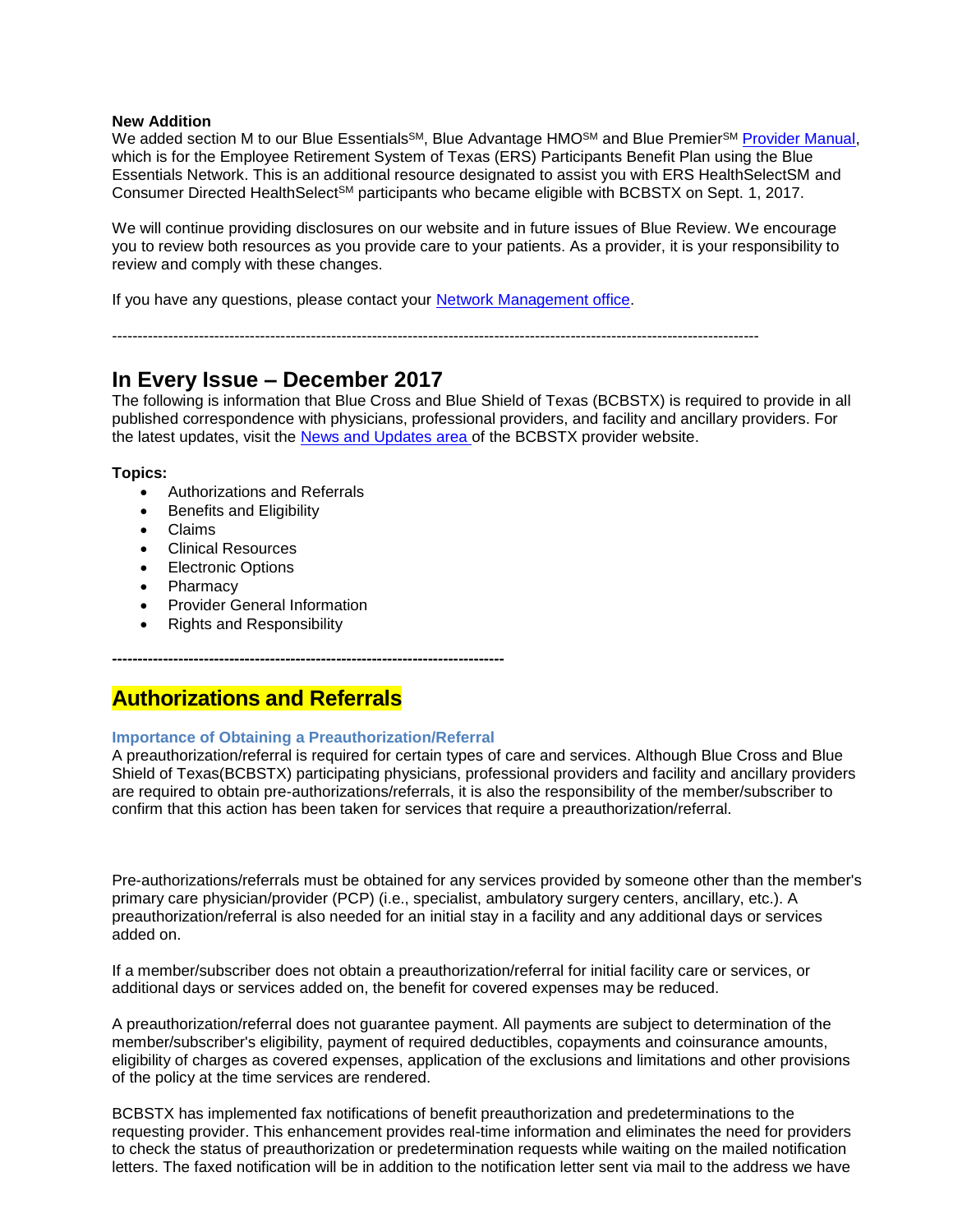on file.

Notifications are faxed to the number either on file, or listed on the utilization management or clinical request. You can also check the status of your submitted request via iExchange®. As a reminder, because we are sending confidential protected health information (PHI) to your fax machine, it should be in a secure location that is not accessible to those who do not have the authority to review member/patient PHI.

If a preauthorization/referral request is received from an out-of-network (OON) provider and the member/subscriber does not have an OON benefit, BCBSTX will contact the ordering provider to discuss network options. However, if a member/subscriber has an OON benefit, OON benefits will apply, which could result in a higher cost sharing.

If you need any additional information on the preauthorization process or do not wish to receive faxed notifications, please contact your BCBSTX [Network Management](https://www.bcbstx.com/provider/contact_us.html) [Representative.](https://www.bcbstx.com/provider/contact_us.html)

*Checking eligibility, benefit information and/or if a service has been preauthorized is not a guarantee of payment. Benefits will be determined once a claim is received and will be based upon, among other things, the member's eligibility and the terms of the member's certificate of coverage applicable on the date services were rendered. If you have any questions, please call the number on the back of the member's ID card.*

*iExchange is a trademark of Medecision, Inc., a separate company that offers collaborative health care management solutions for payers and providers. BCBSTX makes no endorsement, representations or warranties regarding any products or services offered by third-party vendors such as Medecision. If you have any questions about the products or services offered by such vendors, you should contact the vendor(s) directly.*

**-----------------------------------------------------------------------------**

# **eviCoreTM Current and Expanded Preauthorization Requirements**

Back in October 2016, Blue Cross and Blue Shield of Texas (BCBSTX) contracted with eviCore healthcare (eviCore), an independent specialty medical benefits management company, to begin providing preauthorization requirements for certain specialized services for Blue Advantage HMOSM. In 2017, additional BCBSTX products and services were added as indicated below.

To determine which specialized clinical services and the effective dates of those services which require preauthorization/prior authorization through eviCore refer to the Preauthorization/Referral/Notification Requirements Lists and the Prior Authorization and Referral List for ERS found on the [Clinical Resources](https://www.bcbstx.com/provider/clinical/index.html) page of [BCBSTX 's provider web site.](https://www.bcbstx.com/provider/)

Some of the types of clinical services that may require eviCore authorization are:

- Outpatient Molecular Genetic
- Outpatient Radiation Therapy
- Musculoskeletal
- **Chiropractic**
- Physical and Occupational Therapy
- Speech Therapy
- Spine Surgery (Outpatient/Inpatient)
- Spine Lumbar Fusion (Outpatient/Inpatient)
- Interventional Pain
- Outpatient Cardiology & Radiology
- Abdomen Imaging
- Cardiac Imaging
- Chest Imaging
- Head Imaging
- **Musculoskeletal**
- Neck Imaging
- Obstetrical Ultrasound Imaging
- Oncology Imaging
- Pelvis Imaging
- Peripheral Nerve Disorders (Pnd) Imaging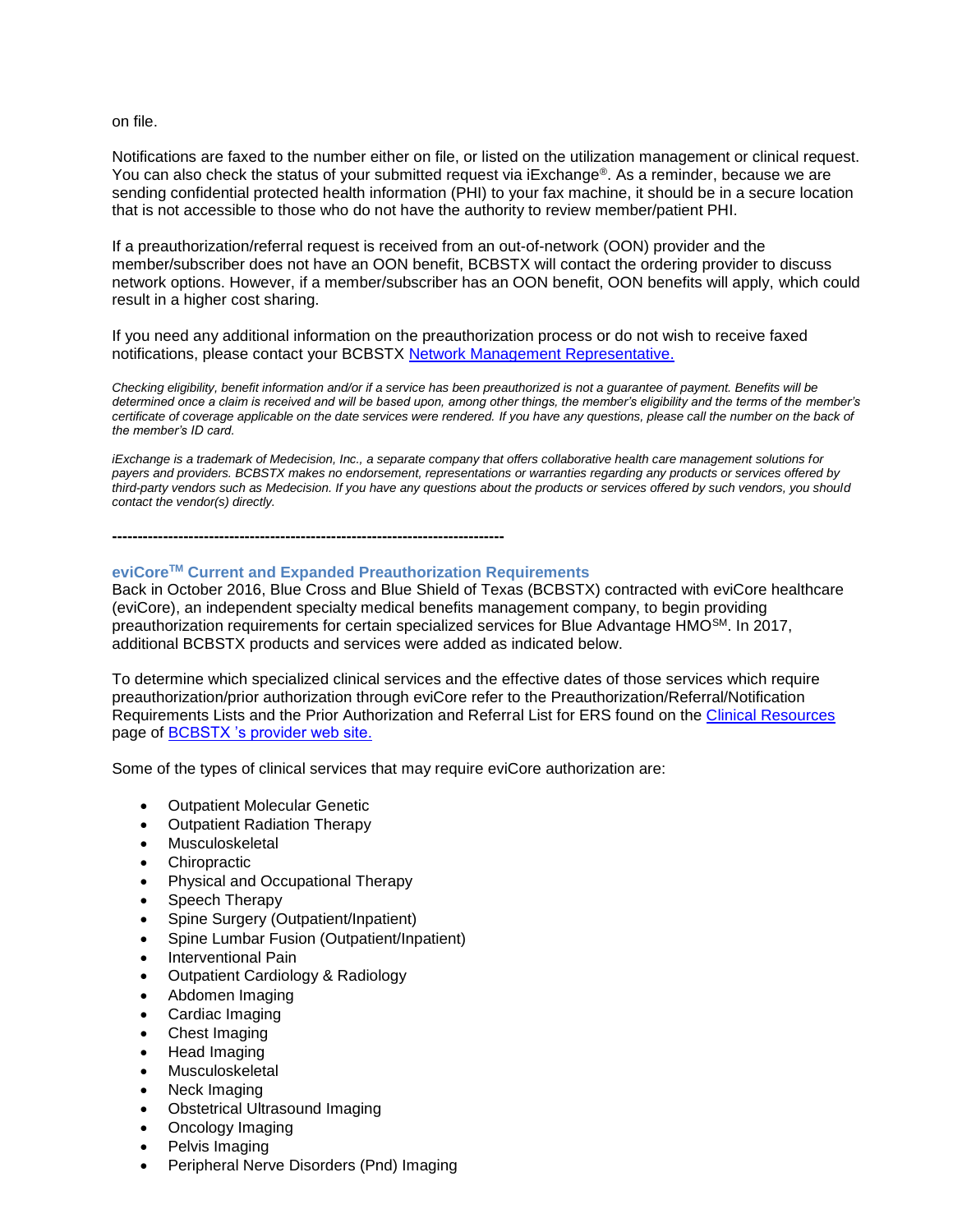- Peripheral Vascular Disease (Pvd) Imaging
- Spine Imaging
- Outpatient Medical Oncology
- Outpatient Sleep
- Outpatient Specialty Drug

Be sure to review the [Preauthorization/Referral/Notification Requirements Lists](https://www.bcbstx.com/provider/clinical/index.html) carefully as the services and effective dates vary by product as well as whether the member's group is self-insured or fully insured (identified by TDI on ID card).

For a detailed list of the services that require authorization through eviCore, refer to the [eviCore](https://www.evicore.com/healthplan/bcbstx)  [implementation site](https://www.evicore.com/healthplan/bcbstx) Services performed without authorization may be denied for payment and you may not seek reimbursement from members/subscribers.

#### **eviCore authorizations can be obtained using one of the following methods:**

- Use the [eviCore healthcare web portal,](https://www.evicore.com/pages/providerlogin.aspx) which is available 24/7. After a one-time registration, you can initiate a case, check status, review guidelines, view authorizations and eligibility, and more. The web portal is the quickest, most efficient way to obtain information.
- Call eviCore at 855-252-1117 toll-free between 6 a.m. 6 p.m. CT, Monday through Friday, and 9 a.m. - noon CT, Saturday, Sunday and legal holidays.

For all other services that require a referral and/or authorization as noted on the Preauthorization/Referral Requirements Lists or the Prior Authorization/Referral List for ERS, continue to use iExchange®. iExchange is accessible to physicians, professional providers and facilities contracted with BCBSTX. [Learn more about](https://www.bcbstx.com/provider/tools/iexchange_index.html) [iExchange or set up a new account on BCBSTX's provider website.](https://www.bcbstx.com/provider/tools/iexchange_index.html)

Watch for additional information and training opportunities for eviCore in future editions of [this newsletter,](https://www.bcbstx.com/provider/news/bluereview.html) on the [BCBSTX provider website](https://www.bcbstx.com/provider/) or on the [eviCore implementation site.](https://www.evicore.com/healthplan/bcbstx)

If you have any questions, please contact your BCBSTX [Network Management Representative](https://www.bcbstx.com/provider/contact_us.html).

As a reminder, it is important to check eligibility and benefits prior to rendering services. This step will help you determine if a member requires benefit preauthorization or prior authorization. For additional information, such

as definitions and links to helpful resources, refer to the [Eligibility](http://www.pages02.net/hcscnosuppression/bluereview_june_2017/LPT.url?kn=1009689&amp%3Bvs=ZDQ4NWExZDgtZjhlNy00N2Q1LWI4NDktZTQyYzE4ZWY4MTU5OzA6MTExNzIwMjA6MTkyODM0MTAxODQwOjExODAxNjg3MjM6MTE4MDE2ODcyMzsS1) [and Benefits](https://www.bcbstx.com/provider/claims/eligibility_and_benefits.html) section on BCBSTX's provider website.

*Checking eligibility, benefit information and/or if a service has been preauthorized or prior authorized is not a guarantee of payment.*  Benefits will be determined once a claim is received and will be based upon, among other things, the member's eligibility and the terms *of the member's certificate of coverage applicable on the date services were rendered. If you have any questions, please call the number on the back of the member's ID card*

*eviCore is a trademark of eviCore health care, LLC, formerly known as CareCore, an independent company that provides utilization review for select health care services on behalf of BCBSTX.*

*iExchange is a trademark of Medecision, Inc., a separate company that offers collaborative health care management solutions f or payers and providers. BCBSTX makes no endorsement, representations or warranties regarding any products or services offered by third-party vendors such as Medecision. If you have any questions about the products or services offered by such vendors, you should contact the vendo r(s) directly.*

-----------------------------------------------------------------------------

#### **Reminder: Utilization Management Review**

The Medical Management team, which includes physicians and nurses, evaluate hospital admissions (anticipated or unanticipated) and continued stays, as well as outpatient services. The team utilizes a variety of resources, including MCG (formerly Milliman Care Guidelines) criteria and BCBSTX medical policy to inform benefit determinations regarding the level of care, transition of care and the management of home care needs.

Medical management does not make determinations about whether services are medically appropriate, only if the services meet the definition of medically necessary under the terms of the applicable benefit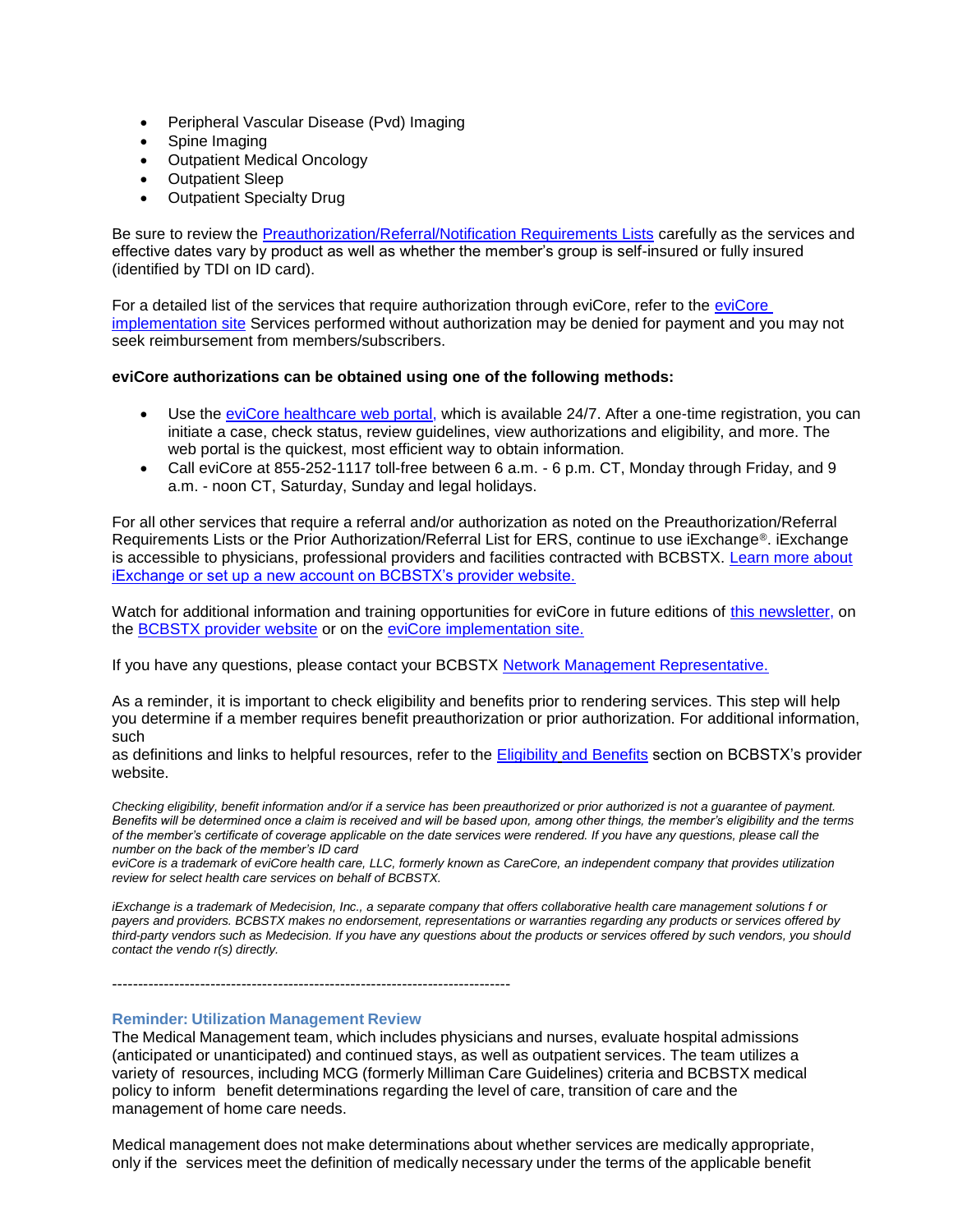plan. If a service does not meet the definition of medically necessary, initially the case is referred to a medical director for a review of the medical necessity determination. Board certified physicians are available to review referred cases, make medical necessity determinations and resolve appeals.

See the [provider](https://www.bcbstx.com/provider/gri/index.html) manual [fo](https://www.bcbstx.com/provider/gri/index.html)r guidance on provider requirements when requesting services. The final determination about what treatment or services should be received is between the patient and their health care provider.

**-----------------------------------------------------------------------------**

#### **iExchange® AcceptsElectronicMedical Record Attachments**

Providers can submit electronic medical records attachments when necessary in support of benefit preauthorization requests to iExchange, the Blue Cross and Blue Shield of Texas (BCBSTX) online tool that supports online benefit preauthorization requests forinpatientadmissions, medical, behavioral health and clinicalpharmacyservices.

Electronic medical record documentation may also be submitted via iExchange for predetermination of benefit requests. iExchange offers providers and facilities a secure, online alternative to faxing their patients protected health information. Visit [iExchange](http://www.bcbstx.com/provider/tools/iexchange_index.html) on BCBSTX's provider website for additional information.

As a reminder, it is important to check eligibilityand benefits prior to rendering services. This step will help you determine if benefit preauthorization is required for a particular member. For additional information, such as definitions and links to helpful resources, refer to the Eligibility and Benefits section on BCBSTX's providerwebsite.

Please note that verification of eligibility and benefits, and/or the fact that a service or treatment has been *preauthorized or predetermined for benefits is not a guarantee of payment. Benefits will be determined* once a claim is received and will be based upon, among other things, the member's eligibility and the *terms of the member's certificate of coverage applicable on the date services were rendered. If you have questions, contact the number on the member's ID card.*

-----------------------------------------------------------------------------

#### **HMO Plans – Importance of Obtaining a Referral and/or Preauthorization and Admitting to a Participating Facility as a Network Provider**

Blue Essentials<sup>SM</sup>, Blue Advantage HMO<sup>SM</sup> and Blue Premier<sup>SM</sup> members require a referral from their Primary Care Physician/Provider (PCP) before receiving services from a specialty care physician or professional provider (except for OBGYNs). The referral must be initiated by the member's PCP, and must be made to a participating physician or professional provider in the same provider network.

If an in-network physician, professional provider, ambulatory surgery center, hospital or other facility is not available in the member's applicable provider network, preauthorization is required for services by an out- ofnetwork physician, professional provider, ambulatory surgery center, hospital or other facility, through iExchange or call the preauthorization number 1-855-462-1785.

#### **Reminders:**

- The Blue Essentials, Blue Advantage HMO and Blue Premier physician, professional provider, facility or ancillary provider is required to admit the patient to a participating facility, except in emergencies.
- Additional services may also require preauthorization. A complete list of services that require preauthorization for Blue Essentials and Blue Advantage HMO, and for Blue Premier and Blue Premier Access<sup>SM</sup>, is available on the BCBSTX Provider website under *Clinical Resources* "Preauthorization/Notification/Referral Requirements Lists."
- Blue Advantage Plus<sup>SM</sup> HMO and Blue Essentials Access are benefit plans that allow those members to use out-of-network providers. However, it is essential that those members understand the financial impact of receiving services from an out-of-network physician, professional provider, ambulatory surgery center, hospital or other facility. Prior to referring a Blue Advantage Plus enrollee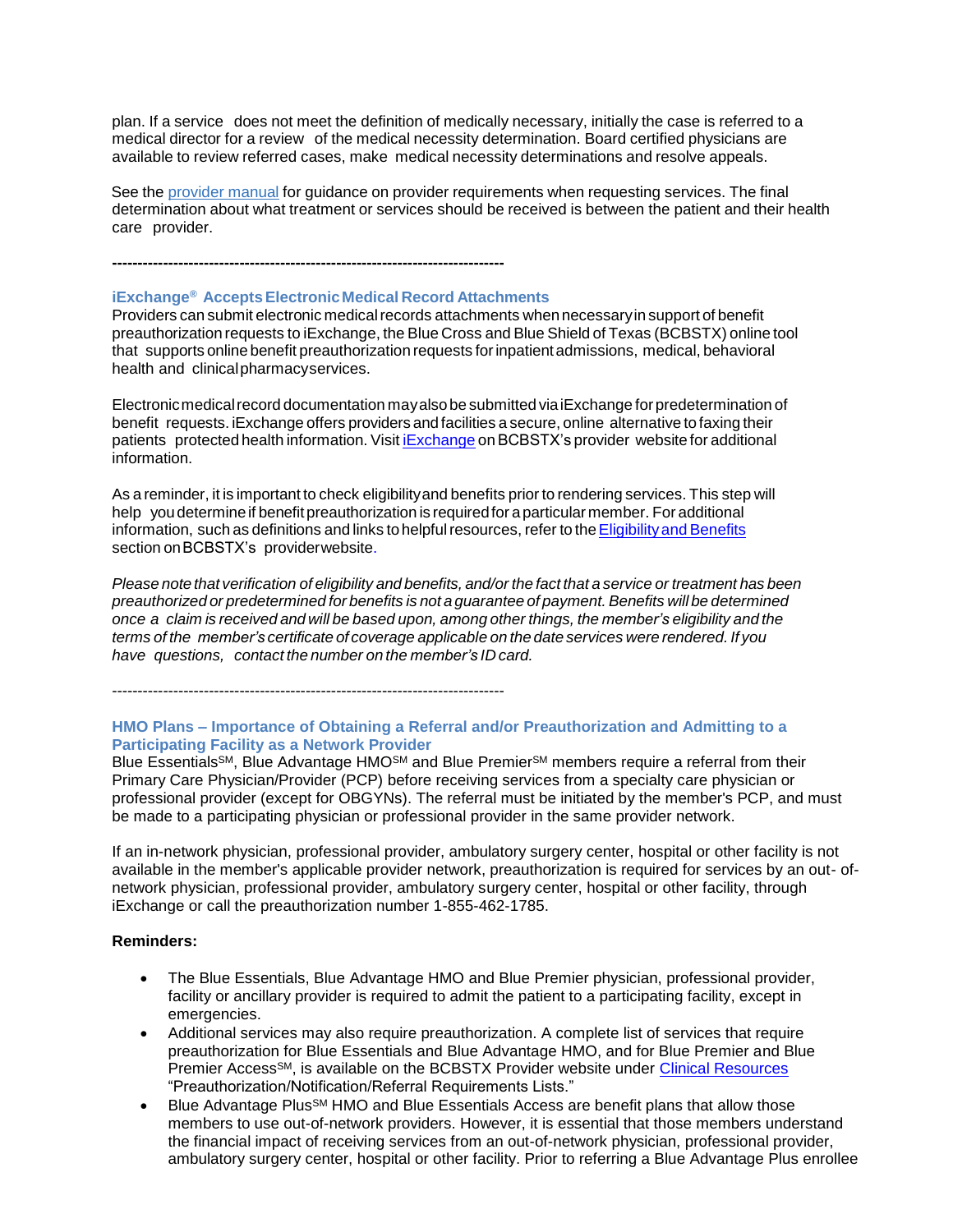to an out of network provider for non-emergency services, please refer to Section D Referral Notification Program, of the **Blue Essentials, Blue Advantage HMO and Blue Premier provider manual** for more detail including when to utilize the Out-of-Network Enrollee Notification Forms for [Regulated](http://www.bcbstx.com/provider/pdf/out-of-network-care-enrollee-notification-form.pdf) [Business a](http://www.bcbstx.com/provider/pdf/out-of-network-care-enrollee-notification-form.pdf)nd [Non-Regulated Business.](http://www.bcbstx.com/provider/pdf/out-of-network-care-enrollee-notification-form-nr.pdf) In addition, see article below titled: **Enrollee Notification Form Required for Out- of-Network Care for Blue Choice PPOSM** and **Blue Advantage HMOSM** (for Blue Advantage Plus).

-----------------------------------------------------------------------------

# **Enrollee Notification Form Required for Out-of-Network Care for Blue Choice PPOSM and Blue Advantage HMOSM (for Blue Advantage Plus)**

Prior to referring a Blue Choice PPO or Blue Advantage HMO (for Blue Advantage Plus point-of- service benefit plan) member to an out-of-network provider for non-emergency services – if such services are also available through an in-network provider – the referring participating network provider must complete the appropriate Out-of-Network Care – Enrollee Notification form below.

- Out-of-Network Care [Enrollee Notification Form for Regulated Business \(](http://www.bcbstx.com/provider/pdf/out-of-network-care-enrollee-notification-form.pdf)Use this form if "TDI" is on the member's ID card.)
- Out-of-Network Care [Enrollee Notification Form for Non-Regulated Business \(](http://www.bcbstx.com/provider/pdf/out-of-network-care-enrollee-notification-form-nr.pdf)Use this form if "TDI" is not on the member's ID card.)

The referring network physician must provide a copy of the completed form to the enrollee and retain a copy in the enrollee's medical record files.

It is essential that Blue Choice PPO and Blue Advantage Plus enrollees fully understand the financial impact of an out-of-network referral to a physician, professional provider, hospital, ambulatory surgery center or other facility that does not participate in their Blue Cross and Blue Shield of Texas provider network. Blue Choice PPO and Blue Advantage Plus enrollees have out-of-network benefits and may choose to use out-ofnetwork providers, however they will be responsible for an increased cost-share under their out-of-network benefits.

For additional information, refer to the [Provider Manual's s](http://www.bcbstx.com/provider/gri/index.html)ection D Referral Notification Program on th[e](http://www.bcbstx.com/provider/index.html) [bcbstx.com/provider w](http://www.bcbstx.com/provider/index.html)ebsite.

**-----------------------------------------------------------------------------**

#### **AIM RQI Reminder**

Physicians, professional providers and facility and ancillary providers must contact AIM Specialty Health (AIM) first to obtain a Radiology Quality Initiative (RQI) for Blue Choice PPOSM subscribers when ordering or scheduling the following outpatient, non-emergency diagnostic imaging services when performed in a physician's, professional provider's or facility or ancillary provider's office, a professional provider's office, the outpatient department of a hospital or a freestanding imaging center:

- CT/CTA
- MRI/MRA
- SPECT/nuclear cardiology study
- PET scan

To obtain a Blue Choice PPO RQI, log into AIM's provider portal at [aimspecialtyhealth.com,](http://www.aimspecialtyhealth.com/) and complete the online questionnaire that identifies the reasons for requesting the exam. If criteria are met, you will receive an RQI. If criteria are not met, or if additional information is needed, the case will automatically be transferred for further clinical evaluation and an AIM nurse will follow up with your office. AIM's ProviderPortalSM uses the term "Order" rather than "RQI."

*AIM Specialty Health (AIM) is an operating subsidiary of Anthem, Inc.*

Notes:

- *1. Facilities cannot obtain a RQI from AIM on behalf of the ordering physician, professional provider, facility or ancillary provider.*
- *2. The RQI program does not apply to Medicare enrollees with Blue Cross and Blue Shield of Texas (BCBSTX) Medicare supplement coverage. Medicare enrollees with BCBSTX PPO coverage are included in the program.*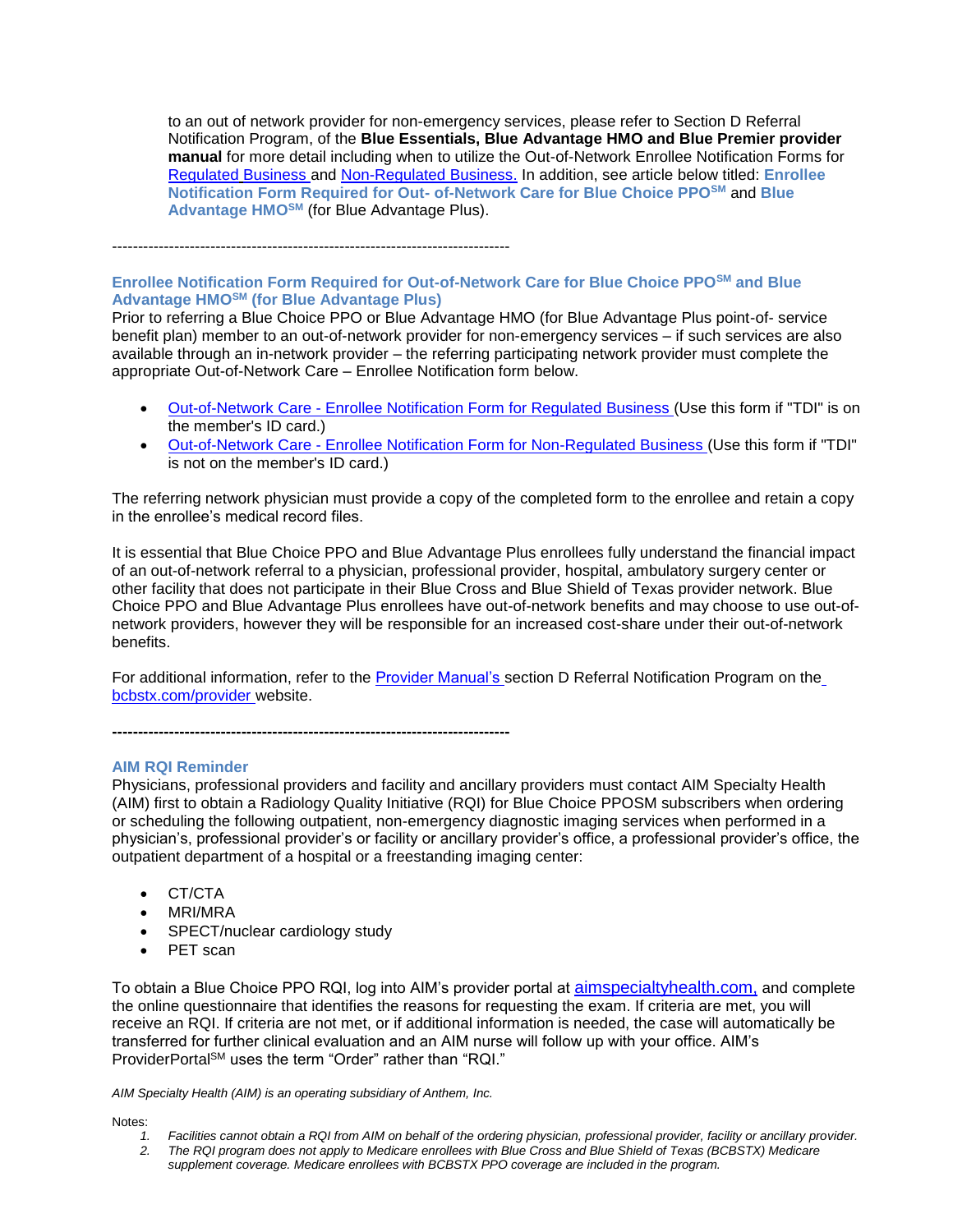#### **Are Utilization Management Decisions Financially Influenced?**

**-----------------------------------------------------------------------------**

Blue Cross and Blue Shield of Texas (BCBSTX) isdedicated to serving our customers through the provision of health care coverage and related benefit services. BCBSTX prohibits decisions based on financial incentives – utilization management decisions are based on appropriateness of care and service and existence of coverage.

BCBSTX does not specifically reward practitioners or clinicians for issuing denials of coverage, nor is therecompensation based on the number orfrequencyof telephone calls or other contacts that occur with health care providers, members or subscribers. Financial incentives forutilization management decisionmakers donot encourage decisions thatresultin underutilization.

**-----------------------------------------------------------------------------**

# **Benefits and Eligibility**

**BCBS Medicare Advantage PPO Network Sharing Applies to: Blue Cross Medicare Advantage (PPO**) SM

#### **What is Blue Cross and Blue Shield (BCBS) Medicare Advantage (MA) PPOSM Network Sharing?**

All BCBS MA PPO Plans participate in reciprocal network sharing. This network sharing will allow all BCBS MA PPO members to obtain in-network benefits when traveling or living in the service area of any other BCBS MA PPO Plan if the member sees a contracted BCBS MA PPO provider.

#### **What does the BCBS MA PPO network-sharing mean to me?**

If you are a contracted BCBS MA PPO provider with Blue Cross and Blue Shield of Texas (BCBSTX) and you see BCBS MA PPO members from other BCBS Plans, these BCBS MA PPO members will be extended the same contractual access to care and will be reimbursed in accordance with your negotiated rate with your Blue Cross and Blue Shield of Texas contract. These BCBS MA PPO members will receive in-network benefits in accordance with their member contract.

If you are not a contracted BCBS MA PPO provider with BCBSTX and you provide services for any BCBS MA PPO members, you will receive the Medicare allowed amount for covered services. For urgent or emergency care, you will be reimbursed at the member's in-network benefit level. Other services will be reimbursed at the out-of-network benefit level.

#### **How do I recognize an out-of-area BCBS MA PPO member from one of these Plans participating in the BCBS MA PPO network sharing?**

You can recognize a BCBS MA PPO member when their Blue Cross and Blue Shield Member ID card has the following logo:



# **MEDICARE ADVANTAGE**

The "MA" in the suitcase indicates a member who is covered under the BCBS MA PPO network sharing program. BCBS MA PPO members have been asked not to show their standard Medicare ID card when receiving services; instead, members should provide their Blue Cross and/or Blue Shield member ID card.

#### **Do I have to provide services to BCBS MA PPO members from these other BCBS Plans?**

If you are a contracted BCBS MA PPO provider with BCBSTX, you should provide the same access to care for BCBS MA members from other BCBS Plans as you do for BCBSTX MA PPO members. You can expect to receive the same contracted rates for such services.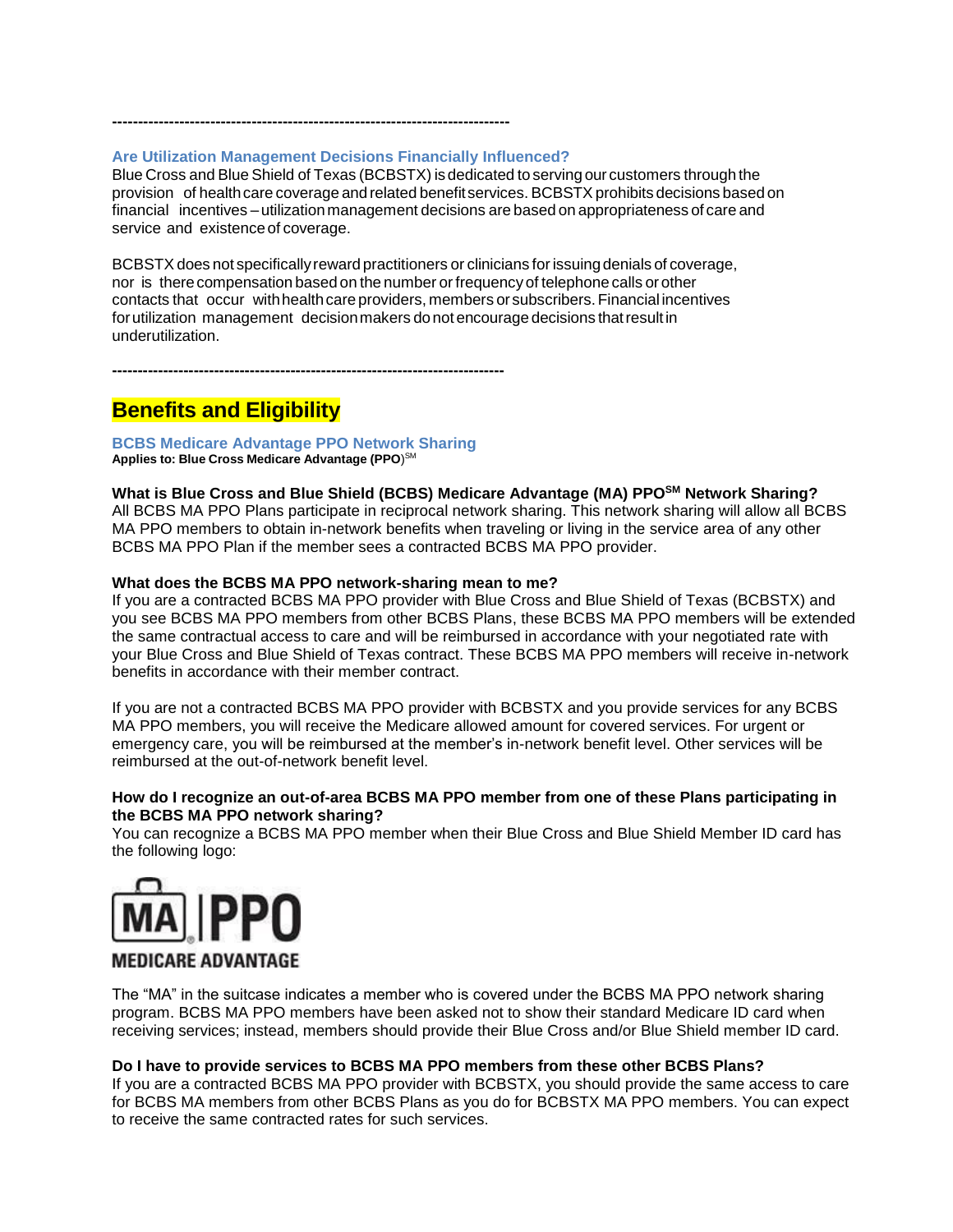If you are not a BCBS MA PPO contracted provider, you may see BCBS MA PPO members from other BCBS Plans, but you are not required to do so. Should you decide to provide services to BCBS MA PPO members, you will be reimbursed for covered services at the Medicare allowed amount based on where the services were rendered and under the member's out-of-network benefits. For urgent or emergency care, you will be reimbursed at the in-network benefit level.

# **What if my practice is closed to new local BCBS MA PPO members?**

If your practice is closed to new local BCBS MA PPO members, you do not have to provide care for BCBS MA PPO out-of-area members. The same contractual arrangements apply to these out-of-area network sharing members as your local BCBS MA PPO members.

# **How do I verify benefits and eligibility?**

Call BlueCard® Eligibility at 800-676-BLUE (800-676-2583) and provide the BCBS MA PPO member's alpha prefix located on the member's ID card. You may also submit electronic eligibility requests for BCBS MA PPO members. Follow these three easy steps:

- 1. Log in to the [Availity Web Portal,](https://www.availity.com/) the [Availity Revenue Cycle Management portal](https://www.availity.com/) or your preferred vendor
- 2. Enter required data elements
- 3. Submit your request

# **Where do I submit the claim?**

You should submit the claim to BCBSTX under your current billing practices. Do not bill Medicare directly for any services rendered to a BCBS MA PPO member.

### **What will I be paid for providing services to these out-of-area BCBS MA PPO network sharing members?**

If you are a BCBS MA PPO contracted provider with BCBSTX, benefits will be based on your contracted BCBS MA PPO rate for providing covered services to BCBS MA PPO members from any BCBS MA PPO Plan. Once you submit the BCBS MA PPO claim, BCBSTX will work with the other Plan to determine benefits and send you the payment.

#### **What will I be paid for providing services to other BCBS MA out-of-area members not participating in the BCBS MA PPO network sharing?**

When you provide covered services to other BCBS MA PPO out-of-area members not participating in network sharing, benefits will be based on the Medicare allowed amount. Once you submit the BCBS MA PPO claim, BCBSTX will send you the payment. However, these services will be paid under the BCBS MA member's out- of-network benefits unless for urgent or emergency care.

#### **What is the BCBS MA PPO member cost sharing level and co-payments?**

A BCBS MA PPO member cost sharing level and co-payment is based on the BCBS MA PPO member's health plan. You may collect the co-payment amounts from the BCBS MA PPO member at the time of service. To determine the cost sharing and/or co-payment amounts, you should call the Eligibility Line at 800- 676-BLUE (800-676-2583).

#### **May I balance bill the BCBS MA PPO member the difference in my charge and the allowance?**

No, you may not balance bill the BCBS MA PPO member for this difference. Members may be balance billed for any deductibles, co-insurance, and/or co-pays.

#### **What if I disagree with the reimbursement amount I received?**

If there is a question concerning the reimbursement amount, contact Blue Cross Medicare Advantage (PPO) Customer Service at 877-774-8592.

#### **Who do I contact if I have a question about BCBS MA PPO network sharing?**

If you have any questions regarding the BCBS MA PPO program or products, contact Blue Cross Medicare Advantage (PPO) Customer Service at 877-774-8592.

-----------------------------------------------------------------------------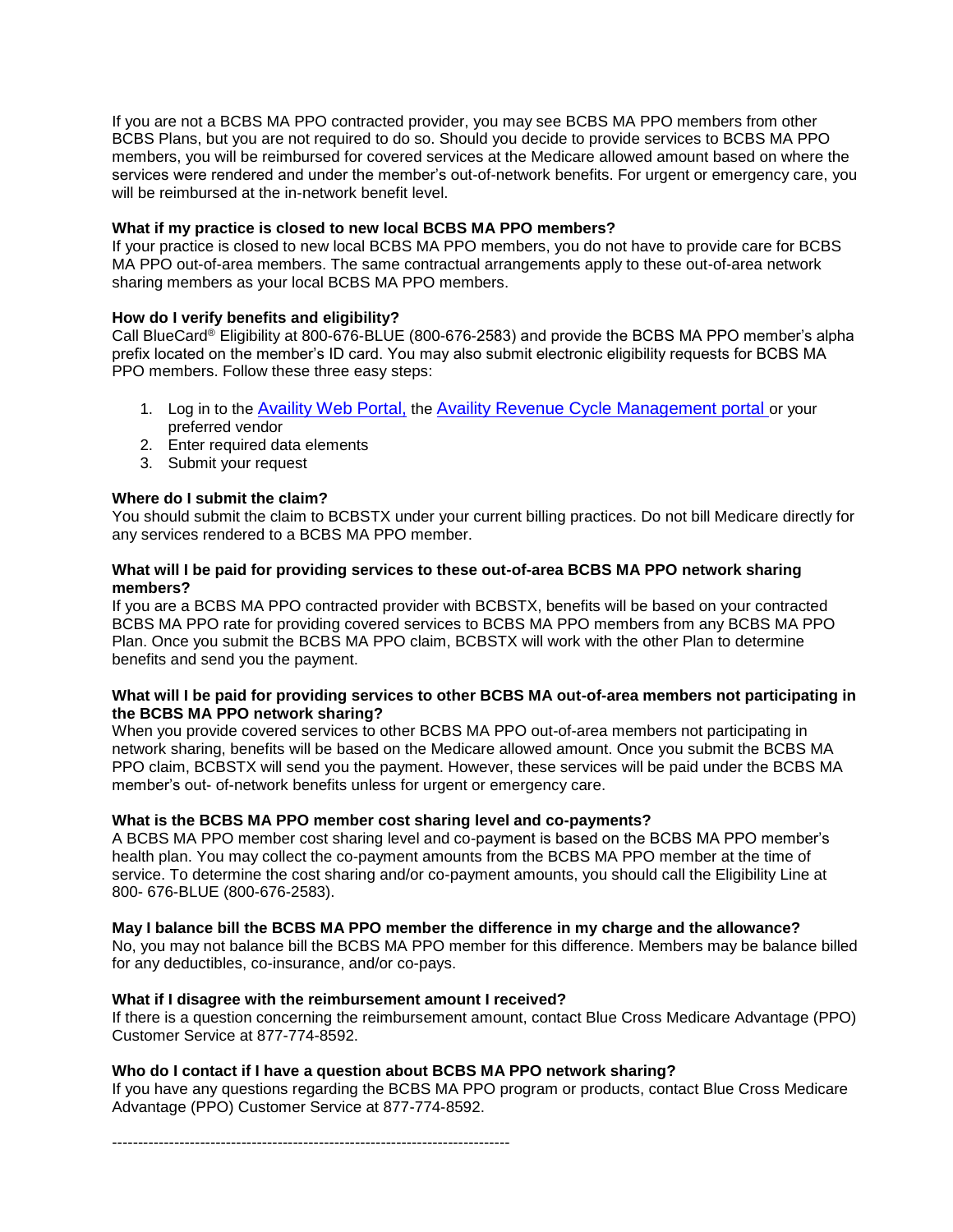# **Claims**

### **Notice of changes to Billing and Documentation Information and Requirements**

Blue Cross and Blue Shield of Texas (BCBSTX) is implementing changes to clarify existing policies related to billing and documentation requirements for the BlueChoice® PPO, Blue Advantage HMOSM, Blue EssentialSM, Blue PremierSM, Blue Cross Medicare Advantage (PPO) and Blue Cross Medicare Advantage (HMO)SM plans effective Sept. 15, 2017, as reflected in the Blue Choice PPO Provider Manual and the Blue Essentials, Blue Advantage HMO and Blue Premier Provider Manual in Section E Filing Claims posted on [bcbstx.com/provider](https://www.bcbstx.com/provider/) under [Standards and Requirements/ Manuals.](https://www.bcbstx.com/provider/gri/index.html) Below are the updates to be posted:

#### **Billing & Documentation Information & Requirements**

#### **Permissible Billing**

BCBSTX does not permit pass-through billing, splitting all-inclusive bills, under-arrangement billing, and any billing practices where a provider or entity submits claims by or for another provider not otherwise provided for in the provider's agreement or in this policy.

# **Pass through Billing**

Pass-through billing occurs when the ordering physician, professional provider, facility, or ancillary provider requests and bills for a service, but the service is not performed by the ordering physician, professional provider, facility, or ancillary provider.

The performing physician, professional provider, facility, or ancillary provider is required to bill for the services they render unless otherwise approved by BCBSTX. BCBSTX does not consider the following scenarios to be pass-through billing:

- The service of the performing physician, professional provider, facility, or ancillary provider is performed at the place of service of the ordering physician or professional provider and billed by the ordering physician or professional provider;
- The service is provided by an employee of a physician, professional provider, facility, or ancillary provider (i.e., physician assistant, surgical assistant, advanced nurse practitioner, clinical nurse specialist, certified nurse midwife or registered first assistant who is under the direct supervision of the ordering physician or professional provider); and
- The service is billed by the ordering physician or professional provider.

The following modifiers should be used by the supervising physician when he/she is billing for services rendered by a Physician Assistant (PA), Advanced Practice Nurse (APN) or Certified Registered Nurse First Assistant (CRNFA):

**AS modifier:** A physician should use the AS modifier when billing on behalf of a PA, APN or CRNFA, including that providers National Provider Identifier (NPI), for services provided when the PA, APN, or CRNFA is acting as an assistant during surgery. Modifier AS is to be used ONLY if the PA, APN, or CRNFA assists at surgery.

**SA modifier:** A supervising physician should use the SA modifier when billing on behalf of a PA, APN, or CRNFA for non-surgical services. Modifier SA is to be used when the PA, APN, or CRNFA is assisting with any other procedure that DOES NOT include surgery.

#### **Under Arrangement Billing**

"Under-arrangement" billing and other similar billing or service arrangements are not permitted by BCBSTX. "Under-arrangement" billing refers to situations where services are performed by a physician, facility, or ancillary provider but the services are billed under the contract of another physician, facility or ancillary provider, rather than under the contract of the physician, facility, or ancillary provider that performed the services.

#### **All Inclusive Billing**

Any testing performed on patients treated by a physician, professional provider, facility, or ancillary provider that is compensated on an all-inclusive rate should not be billed separately by the facility or any other provider. The testing is a part of the per diem or outpatient rates paid to a facility for such services. The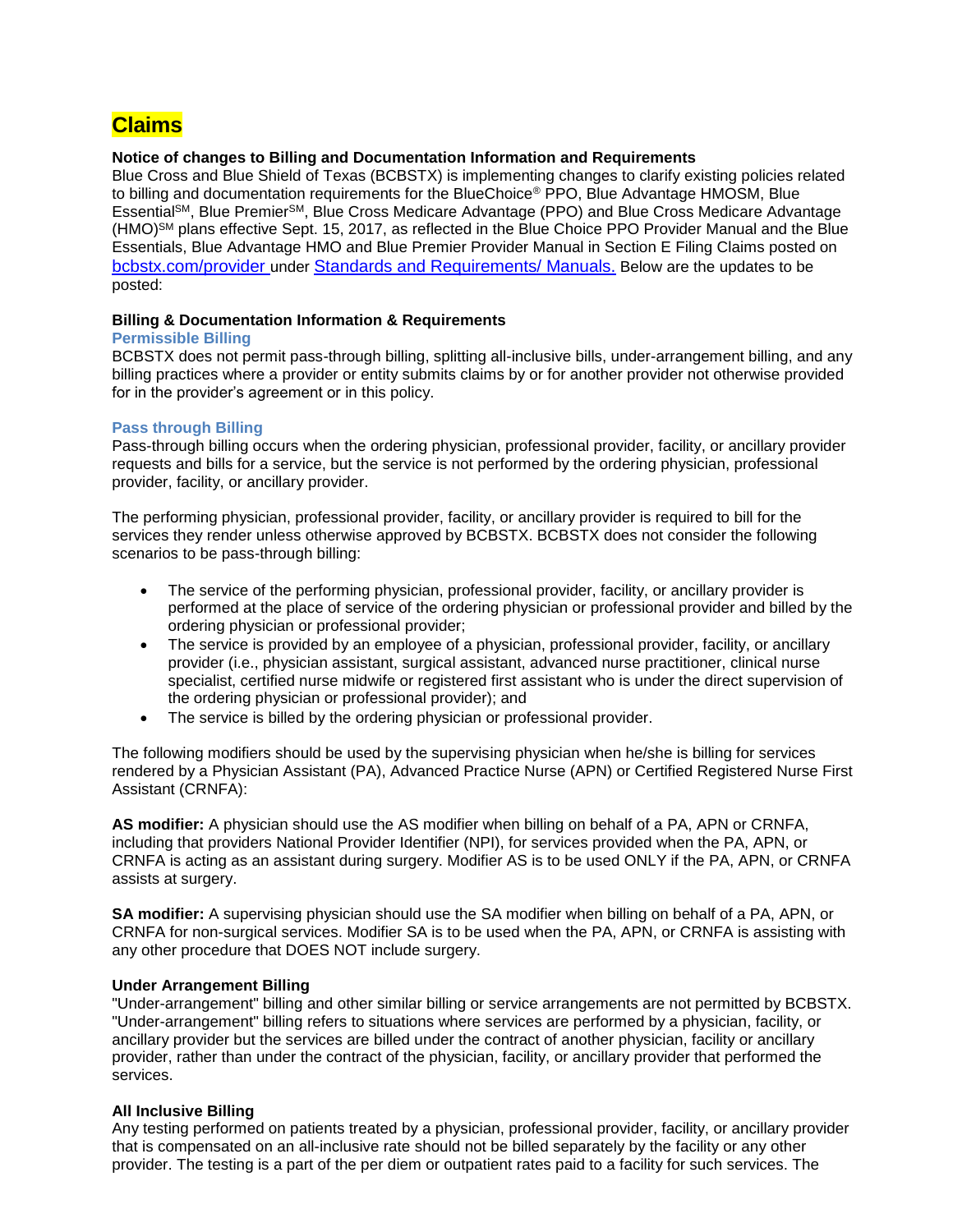Physician, professional provider, facility, or ancillary provider may, at their discretion, use other providers to provide services included in their all-inclusive rate, but remain responsible for costs and liabilities of those services, which shall be paid by the facility and not billed directly to BCBSTX.

For all-inclusive billing, all testing and services that share the same date of service for a patient must be billed on one claim. Split billing is a violation of network participating provider agreements.

#### **Other Requirements and Monitoring CLIA Certification Requirement**

Facilities and private providers who perform laboratory testing on human specimens for health assessment or the diagnosis, prevention, or treatment of disease are regulated under the Clinical Laboratory Improvement Amendments of 1988 (CLIA). Therefore, any provider who performs laboratory testing, including urine drug tests, must possess a valid a CLIA certificate for the type of testing performed.

#### **Review of Codes**

BCBSTX may monitor the manner in which test codes are billed, including frequency of testing. Abusive billing, insufficient or lack of documentation to support the billing, including a lack of appropriate orders, may result in action taken against the provider's network participation and/or 100% review of medical records for such claims submitted.

# **Limitations and Conditions**

Reimbursement is subject to:

- Medical record documentation, including appropriately documented orders
- Correct CPT/HCPCS coding
- Member Benefit and Eligibility
- Applicable BCBS Medical Policy(-ies)

# **Obligation to notify BCBSTX of Certain Changes**

Physicians, facilities, and ancillary providers are required to notify BCBSTX of material changes that impact their contract with BCBSTX including the following:

- Change in ownership
- Acquisitions
- Change of billing address
- Change in billing information
- Divestitures

#### **Assignment**

As a reminder, no part of the contract with BCBSTX may be assigned or delegated by a physician, facility or ancillary provider without the express written consent of both BCBSTX and the contracted provider.

If you have any questions or if you need additional information, please contact your BCBSTX [Network](https://www.bcbstx.com/provider/contact_us.html) [Management Representative.](https://www.bcbstx.com/provider/contact_us.html)

--------------------------------------------------------------------------------------------------------------------------

#### **New ClaimsXtenTM Rules to be Implemented**

Beginning on or after September 18, 2017, Blue Cross and Blue Shield of Texas (BCBSTX) will implement 4 new rules to the ClaimsXten software database. These new rules are defined as:

**Add On Without Base Code** – This rule will identify claim lines containing a CPT/HCPCS add-on-code billed without the presence of one or more related primary service/base procedure codes. According to American Medical Association (AMA), "add-on codes are always performed in addition to the primary service/procedure, and must never be reported as a stand-alone code."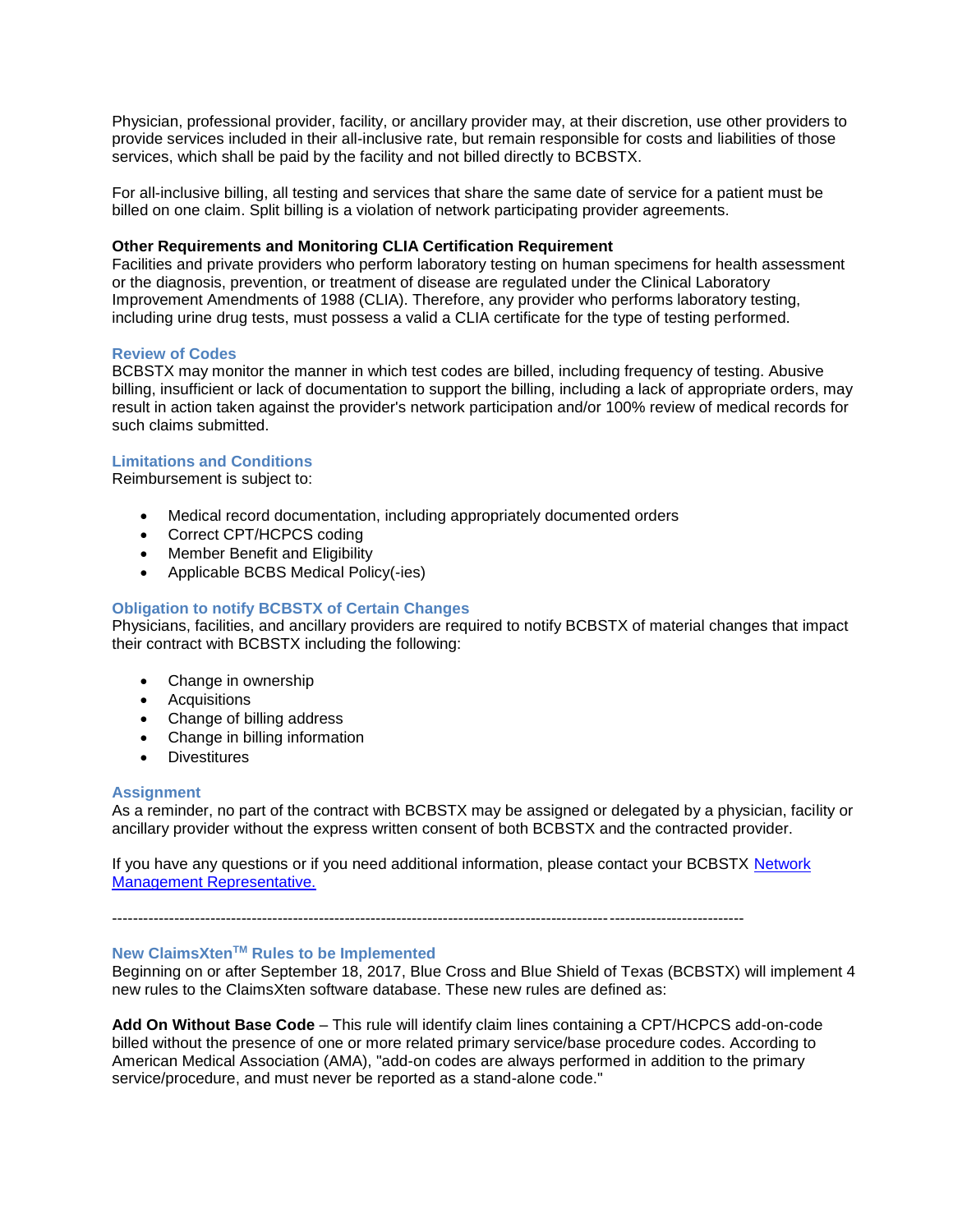**Global Component Billing** – This rule will identify procedure codes which have components (professional and technical) to prevent overpayment for either the professional or technical components or the global procedure. The rule will also identify when duplicate submissions occur for the total global procedure or its components across different providers.

**Duplicate Component Billing** – This rule identifies when a professional or technical component of a procedure is submitted and the same global procedure was previously submitted by the same provider ID for the same member for the same date of service.

**New Patient Code for Established Patient** – Identifies claim lines containing new patient procedure codes that are submitted for established patients. According to AMA, "A new patient is one who has not received any professional services from the physician or another physician of the same specialty who belongs to the same group practice, within the last 3 years." As well, similar guidance is provided by Centers for Medicare Medicaid Services (CMS): According to Pub 100-04, Medicare Claims Processing Manual Ch. 12, Physicians/Non-Physicians Practitioners, Section 30.6.7, Subsection A, "Medicare interpret the phrase "new patient" to mean a patient who has not received any professional services, i.e., E/M service or other face-toface service (e.g., surgical procedure) from the physician or physician group practice (same physician specialty) within the previous three years."

For more details regarding ClaimsXten, including answers to frequently asked questions, refer to the [Education & Reference/Provider Tools/ Clear Claim Connection p](https://www.bcbstx.com/provider/tools/clear_claim_connection.html)age on our Provider website at [bcbstx.com/provider.](https://www.bcbstx.com/provider/index.html) Information also may be published in upcoming issues of the [Blue Review.](https://www.bcbstx.com/provider/news/bluereview.html)

*Checks of eligibility and/or benefit information are not a guarantee of payment. Benefits will be determined once a claim is received and*  will be based upon, among other things, the member's eligibility and the terms of the member's certificate of coverage applicable on the *date services were rendered.*

*ClaimsXten and Clear Claim Connection are trademarks of McKesson Information Solutions, Inc., an independent third-party vendor that is solely responsible for its products and services.*

*CPT copyright 2017 American Medical Association (AMA). All rights reserved. CPT is a registered trademark of the AMA.*

-------------------------------------------------------------------------------------------------------------------------- -----

#### **Reminder: Medicare Advantage Plans Overpayment Recovery**

**Applies to: Blue Cross Medicare Advantage (PPO)SM and Blue Cross Medicare Advantage (HMO)SM**

As a reminder, a new process was implemented for overpayment recovery on claims processed after Jan. 1, 2017, for Blue Cross Medicare Advantage PPO and Blue Cross Medicare Advantage HMO. The process includes:

- The Electronic Refund Management and Claim Inquiry Resolution tools on Availity™ are no longer available for government program claims.
- Request for refund letters will be sent by mail for all providers.

Please review your refund letter closely and remit your refund to the address indicated on the letter. If you identify an overpayment and wish to send a voluntary refund, please use the following grid to determine the appropriate address:

| <b>Original Claim</b><br><b>Check Date</b> | <b>Send to Address</b>                                                                                     |
|--------------------------------------------|------------------------------------------------------------------------------------------------------------|
| <b>Check Date</b><br>prior to 1/1/17       | Blue Cross and Blue Shield of Texas<br>P.O. Box 731431 Dallas,<br>TX 75373-1431                            |
| <b>Check Date</b><br>1/1/17 or after       | Blue Cross and Blue Shield of Illinois Claims Overpayment<br>29068 Network Place<br>Chicago, IL 60673-1290 |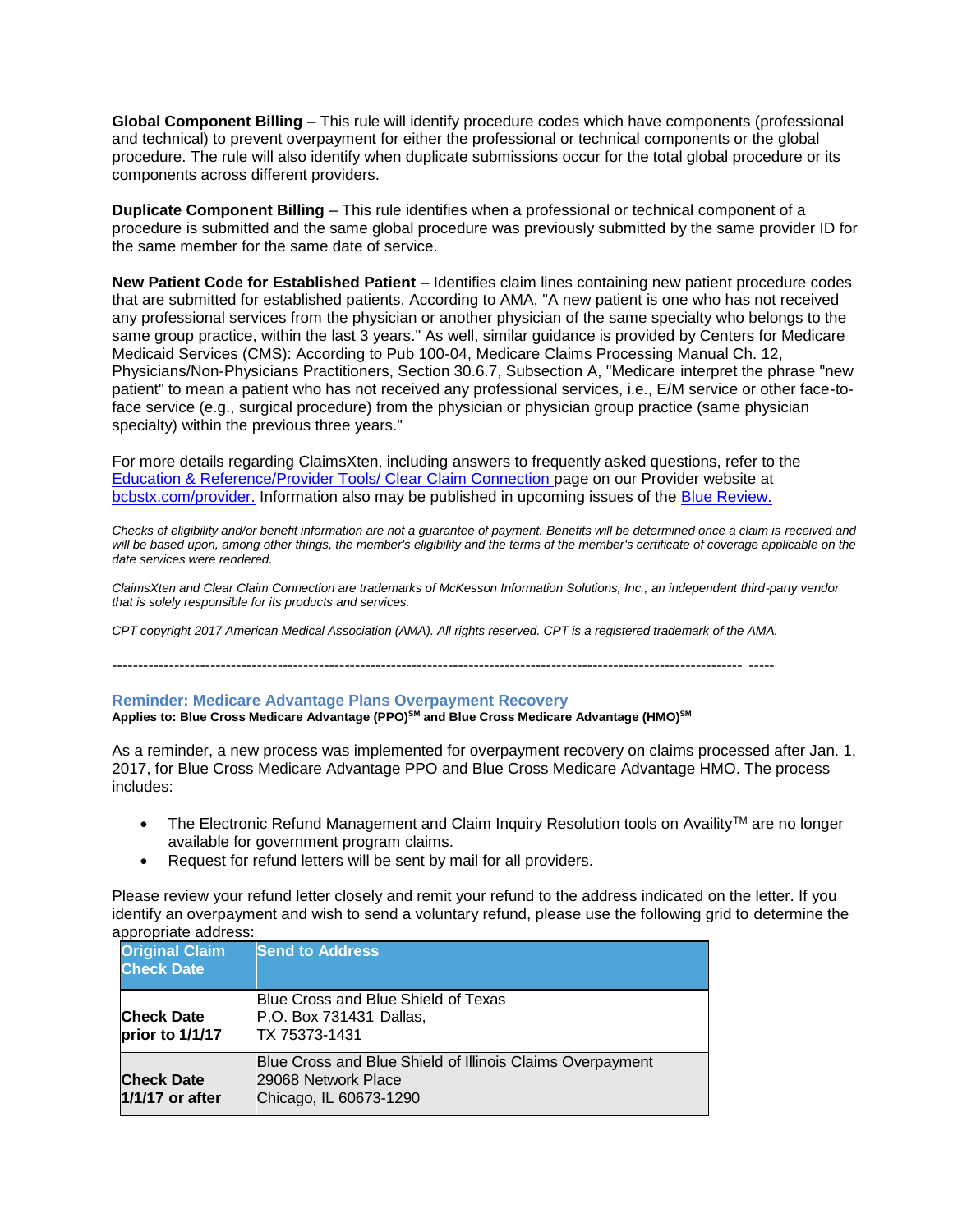#### **If you are unsure about the original payment date, please send payments to:**

Blue Cross and Blue Shield of Texas Box 731431 Dallas, TX 75373-1431

Availity is a trademark of Availity, L.L.C., a separate company that operates a health information network to provide electronic information exchange services to medical professionals. Availity provides administrative services to BCBSTX. BCBSTX makes no *endorsement, representations or warranties regarding any products or services offered by third-party vendors such as Availity. If* you have any questions about the products or services offered by such vendors, you should contact the vendor(s) directly.

**-----------------------------------------------------------------------------**

#### **Benefit Categories Contained in IVR Phone System**

The list of common benefit categories contained within the Blue Cross and Blue Shield of Texas (BCBSTX) Interactive Voice Response (IVR) phone system has been expanded as of June 19, 2017, to include additional common benefit categories.

The IVR quotes the same level of eligibility and benefit information that a Customer Advocate provides. Our Customer Advocates will continue to be available for more complex benefit quotes.

An updated IVR benefit containment list is below. This list outlines those categories that were effective on Dec. 12, 2016, along with the additional categories implemented June 19, 2017.

As a reminder, this information is continually reviewed and may vary across different BCBSTX networks, products and/or group policies. There were no other benefit categories being added to the Federal Employee Program (FEP) IVR Contained Benefits in June 2017. The current contained Benefit Category lists are shown below.

| <b>Contained Benefit Categories</b>    | <b>Additional IVR Contained Benefit Categories</b> |
|----------------------------------------|----------------------------------------------------|
| Effective Dec. 12, 2016                | <b>Effective June 19, 2017</b>                     |
| Allergy Colonoscopy                    | 23-hour Observation                                |
| Consultations                          | Air Ambulance                                      |
| <b>Coordinated Home Care</b>           | Anesthesia Assistant                               |
| Electrocardiogram (EKG)                | Surgeon CAT Scan                                   |
| <b>Extended Care Facility Hospital</b> | <b>Dialvsis</b>                                    |
| <b>Inhalation Therapy</b>              | <b>Ground Ambulance</b>                            |
| Laboratory Mammogram                   | Hospice                                            |
| Office Services Office Visit           | <b>Medical Supplies</b>                            |
| Pap Smear Physical                     | MRI                                                |
| Exam Preventive Care                   | Pathology                                          |
| <b>Private Duty Nursing</b>            | PET Scan                                           |
| Ultrasound                             | <b>Prosthetics</b>                                 |
| X-ray                                  | Prostate-specific Antigen (PSA)                    |
|                                        | Sterilization                                      |

| <b>FEP IVR Contained Benefit Categories</b> |                                   |
|---------------------------------------------|-----------------------------------|
| Accidental Injury                           | Maternity                         |
| Allergy                                     | <b>Office Visit</b>               |
| <b>Chiropractic Services</b>                | Outpatient Physical, Occupational |
|                                             | and Speech Therapy                |
| Diagnostic - Lab, X-ray,                    | Vision                            |
| Outpatient Diagnostic                       |                                   |
| Inpatient Benefits - Inpatient Hospital,    |                                   |
| <b>Inpatient Surgery</b>                    |                                   |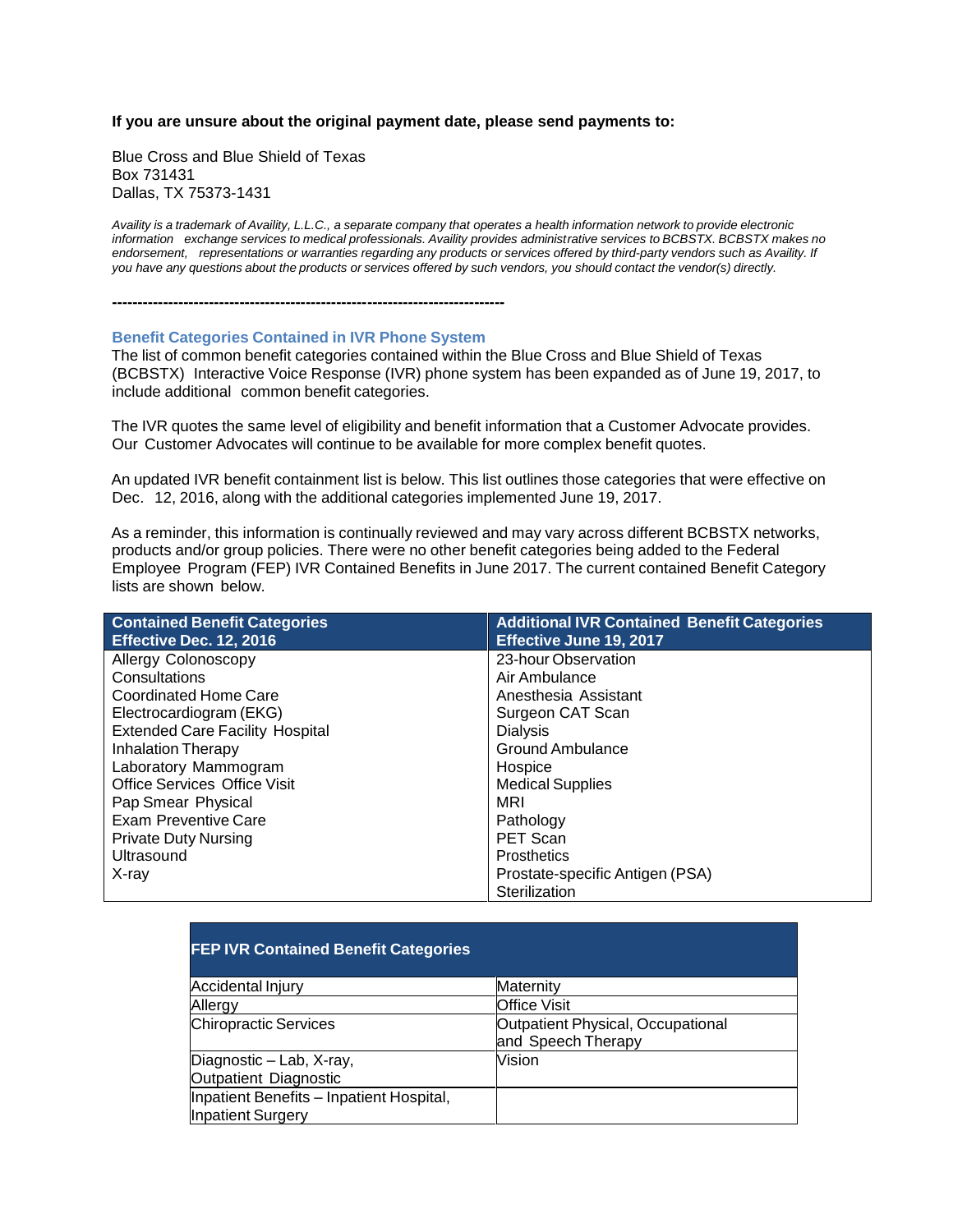Note: The above listings are not applicable to Blue Cross Medicare Advantage (PPO)<sup>SM</sup> or Blue Cross Medicare Advantage (HMO)<sup>SM</sup> government program member policies. For eligibility and benefits for these government programs via phone, refer to the number on the member's BCBSTX identification card.

As a reminder, checking eligibility and benefits electronically through Availity<sup>TM</sup> or your preferred web vendor is the quickest way to access BCBSTX member information. To learn more about online solutions, see the [Provider](https://www.bcbstx.com/provider/tools/index.html) [Tools](https://www.bcbstx.com/provider/tools/index.html) section of the BCBSTX provider website.

Checking eligibility, benefit information and/or if a service has been preauthorized is not a guarantee of payment. Benefits will be determined once a claim is received and will be based upon, among other things, the member's eligibility and the terms of the member's certificate of coverage applicable on the date services were rendered. If you have any questions, please call the number on the back of the member's ID card.

Availity is a trademark of Availity, L.L.C., a separate company that operates a health information network to provide electronic information exchange services to medical professionals. Availity provides administrative services to BCBSTX. BCBSTX makes no *endorsement, representations or warranties regarding any products or services offered by third-party vendors such as Availity. If you have any questions about the products or services offered by such vendors, you should contact the vendor(s) directly.*

**-----------------------------------------------------------------------------**

### **Clinical Payment and Coding Policies Now Online**

BCBSTX is now publishing Clinical [Payment](https://www.bcbstx.com/provider/standards/cpcp.html) and Coding Policies on our website. These payment and coding policies describe BCBSTX's application of payment rules and methodologies for CPT®, HCPCS and ICD-10 coding as applied to claims submitted for covered services. This information is offered as a helpful general resource regarding BCBSTX payment polices and is not intended to address all reimbursement related issues. New policies have been posted and existing policies will be added over time. We regularly adjust clinical payment and coding policy positions as part of our ongoing policy review processes. Check this [newsletter](https://www.bcbstx.com/provider/news/bluereview.html) and the [News](http://links.mkt2527.com/ctt?kn=8&ms=MTA5NTM5MzgS1&r=MTkyODM0MTAxODQwS0&b=3&j=MTE2MDM3MTk5MgS2&mt=1&rt=0) and [Updates](https://www.bcbstx.com/provider/news/index.html) section on our website for newly adapted or revised policies.

**-----------------------------------------------------------------------------**

#### **Update to After-hours and Weekend Care Codes Payment Policy**

Blue Cross and Blue Shield of Texas (BCBSTX) will be updating its payment policy regarding after-hours and weekend care codes.

After-hours or weekend care is reimbursable, within limitations, for services provided by an individual physician or other health care professional who is required to provide office-based services outside of regular posted office hours to treat a patient's urgent illness or condition.

Effective Jan. 1, 2017, BCBSTX will no longer reimburse facility-based or non-office based providers for CPT Codes 99053, 99056 and 99060. These codes will be considered inclusive of the primary procedure. Please contact your [Network Management Representative](https://www.bcbstx.com/provider/contact_us.html) if you have any questions or if you need additional information.

**-----------------------------------------------------------------------------**

# **ClaimsXtenTM Quarterly Updates**

New and revised Current Procedural Terminology (CPT®) and HCPCS codes are periodically added to or deleted from the ClaimsXten code auditing tool software by the software vendor on a quarterly basis and are not considered changes to the software version.

Blue Cross and Blue Shield of Texas (BCBSTX) will normally load this additional data to the BCBSTX claim processing system within 60 to 90 days after receipt from the software vendor and will confirm the effective date via the [News and Updates s](http://www.bcbstx.com/provider/news/index.html)ection of the BCBSTX provider website. Advance notification of updates to the ClaimsXten software version (i.e., change from ClaimsXten version 4.1 to 4.4) also will be posted on the BCBSTX provider website.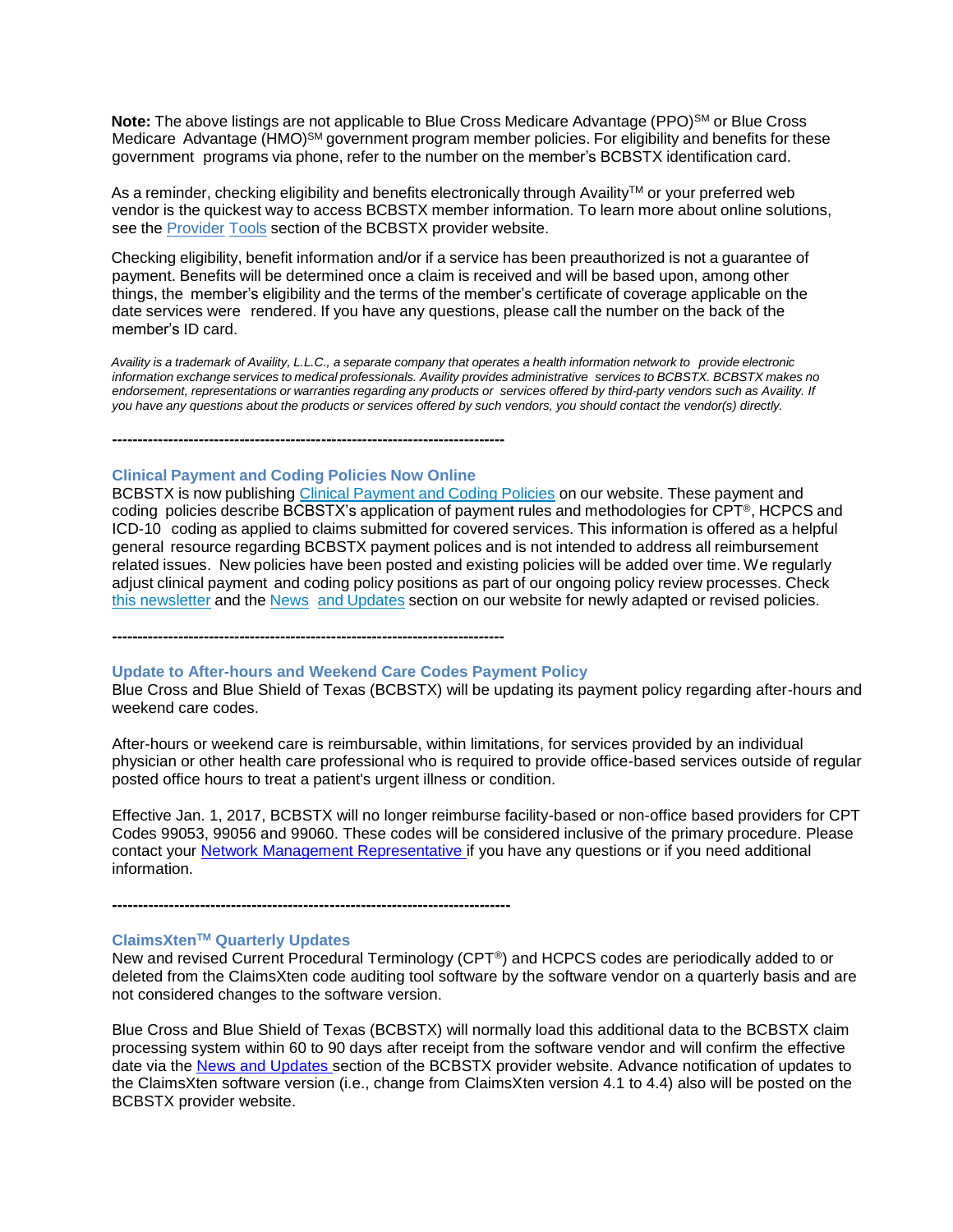To help determine how coding combinations on a claim may be evaluated during the claim adjudication process, you may continue to utilize Clear Claim Connection™ (C3). C3 is a free, online reference tool that mirrors the logic behind BCBSTX's code-auditing software. Refer to our website at [bcbstx.com/provider](http://www.bcbstx.com/provider/) for additional information on gaining access to C3.

For more details regarding ClaimsXten, including answers to frequently asked questions, refer to the C3 page. Additional information may also be included in upcoming issues of the *Blue Review*.

Checks of eligibility and/or benefit information are not a guarantee of payment. Benefits will be determined once a claim is received and will be based upon, among other things, the member's eligibility and the terms of the member's *certificate of coverage applicable on the date services were rendered.*

*ClaimsXten and Clear Claim Connection are trademarks of McKesson Information Solutions, Inc., an independent third-partyvendor that is solely responsible for its products and services. CPTcopyright 2015 American Medical Association (AMA). Allrights reserved. CPT is a registered trademark of the AMA.*

**-----------------------------------------------------------------------------**

#### **Additional Code-auditing Software**

Blue Cross and Blue Shield of Texas (BCBSTX) implemented additional code-auditing software, Verscend ConVergence Point™. BCBSTX implemented this code- auditing software in June 2017\*.

This software further enhances the auditing of professional and outpatient facility claims for correct coding according to the Healthcare Common Procedure Coding System (HCPCS), Current Procedural Terminology (CPT®), and Centers for Medicare and Medicaid Services (CMS) guidelines. Providers may use the Claim Inquiry Resolution Tool, available on the AvailityTM [Web Portal,](https://apps.availity.com/availity/web/public.elegant.login) to research specific claim edits.

*\*The above notice does not apply to government program claims.*

*ConVergence Point is a trademark of Verscend Technologies, Inc., an independent third-party vendor that is solely responsible for its products and services.* 

*CPT copyright 2016 American Medical Association (AMA). All rights reserved. CPT is a registered trademark of the AMA.*

*Availity is a trademark of Availity, LLC, a separate company that operates a health information network to provide electronic information exchange services to medical professionals. Availity provides administrative services to BCBSTX. BCBSTX makes no endorsement, representations or warranties regarding any products or services offered by third party vendors such as Availity. If you have any questions about the products or services offered by such vendors, you should contact the vendor(s) directly.*

**Technical and Professional Components**

**Modifiers26andTC:** Modifier 26denotes professional services forlabandradiological services. Modifier TC denotes technical component forlab and radiological services.These modifiers should be used in conjunction with the appropriate lab and radiological procedures only.

**Note:**When a physician or professional provider andfacilityor ancillaryprovider performs boththe technical and professional service for a lab or radiological procedure, he/she must submit the total service, not each serviceindividually.

**SurgicalProceduresPerformedinthePhysician'sOffice**

**-----------------------------------------------------------------------------**

**-----------------------------------------------------------------------------**

When performing surgical procedures in a non-facility setting, the physician and professional provider reimbursement covers theservices, equipment and some ofthesupplies needed to perform thesurgical procedure whenamember/subscriber receives theseservices inthephysician's or professional provider's office.

Reimbursement willbe allowed for some supplies billedin conjunction with a surgical procedure performed ina physician's or professional provider's office.To help determine how coding combinations on a claim maybe evaluated during the claim adjudication process, you maycontinue to utilize Clear Claim Connection<sup>TM</sup> (C3). C3 is a free, online reference tool that mirrors the logic behind Blue Cross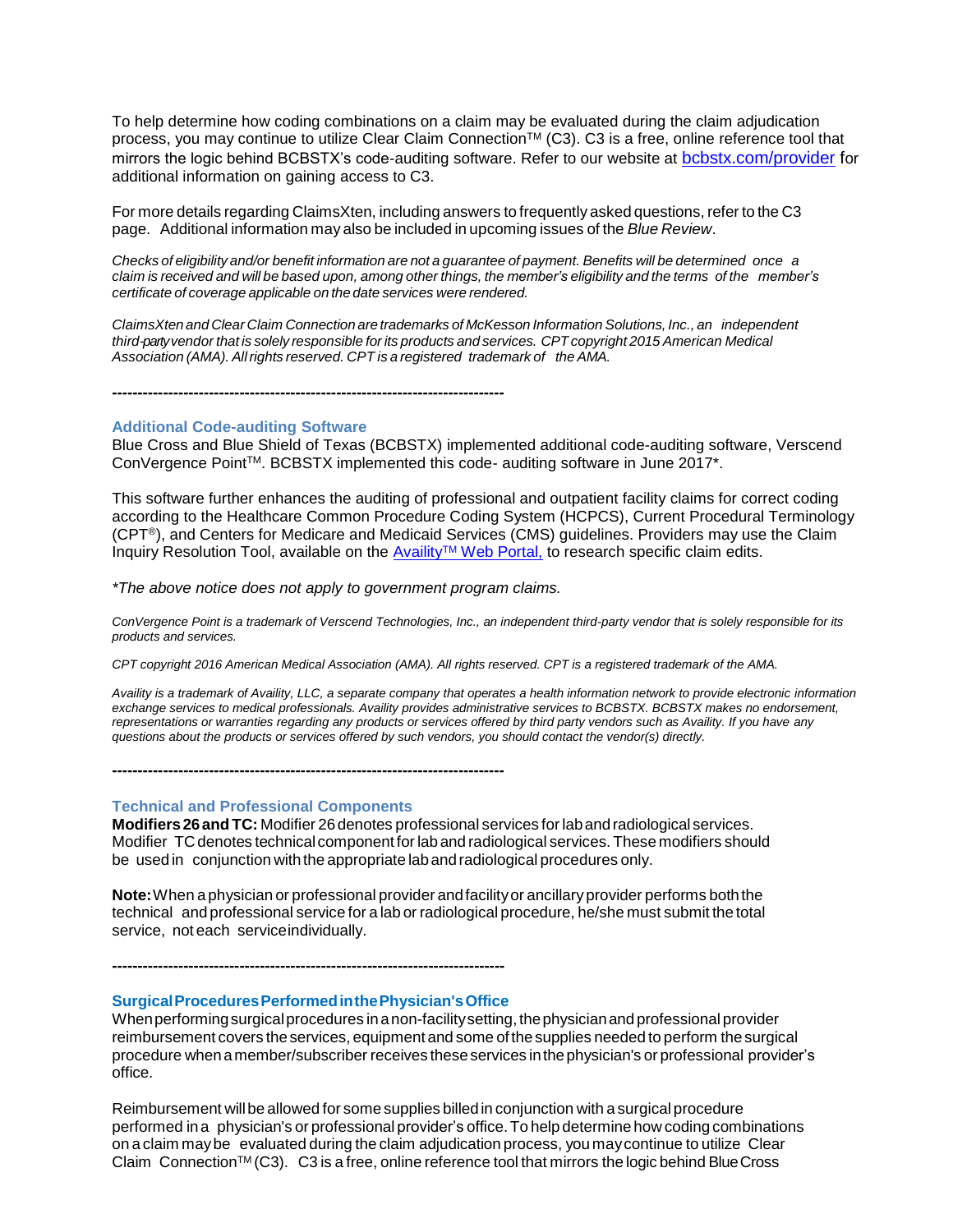and Blue Shield of Texas' (BCBSTX) code-auditing software. Refer to the BCBSTX provider website at [bcbstx.com/providerf](https://www.bcbstx.com/provider/)oradditional information on gaining access toC3.

*Pleasenotethephysician'sandprofessionalprovider's reimbursementincludessurgicalequipmentthat maybeownedor supplied byan outsidesurgical equipment orDurableMedicalEquipment(DME) vendor. Claims from thesurgical equipment or DMEvendor willbe denied since the globalphysician'sor professionalprovider'sreimbursementincludesstaffand equipment.*

**-----------------------------------------------------------------------------**

#### **Improvements to the Medical Records Process for BlueCard® Claims**

Blue Cross and Blue Shield of Texas (BCBSTX) is now able to send medical records electronically to all Blue Cross and/or Blue Shield Plans. This method significantly reduces the time it takes to transmit supporting documentation for BlueCard claims and eliminates lost or misrouted records.

As always, we request that you submit your medical records to BCBSTX if needed for claims processing. Requests for medical records from other Blues Plans before rendering services, as part of the preauthorization process, should be submitted directly to the requesting Plan.

-----------------------------------------------------------------------------

**-----------------------------------------------------------------------------**

#### **Contracted Providers Must File Claims**

As a reminder, physicians, facilities, professional providers and ancillary providers must file claims for any covered services rendered to a patient enrolled in a Blue Cross and Blue Shield of Texas (BCBSTX) health plan. You may collect the full amounts of any deductible, coinsurance or copayment due and then file the claim with BCBSTX. Arrangements to offer cash discounts to an enrollee in lieu of filing claims with BCBSTX violate the requirements of your provider contract with BCBSTX.

Notwithstanding the foregoing, a provision of the American Recovery and Reinvestment Act changed HIPAA to add a requirement that if a patient self pays for a service in full and directs a provider to not file a claim with the patient's insurer, the provider must comply with that directive and may not file the claim in question. In such an event, you must comply with HIPAA and not file the claim to BCBSTX.

**Billing for Non-Covered Services**

As a reminder, contracted physicians, professional providers, facility and ancillary providers may collect payment from members/subscribers for copayments, co-insurance and deductible amounts. The physician, professional provider, facility or ancillary provider may not charge the member/subscriber more than the patient share shown on their provider claim summary (PCS) or electronic remittance advice (ERA).

If Blue Cross and Blue Shield of Texas (BCBSTX) determines that a proposed service is not a covered service, the physician, professional provider, facility or ancillary provider must inform the member/subscriber in writing in advance. This will allow the physician, professional, facility or ancillary provider to bill the member/subscriber for the non-covered service rendered.

In no event, shall a contracted physician, professional provider, facility or ancillary provider collect payment from the subscriber for identified hospital acquired conditions and/or serious reportable events.

-----------------------------------------------------------------------------

#### **Avoidance of Delay in Claims Pending COB Information**

Blue Cross and Blue Shield of Texas (BCBSTX) receives thousands of claims each month that require unnecessary review for coordination of benefits (COB). What that means to our physicians, professional providers, facility and ancillary providers is a possible delay, or even denial of services, pending receipt of the required information from the member/subscriber.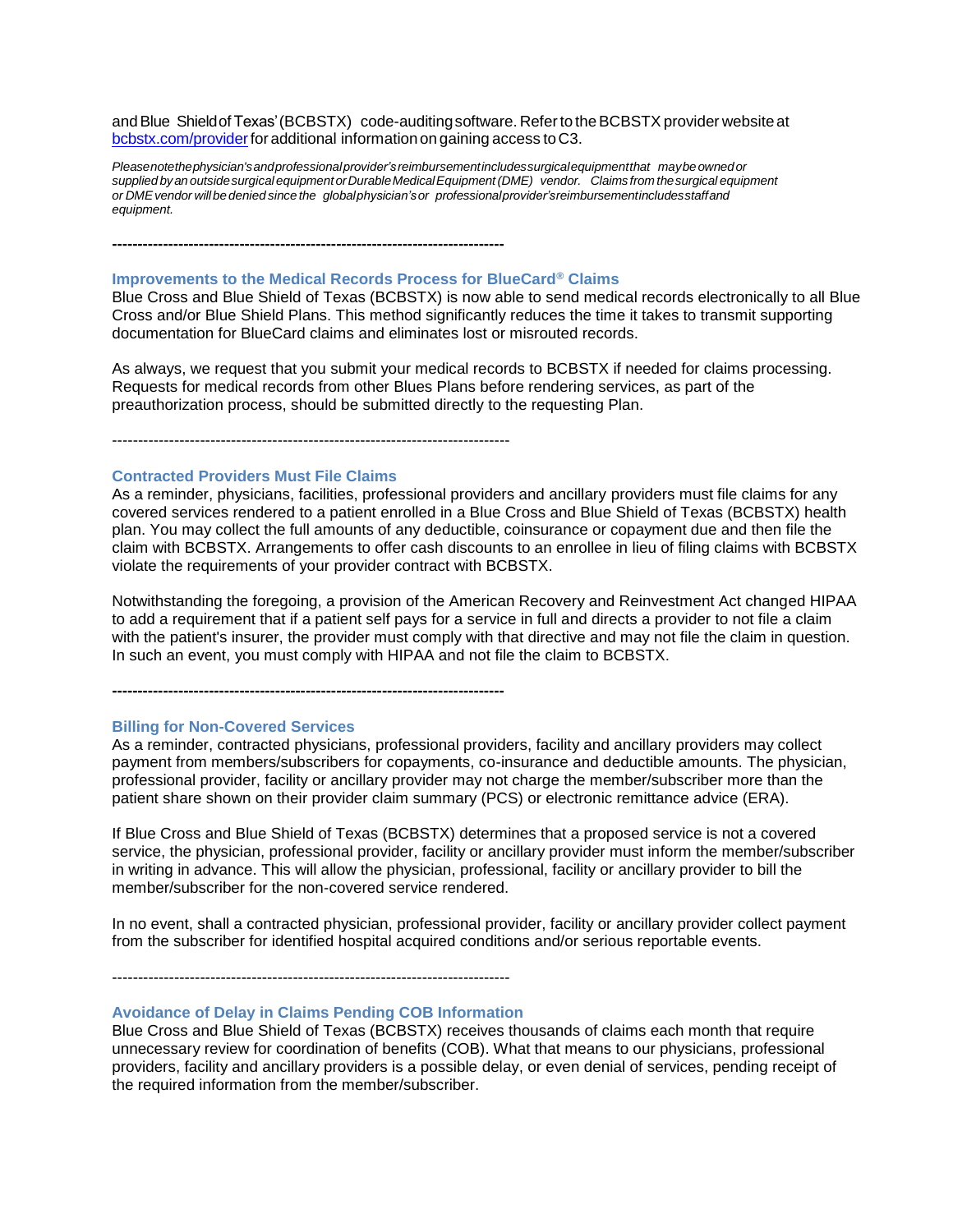**Here are some tips to help prevent claims processing delays when there is only one insurance carrier:**

- CMS-1500, box 11-d if there is no secondary insurance carrier, mark the "No" box.
- Do not place anything in box  $9$ , a through  $d$  this area is reserved for member information for a secondary insurance payer.

It is critical that no information appears in box 11-d or in box 9 a-d if there is only one insurance payer.

-----------------------------------------------------------------------------

# **Hospitals, and Routine Services and Supplies**

Routine services and supplies are generally already included by the provider in charges related to other procedures or services. As such, these items are considered non-billable for separate reimbursement. The following guidelines may assist hospital personnel in identifying items, supplies, and services that are not separately billable. This is not an all-inclusive list.

- Any supplies, items and services that are necessary or otherwise integral to the provision of a specific service and/or the delivery of services in a specific location are considered routine services and not separately billable in the inpatient and outpatient environments.
- All items and supplies that may be purchased over-the-counter are not separately billable.
- All reusable items, supplies and equipment that are provided to all patients during an inpatient or outpatient admission are not separately billable.
- All reusable items, supplies and equipment that are provided to all patients admitted to a given treatment area or units are not separately billable.
- All reusable items, supplies and equipment that are provided to all patients receiving the same service are not separately billable.

-----------------------------------------------------------------------------

# **Clinical Resources**

# **BCBSTX Lab Guidelines**

Quest Diagnostics, Inc., is the exclusive outpatient clinical reference laboratory provider for Blue EssentialsSM, Blue Premier and Blue Advantage HMOSM members\* and the preferred statewide outpatient clinical reference laboratory provider for Blue Cross and Blue Shield of Texas (BCBSTX) Blue Choice PPOSM subscribers. This arrangement excludes lab services provided during emergency room visits, inpatient admissions and outpatient day surgeries (hospital and free-standing ambulatory surgery centers).

#### **Quest Diagnostics Offers:**

- Online scheduling for Quest Diagnostics' Patient Service Center (PSC) locations. To schedule a patient PSC appointment, log onto **QuestDiagnostics.com/patient** or call 888-277-8772.
- Convenient patient access to more than 195 patient service locations.
- 24/7 access to electronic lab orders, results and other office solutions through Care360® labs and meds.

For more information about Quest Diagnostics lab testing solutions or to establish an account, contact your Quest Diagnostics Physician Representative or call 866-MY-QUEST (866-697-8378).

For physicians, professional providers or facility and ancillary providers located in the HMO Reimbursable Lab counties, only the lab services/tests indicated on the Reimbursable Lab Services list will be reimbursed on a fee-for-service basis if performed in the physician's, professional provider's office for Blue Essentials members. All other lab services must be sent to Quest You can access the county listing and the Reimbursable Lab Services list in the [General Reimbursement](https://www.bcbstx.com/provider/gri/index.html) Information section located under the Standards and Requirements tab.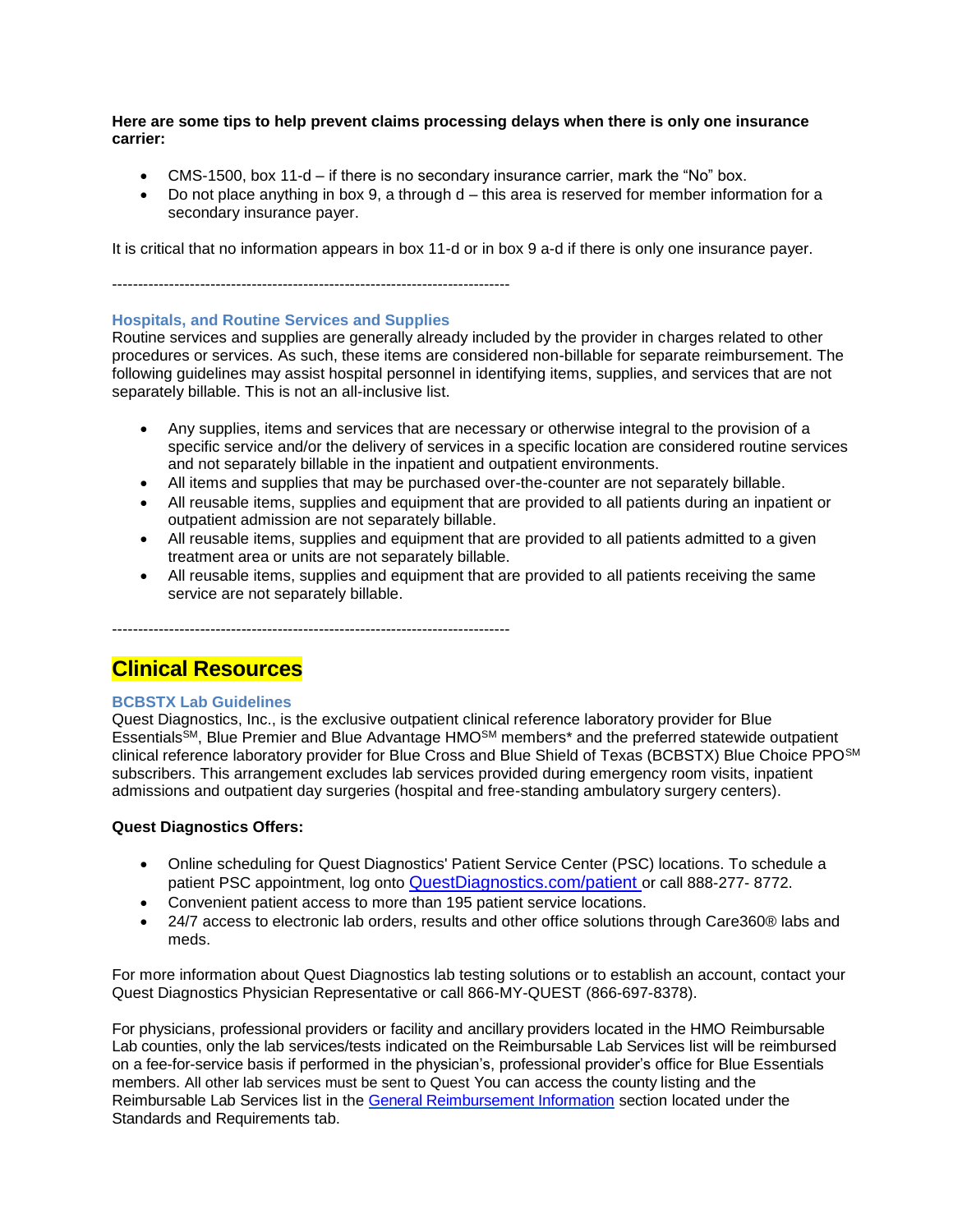*\*Note: Physicians, professional providers or facility and ancillary providers who are contracted/affiliated with a capitated IPA/medical group and physicians, professional providers or facility or ancillary providers who are not part of a capitated IPA/medical group but who provide services to a member/subscriber whose PCP is a member of a capitated IPA/medical group must contact the applicable IPA/medical group for instructions regarding outpatient laboratory services.*

# **Blue Cross Medicare Advantage (PPO)SM Lab Guidelines**

**-----------------------------------------------------------------------------**

Quest Diagnostics, Inc., Clinical Pathology Laboratory (CPL) and LabCorp, Inc. are the preferred outpatient clinical reference laboratory providers for Blue Cross Medicare Advantage (PPO) members.

Note: This arrangement excludes lab services provided during emergency room visits, inpatient admissions and outpatient day surgeries (hospital and free-standing ambulatory surgery centers).

# **For locations or questions contact:**

- Quest Diagnostics at 888-277-8772 or [questdiagnostics.com/patient](https://www.questdiagnostics.com/home/patients)
- Clinical Pathology Laboratory at 800-595-1275 or [cpllabs.com](http://www.cpllabs.com/)
- LabCorp at 800-845-6167 or [labcorp.com](https://www.labcorp.com/)

As previously indicated, if lab services are performed at the participating physician's or other professional provider's office, the physician or professional provider may bill for the lab services. However, if the physician's or other professional provider's office sends the lab specimens to a contracted lab for completion, only the contracted lab can bill Blue Cross Medicare Advantage (PPO) for the lab services.

# **Medical Necessity Review of Observation Services**

As a reminder, it is the policy of Blue Cross and Blue Shield of Texas (BCBSTX) to provide coverage for observation services when it is determined to be medically necessary based on the medical criteria and guidelines as outlined in the [Milliman Care Guidelines.](https://www.mcg.com/care-guidelines/care-guidelines/?gclid=EAIaIQobChMI_PTXromB3QIVBgtpCh09pw0pEAAYASAAEgJaQfD_BwE) Claims for observation services are subject to postservice review, and BCBSTX may request medical records for the determination of medical necessity.

When medical records are requested, documentation should include the following information:

- The attending physician's order for observation care with clock time (or clock time can be noted in the nurse's observation admission note)
- The physician's admission and progress notes confirming the need for observation care
- The supporting diagnostic and/or ancillary testing reports
- The admission progress notes (with the clock time) outlining the patient's condition and treatment
- The discharge notes (with clock time) with discharge order and nurse's notes
- Itemized bill

**Coordination of CareBetweenMedical andBehavioralHealthProviders**

Blue Cross and BlueShield of Texas (BCBSTX) continuallystrives to promote coordination of member care between medical and behavioral health providers.We understand that communication between providers and their patients regarding the treatment and coordination of care can pose challenges.Here are few resources available to you through BCBSTX:

# **The Coordination of Care Form Available Online**

**-----------------------------------------------------------------------------**

To provide assistance when coordinating care, BCBSTX has created a [Coordination of Care form](http://www.bcbstx.com/provider/pdf/bh_coordination_care.pdf) that is available online. This new form may help in communicating patient information, such as:

- To provide member treatment information to another treating provider
- To request member treatment information from another treating provider. It is important to note that a written release to share clinical information with members' medical providers must be obtained prior to the use of this form. BCBSTX recommends obtaining a written release prior to the onset of treatment.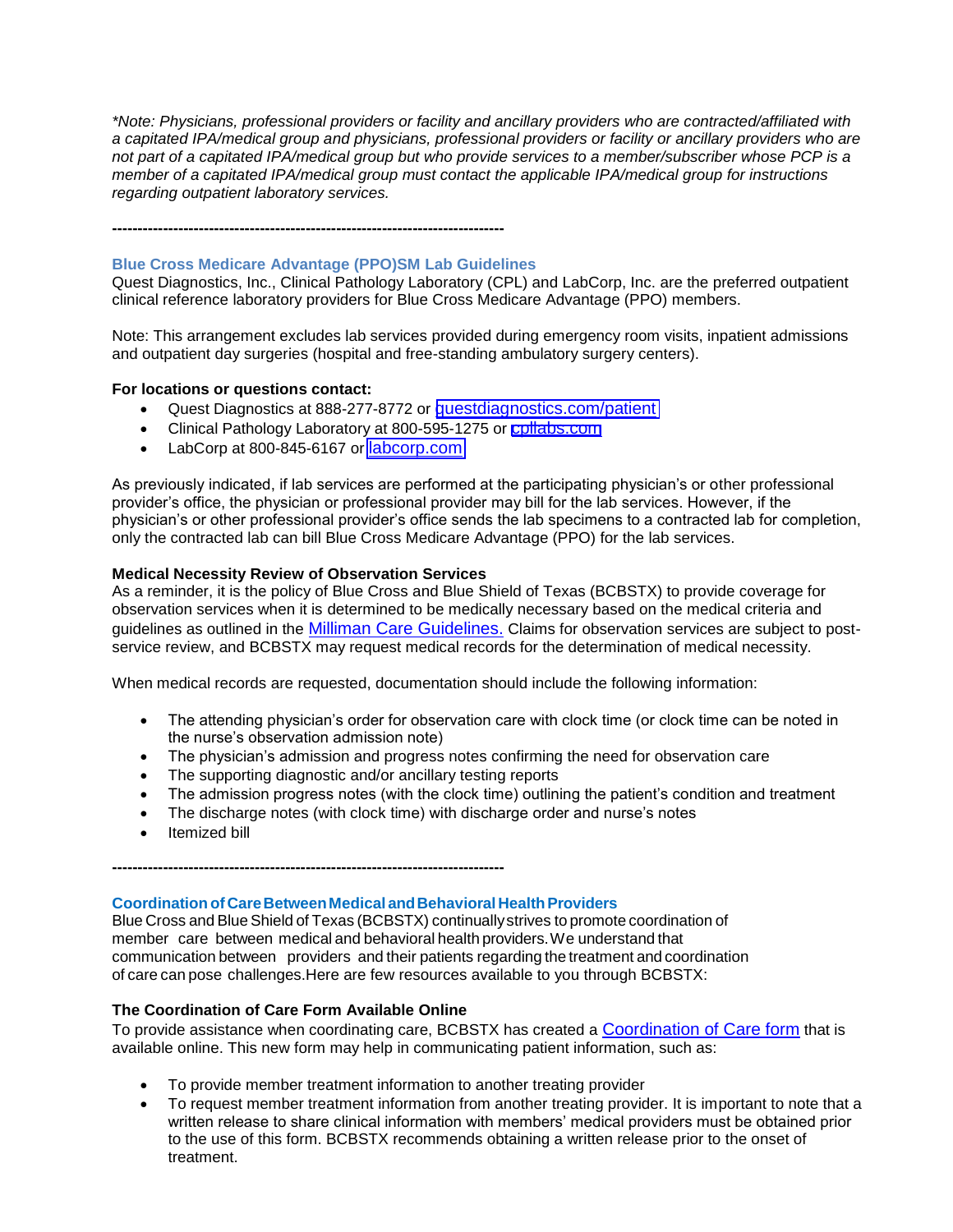If you are requesting member treatment information from another provider, it is recommended that the Patient Information and Referring Provider sections of the form be completed to expedite the care coordination process for the receiving provider.

#### **If You Need Help Finding Behavioral Health Providers for Your Patients**

Call the number on the back of members' BCBSTX ID cards to receive assistance in finding outpatient providers or behavioral health facilities.

# **Behavioral Health or Medical Case Management Services**

If you believe a patient has complex health needs and could benefit from additional support and resources from a clinician, you can make a referral to one of the BCBSTX Case Management programs by calling the number on the back of the member's BCBSTX ID card. Case Management can also provide you and the member with information about additional resources provided by their insurance plan.

**-----------------------------------------------------------------------------**

# **Electronic Options**

#### **Multiple Online Enrollment Options Available in AvailityTM**

Blue Cross and Blue Shield of Texas (BCBSTX) offers you multiple enrollment opportunities for electronic options through the Availity Web Portal. This is in addition to other electronic transactions available to you through Availity or your preferred web vendor portal. Instead of faxing or mailing paper enrollment forms, you can complete

the online enrollment options listed below through Availity at no cost. Availity also provides single sign-on access to several online tools that offer greater convenience and security, without the need for another user ID and password.

#### **Online Enrollment for EFT and ERA**

BCBSTX contracted providers\* can enroll online for Electronic Fund Transfer (EFT) and Electronic Remittance Advice (ERA), and make any necessary set-up changes in Availity. The online enrollment process can be completed in near real-time.

Providers will receive a confirmation letter acknowledging the enrollment effective date and related information. Once enrolled for ERA, providers and billing services also gain access to the Availity Remittance Viewer. This online tool permits users to search, view, save and print remittance information, even if the ERA is delivered to a different clearinghouse or vendor.

#### **Single Sign-on Access**

#### • **Benefit Preauthorization Via iExchange®**

Once you are registered as an Availity user, you may enroll through the Availity Web Portal for iExchange. This tool supports online submission and electronic approval of benefits for inpatient admissions, as well as select outpatient and clinical pharmacy services. iExchange also offers you an alternative to calling to request the status of most benefit preauthorization requests. Additionally, iExchange accepts electronic medical record documentation for predetermination of benefits requests. As a reminder, always check eligibility and benefits first to find out if benefit preauthorization is required for a member.

Please note that for behavioral health services, you should continue to use the current fax and telephone benefit preauthorization methods.

# • **Electronic Refund Management (eRM)**

Registered Availity users can also gain access to eRM, an online tool that helps simplify the overpayment reconciliation process. You will receive electronic notification of overpayments with the option to deduct from a future payment or pay by check. eRM also gives access to the Claim Inquiry Resolution (CIR) tool. CIR offers online assistance that helps save your staff time by reducing the number of calls and specific written inquiries on finalized claims.

Please note that the eRM and CIR tools are not available for government programs claims.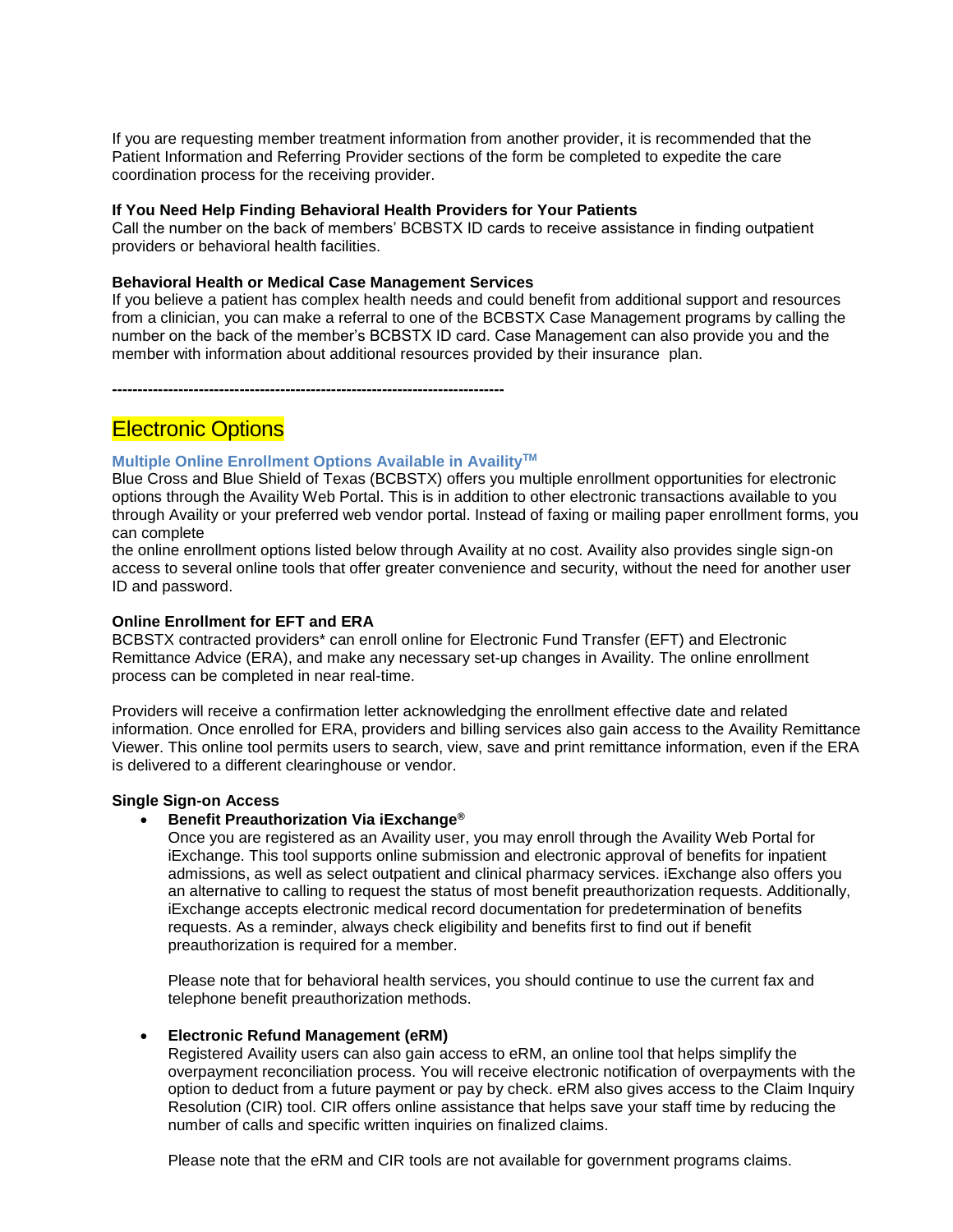#### **Learn More**

To learn more about these and other electronic tools and resources, visit the [Provider Tools section](https://www.bcbstx.com/provider/tools/index.html) of our website. Also, see the [Provider Training](https://www.bcbstx.com/provider/training/) page for dates, times and registration for online training sessions on a variety of topics.

For assistance or customized training, contact a BCBSTX Provider Education Consultant at [PECS@tx.com.](PECS@tx.com)

#### **Register with Availity**

Visit [availity.com](https://www.availity.com/) to complete the online application today. If you need registration assistance, contact Availity Client Services at 800-AVAILITY (800-282-4548).

*Checking eligibility, benefit information and/or the fact that a service has been preauthorized is not a guarantee of payment. Benefits will be determined once a claim is received and will be based upon, among other things, the member's eligibility and the terms of the member's certificate of coverage applicable on the date services were rendered. If you have any questions, please call the number on the back of the member's ID card.*

*\*This excludes atypical providers who have not acquired a National Provider Identifier (NPI).*

*Availity is a trademark of Availity, LLC, a separate company that operates a health information network to provide electronic information exchange services to medical professionals. Availity provides administrative services to BCBSTX. iExchange is a trademark of Medecision, Inc., a separate company that offers collaborative healthcare management solutions for payers and providers. BCBSTX makes no endorsement, representations or warranties regarding any products or services offered by third party vendors such as Availity or Medecision. If you have any questions about the products or services offered by such vendors, you should contact the vendor(s) directly.*

-----------------------------------------------------------------------------

#### **AvailityTM Claim Research Tool Offers Enhanced Status Results**

Using an electronic route, such as the Availity Claim Research Tool (CRT), is the most convenient, efficient and secure method of requesting detailed claim status. The CRT tool now returns more detailed information than ever before.

The CRT allows registered Availity users to search for claims by member ID, group number and date of service, or by National Provider Identifier (NPI) and specific claim number, also known as a Document Control Number (DCN). With easy-to-read denial descriptions, the tool enables users to check the status of multiple claims in one view to obtain real-time claim status.

The CRT Search Results page now delivers the rendering provider ID and name submitted on the claim. Additionally, the claim status Service Line break-down returns:

- Diagnosis Code
- Copay
- Coinsurance
- **Deductible**
- **Modifier**
- Unit or Time or Mile

This necessary information is available within a few clicks, lessening the need to speak with a Customer Advocate. For additional information, refer to the [CRT tip sheet,](https://www.bcbstx.com/provider/pdf/availity_crt_online_tip_sheet.pdf) which can also be found on the Provider [Tools](https://www.bcbstx.com/provider/tools/index.html) [page](http://www.pages02.net/hcscnosuppression/blue_review_february_2017/LPT.url?kn=973884&vs=M2NiYzBjMDUtOGEzNy00ZmYxLTlmMzEtOWQ4YzAwMWI3ZjEyOzA6MTAzNjA4ODM6MjQ4NjYyOTUwNjE6MTEwMDI1ODAzODoxMTAwMjU4MDM4OwS2) in the Education & Reference section of our [provider website.](https://www.bcbstx.com/provider/) As a reminder, you must be registered with Availity to utilize the CRT. For registration information, visit [availity.com,](https://www.availity.com/) or contact Availity Client Services at 800- 282-4548.

#### **Learn More About Availity**

We host complimentary webinars for providers to learn how to use the CRT and other electronic tools to their fullest potential. You do not need to be an existing Availity user to attend a webinar. Go to our [Provider](https://www.bcbstx.com/provider/training/)  [Training](https://www.bcbstx.com/provider/training/) website to view available webinars.

-----------------------------------------------------------------------------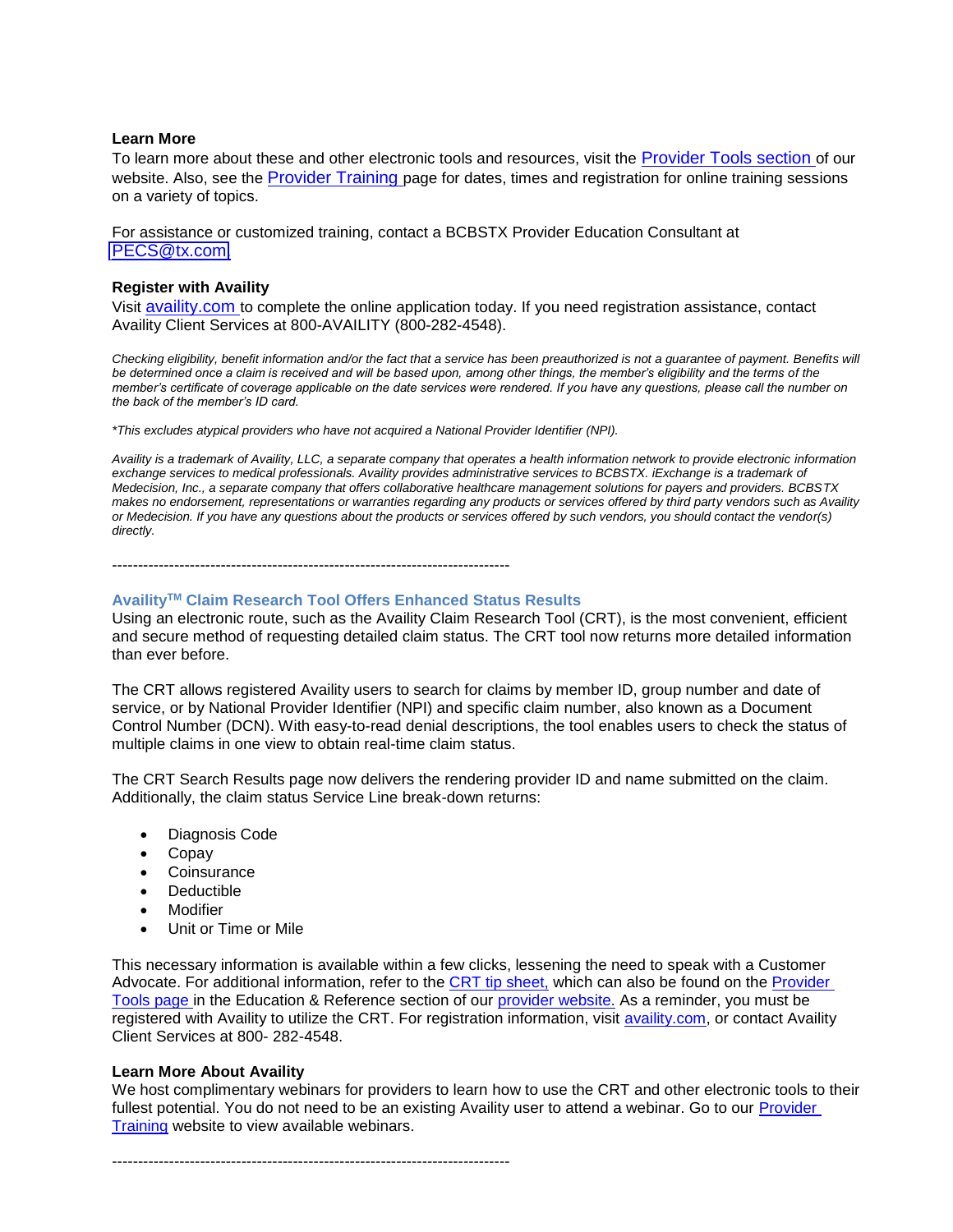# **Online Portal Applications Help Expedite Administrative Workflows**

Does your office or organization ever ask: **"Is this patient eligible for Blue Cross and Blue Shield Texas (BCBSTX) benefits? Does this service require preauthorization? or How did my claim process?"** If so, these questions and so many more can be answered in a matter of seconds with a few key strokes using an online portal application, such as Availity™.

Electronic options deliver real-time resolutions, avoiding disapproved services and optimizing your payment. You can confirm patient coverage, preauthorize services and post payments with a few simple clicks.

# **Not only can you conduct HIPAA-compliant transactions online, using Availity you can also:**

- Submitpre- and post-exam transactions
- Conductpre-servicerequests
- Complete post-service reconciliations
- Updateproviderdemographics
- Enroll for electronic remittance and fund transfers

If you have not registered and would like to learn more about Availity, and our online referral and preauthorization tool iExchange®, register for a Back to Basics: Availity 101 webinars.

Additionally, for more advanced training of online tools, email a Provider Education Consultant at [PECS@bcbstx.com.](mailto:PECS@bcbstx.com)

**-----------------------------------------------------------------------------**

#### **Corrected Claim Request Change, Effective asofJuly 11, 2016**

As a reminder, corrected claim requests for previously adjudicated claims must be submitted as electronic replacement claims, or on the appropriate professional (CMS-1500) or institutional (UB-04) paper claim, and Claim Review form.

#### **Electronic Submission**

Electronic replacement claims should be submitted with the appropriate claim frequencycode. Frequency code 7 willresult in Blue Cross and Blue Shield of Texas (BCBSTX) adjudicating the original claim number (sometimes referred to as a Document Control Number, or DCN) with the corrections. The replacement claim will be issued a new BCBSTX claim number and subsequently deny based on the re-adjudication of the original claim.

**Note:** Claim corrections submitted without the appropriate frequencycode will deny as a duplicate and the original BCBSTX claim number will not be adjudicated. See below for additional information on claim frequency codes and guidelines to assist you with when and how to use them for making corrections to electronic claims submitted to BCBSTX.

| <b>Claim Frequency Codes</b>                 |                                                                                                |                                                                                                                                                   |                                                                                                                                                                          |  |
|----------------------------------------------|------------------------------------------------------------------------------------------------|---------------------------------------------------------------------------------------------------------------------------------------------------|--------------------------------------------------------------------------------------------------------------------------------------------------------------------------|--|
| <b>Code</b>                                  | <b>Description</b>                                                                             | <b>Filing Guidelines</b>                                                                                                                          | <b>Action</b>                                                                                                                                                            |  |
| 5 Late Charge(s)                             | Use to submit additional<br>charges for the same<br>date(s) of service as a<br>previous claim. | File electronically, as<br>usual. Include only the<br>additional late charges<br>that were not included<br>on the original claim.                 | <b>BCBSTX</b> will add the<br>late charges to the<br>previously processed<br>claim.                                                                                      |  |
| <b>7</b> Replacement of<br><b>PriorClaim</b> | Use to replace an entire<br>claim (all but identity<br>information).                           | File electronically, as<br>usual. File the claim in<br>its entirety, including all<br>services for which you<br>arerequesting<br>reconsideration. | <b>BCBSTX</b> will replace<br>the original claim with<br>corrections and the<br>replacement claim will<br>be denied. Refer to the<br>original claim for<br>adjudication. |  |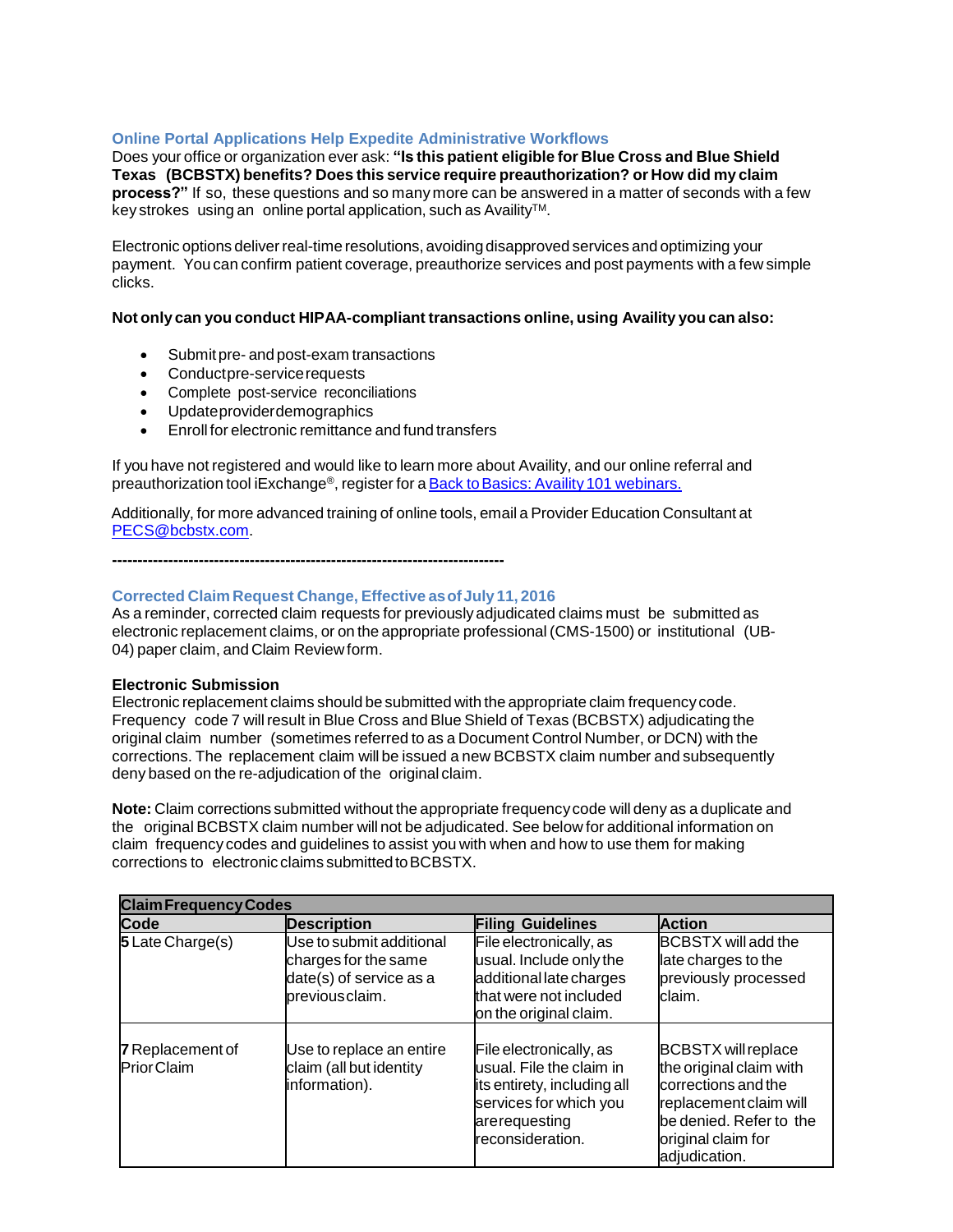| <b>8</b> Void/Cancel of<br><b>PriorClaim</b> | Use to eliminate a<br>previouslysubmitted<br>claim for a specific<br>provider, patient, insured<br>and "statement covers<br>period." | File electronically, as<br>usual. Include all<br>charges that were on<br>the original claim. | <b>BCBSTX</b> will void the<br>original claim from<br>records, based on<br>request. |
|----------------------------------------------|--------------------------------------------------------------------------------------------------------------------------------------|----------------------------------------------------------------------------------------------|-------------------------------------------------------------------------------------|
|----------------------------------------------|--------------------------------------------------------------------------------------------------------------------------------------|----------------------------------------------------------------------------------------------|-------------------------------------------------------------------------------------|

### **Paper Submission**

More than 98 percent of the claims BCBSTX receives from providers are submitted electronically. BCBSTX encourages all providers to use electronic options as the primary method for claim submission. There are several multi-payer web vendors available to providers. If you are a registered Availity® web portal user, you have access to submit direct data entry replacement claims electronically, at no additional cost.

As of July 11, 2016, any changes to a claim that are specified only on the Claim Review form (or via a letter) will be returned with a notice advising resubmission on the appropriate CMS-1500 or UB-04 paper claim form. Paper claim submitters are required to indicate "corrected claim" on the paper claim form and the accompanying Claim Review form.

**-----------------------------------------------------------------------------**

# **Pharmacy**

# **Reminder: Pharmacy Program Benefit Changes – Effective Jan. 1, 2017**

Blue Cross and Blue Shield of Texas (BCBSTX) implemented pharmacy benefit changes on Jan. 1, 2017, for some members with prescription drug benefits administered through Prime Therapeutics<sup>®</sup>.

Based on claims data, letters are sent from BCBSTX to alert members who may be affected by one or more of the 2017 pharmacy benefit changes. A summary of the changes, as outlined in the member letters, is included below for your reference.

#### **Drug List Changes and Medication Coverage Revisions/Exclusions**

Some members' plans may now be based on a new drug list:

- 1. **New Performance Drug List and Performance Select Drug Lists** Some members may have one of these new drug lists, which are closed drug lists listing all covered medications only. As a result, some medications will move to a higher copay/coinsurance payment tier and select drugs/drug classes may be excluded from coverage. Additionally, if your patients had a prior authorization approval for a drug that is now excluded from coverage, you can submit a drug list coverage exception request to BCBSTX. Your patients may also ask you about therapeutic alternatives.
- 2. **Enhanced Drug List** *(formerly known as Generics Plus Drug List)* Some members may move to this drug list, and as a result, select medications may move to a higher copay/coinsurance payment tier. Your patients may ask you about generics or lower cost alternatives.
- 3. Some members may also be affected by **annual or quarterly drug list changes**, such as drugs moving to a higher payment tier or excluded from coverage. Your patients may ask you about therapeutic or lower cost alternatives.
- 4. The **Standard Drug List** is now known as the **Basic Drug List**.
- 5. As a reminder, medications that have **not received FDA approval** are **not covered** under the BCBSTX pharmacy benefit.

# **Utilization Management Program Changes**

Some members' plans may now be subject to new prior authorization and step therapy programs and/or dispensing limits. If you have a patient who is taking select medications included in these programs, he/she may need to meet certain criteria, such as an approval of a prior authorization request, for coverage consideration.

Additionally, these programs may correlate to your patient's drug list.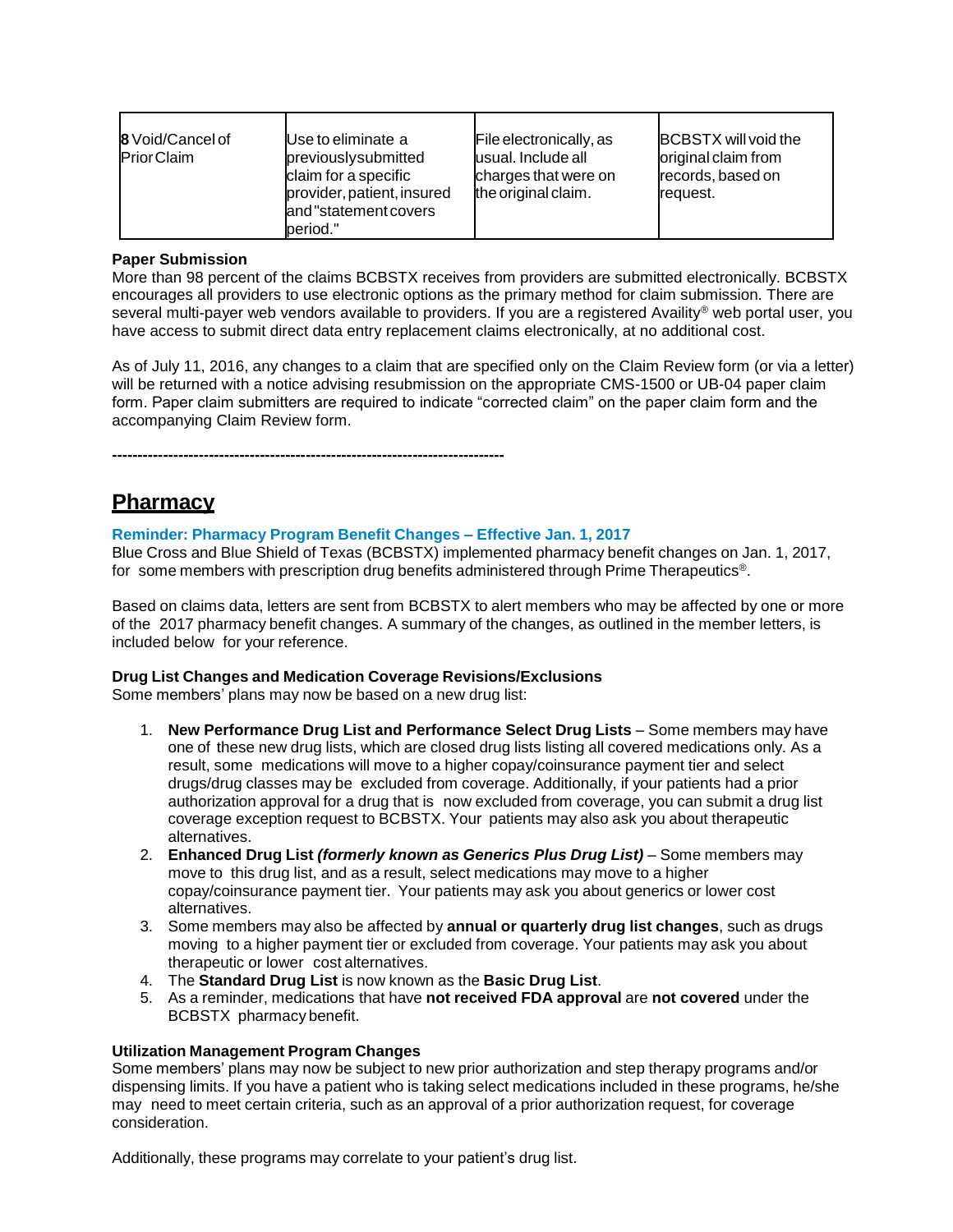#### **Specialty Drug Changes**

Starting Jan. 1, 2017, members with an individual benefit plan offered on/off the Texas Health Insurance Marketplace who are using a drug manufacturer's coupon or copay card will not have the specialty drug payment applied to their plan deductible or out-of-pocket maximum. This is unless the coupon is a permitted third-party cost-sharing payment. Your patients can contact BCBSTX if they have questions about this change.

#### **Pharmacy Network Changes**

Some members' plans may experience changes to the pharmacy network:

- 1. **CVS Exclusion** Effective Jan. 1, 2017, CVS pharmaciesTM and CVS pharmacies in a Target® store were removed from most members' pharmacy network.
- 2. **New Pharmacy Networks** Some members' plans may move to a preferred network where prescriptions filled at these preferred tiered pharmacies offer the lowest copay/coinsurance amounts. 90- day supplies can also be filled at these preferred tiered pharmacies or through mail order for coverage consideration.

**Members who continue to fill prescriptions at a pharmacy no longer in their network will pay more.** In most cases, no action is required on your part for any of these pharmacy network changes as members can easily transfer prescriptions to a nearby in-network pharmacy. If your office stores pharmacy information on your patients' records, you may want to ask your patients which pharmacy is their new choice.

If your patients have questions about their pharmacy benefits, please advise them to call the Pharmacy Program phone number on their member ID card. Members also may visit [bcbstx.com](https://www.bcbstx.com/member) and log in to Blue Access for Members<sup>SM</sup> for a variety of online resources.

\*Changes to be implemented, as applicable, based on the member's 2017 plan renewal, or new plan effective date, unless *otherwise noted. These changes do not apply to members with Medicare Part D or Medicaid coverage.*

A "preferred" or "participating" pharmacy has a contract with BCBSTX or BCBSTX's pharmacy benefit manager (Prime Therapeutics) to provide pharmacy services at a negotiated rate. The terms "preferred" and "participating" should not be construed as a recommendation, referral or any other statement as to the ability or quality of such pharmacy. Please note that changes to *participating pharmacies may be made in the future.*

The information mentioned here is for informational purposes only and is not a substitute for the independent medical judgment of a physician. Physicians are to exercise their own medical judgment. Pharmacy benefits and limits are subject to the terms set forth in the member's certificate of coverage which may vary from the limits set forth above. The listing of any particular drug or classification of drugs is not a quarantee of benefits. Members should refer to their certificate of coverage for more details, including benefits, *limitations and exclusions.*

Regardless of benefits, the final decision about any medication and pharmacy choice is between the member and their health care *provider.*

Prime Therapeutics LLC is a pharmacy benefit management company. BCBSTX contracts with Prime to provide pharmacy benefit *management, prescription home delivery and specialty pharmacy services. In addition, contracting pharmacies are contracted* through Prime Therapeutics. The relationship between BCBSTX and contracting pharmacies is that of independent contractors. BCBSTX, as well as several independent Blue Cross and Blue Shield Plans, has an ownership interest in Prime.

#### **Pharmacy Benefit Tips**

**-----------------------------------------------------------------------------**

For Blue Cross and Blue Shield of Texas (BCBSTX) members with prescription drug benefits administered by Prime Therapeutics®, BCBSTX employs several strategies common to the health benefits industry to manage prescription drug benefits. These strategies may include formulary management, benefit design modeling, specialty pharmacy benefits, and clinical programs, among others. These programs allow BCBSTX members to have access to affordable quality health care. You can help support these initiatives by following the tips, guidelines and reminders below: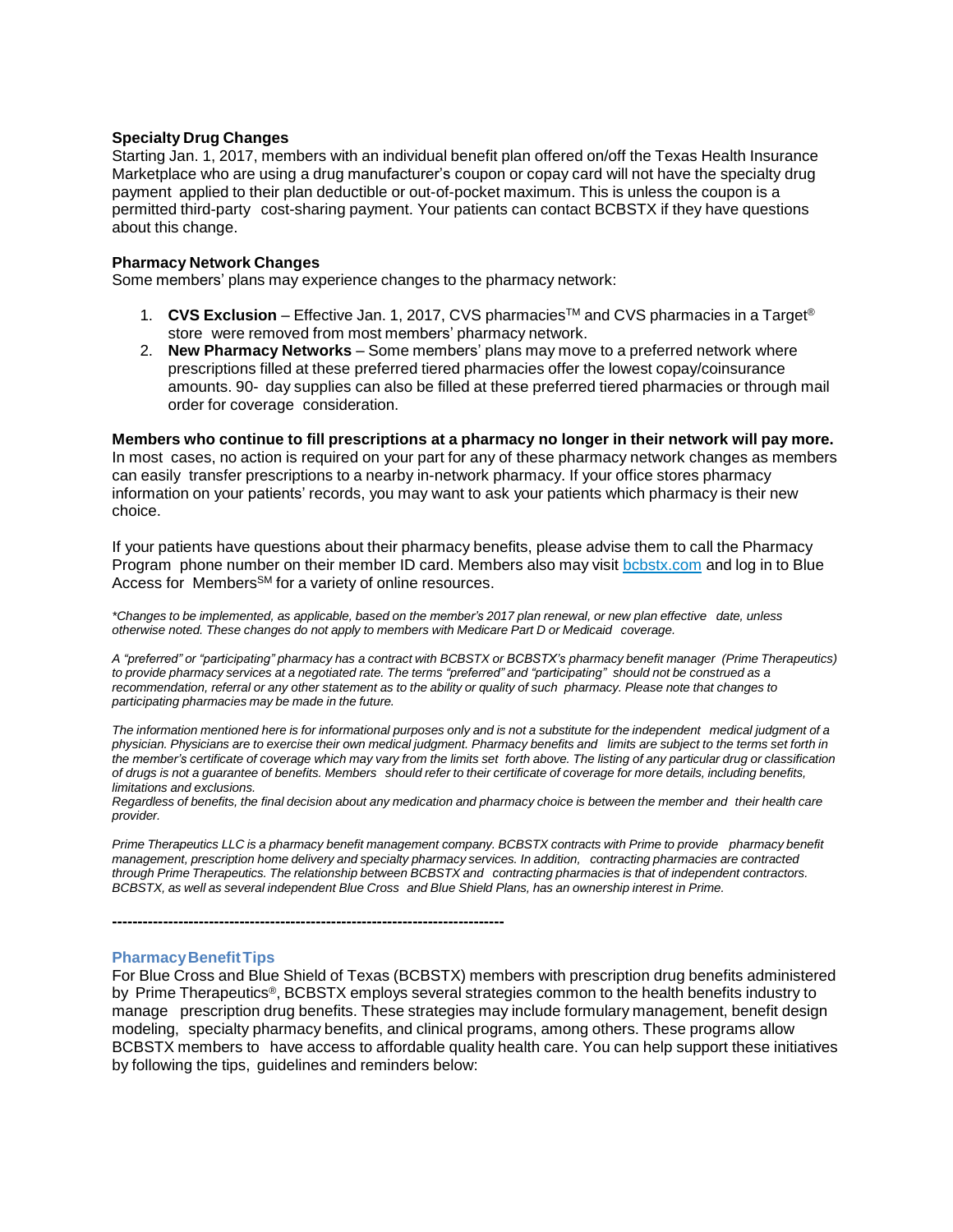# 1. **PrescribeDrugsListedonthe member's drug list (Formulary)**

The BCBSTX druglistsare provided as a guide to help in the selection of cost-effective drug therapy. Every major drug class is covered, although manyof the drug lists cover most generics andfewer brand name drugs. The lists also provide members with criteria for how drugs are selected, coverage considerations and dispensing limits.While these drug lists are a tool to help members maximize their prescription drug benefits, the final decision about what medications should be prescribed is between the health care provider and the patient.

BCBSTX druglists are regularly updated and can be found under Pharmacy Program on the BCBSTX providerwebsite.

**Note:** For members with Medicare Part D or Medicaid coverage, the drug lists can be found on the plan's website:

- Blue Cross MedicareRx (PDP)<sup>SM</sup>: [bcbstx.com/medicare/part\\_d\\_druglist.html](http://www.bcbstx.com/medicare/part_d_druglist.html)
- Blue Cross Medicare Advantage (HMO)SM and (PPO)SM: [bcbstx.com/medicare/mapd\\_drug\\_coverage.html](http://www.bcbstx.com/medicare/mapd_drug_coverage.html)
- Blue Cross Medicare Advantage Dual Care (HMO SNP)SM: [bcbstx.com/medicare/snp\\_drug\\_coverage.html](http://www.bcbstx.com/medicare/snp_drug_coverage.html)
- TexasSTAR[:bcbstx.com/star/prescription-drugs/drug-coverage](http://www.bcbstx.com/star/prescription-drugs/drug-coverage)
- TexasCHIP[:bcbstx.com/chip/prescription-drugs/drug-coverage](http://www.bcbstx.com/chip/prescription-drugs/drug-coverage)

#### **Remind Patients About Covered Preventive Medications**

Many BCBSTX health plans include coverage at no cost to the member for certain prescription drugs and over-the-counter (OTC) medicine products used for preventive care services and women's contraception.\*

**ACA \$0 Preventive Drug List:** [bcbstx.com/pdf/rx/rx-aca-prev-list-tx.pdf](http://www.bcbstx.com/pdf/rx/rx-aca-prev-list-tx.pdf) **Women's Contraceptive Coverage List:** [bcbstx.com/pdf/rx/contraceptive-list-tx.pdf](http://www.bcbstx.com/pdf/rx/contraceptive-list-tx.pdf)

*\*Not available for all plans. Members should call the customer service number on their ID card to help determine what benefits may be available, including any requirements, limitations or exclusions that apply. Please refer to the member's certificate of coverage.*

#### **Submit Necessary Prior Authorization Requests**

For some medications, the member's plan may require certain criteria to be met before prescription drug coverage may be approved. You will need to complete the necessary prior authorization request and submit it to BCBSTX. More information about these requirements can be found under [Pharmacy Program](https://www.bcbstx.com/provider/pharmacy/pa_step_therapy.html) on the BCBSTX provider website.

### **Assist Members with Formulary Exceptions**

**-----------------------------------------------------------------------------**

If the medication you wish to prescribe is not on your patient's drug or the preventive care lists, a formulary exception may be requested. You can call the customer service number on the member's ID card to start the process, or complete the online form at: [myprime.com/en/coverage-exception-form.html.](http://www.myprime.com/en/coverage-exception-form.html)

Visit the [Pharmacy Program](http://www.bcbstx.com/provider/pharmacy/index.html) section of our website for more information.

*PrimeTherapeutics, LLC, is apharmacy benefit management company.BCBSTXcontracts withPrime to providepharmacy benefit management, prescriptionhomedelivery andspecialty pharmacy services. BCBSTX, as well as several independent Blue Cross andBlue ShieldPlans, has an ownership interest in Prime.*

The information mentioned here is for informational purposes only and is not a substitute for the independent medical judgment of a physician. Physicians are to exercise their own medical judgment. Pharmacy benefits and limits are subject to the terms set forth in the member's certificate of coverage which may vary from the limits set forth above. The listing of any drug or classification of *drugs is not a guarantee of benefits.*

Members should refer to their certificate of coverage for more details, including benefits, limitations and exclusions. Regardless of *benefits, the final decision about any medication is between the member and their healthcare provider.*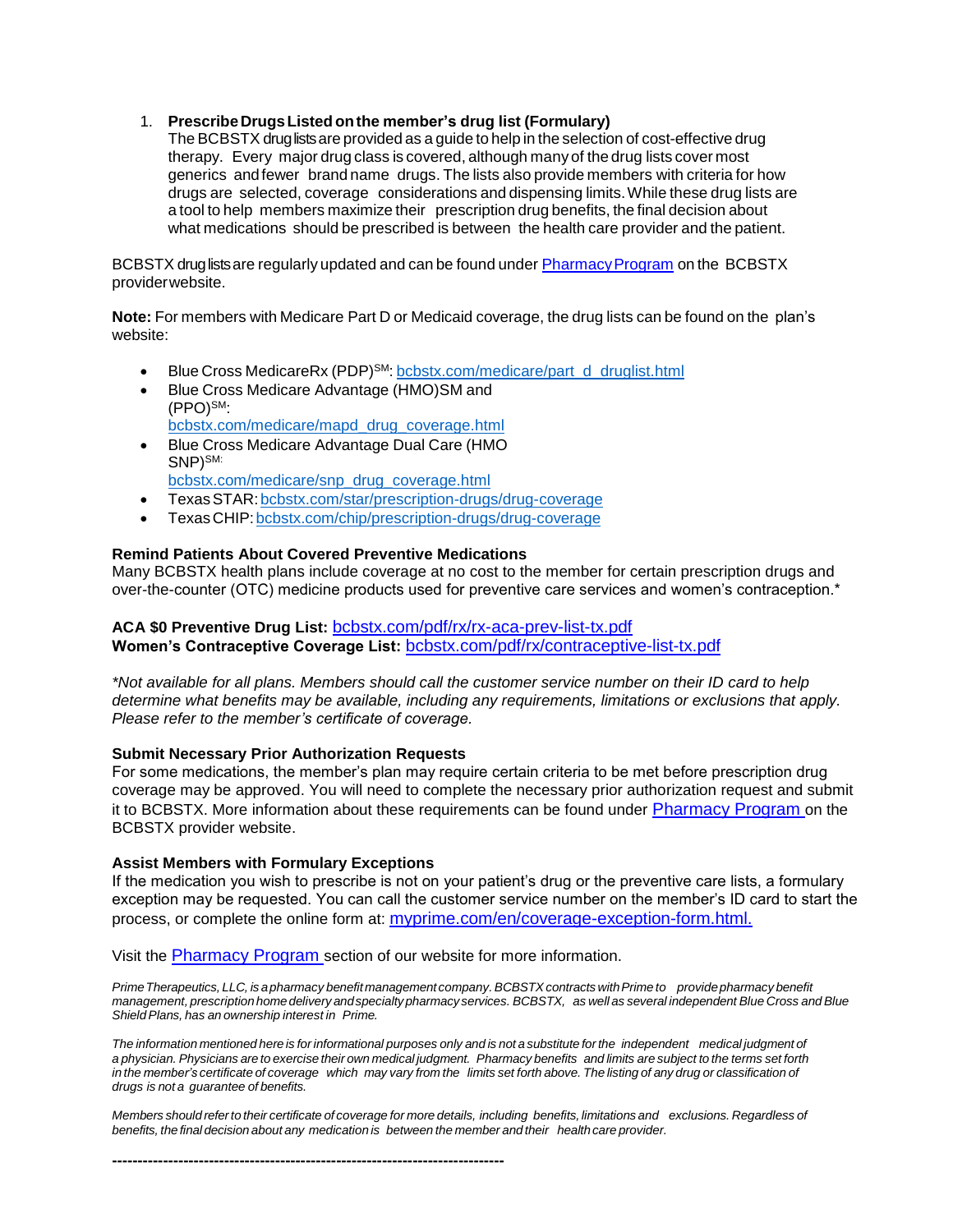### **DispensingQVT(QuantityVersusTime)Limits**

To helpminimize health risks and to improve the quality of pharmaceutical care, dispensing QVT limits have been placed on select prescription medications. The limits are based upon the U.S. Federal Drug Administration andmedical guidelines as wellas the drugmanufacturer's package insert.

For current Drug List Dispensing Limits, visit Pharmacy [Program/Dispensing](https://www.bcbstx.com/provider/pharmacy/quantity_time.html) Limits on the BCBSTX provider website.

**-----------------------------------------------------------------------------**

#### **PrescriptionDrugLists**

Throughout the year, the Blue Cross and Blue Shield of Texas (BCBSTX) Clinical Pharmacy department frequentlyreviews the prescription drug lists.Tier placement decisions for each drug on the list followa precise process, with several committees reviewing efficacy, safetyand cost of each drug.

For current drug updates, visit Pharmacy Program/Prescription Drug List and Prescribing Guidelines on the BCBSTXproviderwebsite.

**-----------------------------------------------------------------------------**

# **Provider General Information**

**BCBSTX New Employer Group Plan – Employees Retirement System of Texas (ERS) Effective Sept. 1, 2017**

Blue Cross and Blue Shield of Texas (BCBSTX) was awarded the six- year contract for the Employees Retirement System of Texas (ERS) account, effective Sept. 1, 2017.

ERS participants covered under HealthSelect<sup>SM</sup> of Texas and Consumer Directed HealthSelectSM benefit plans will access care through the Blue Essentials<sup>SM</sup> provider network in all 254 counties in Texas.

#### **ERS participants plan options:**

- HealthSelect of Texas In-Area (Texas)
- Participants must select a primary care physician (PCP) participating in the Blue Essentials provider network and referrals are required to see Blue Essential providers for in network benefits.
- Consumer Directed HealthSelect In-Area (Texas)
- Consumer Directed HealthSelect participants have open access to providers in the Blue Essentials provider network for their in-network benefits. This plan does not require PCP selection and does not require referrals.

#### **ERS participants can be identified through their BCBSTX ID card:**

- The plan names HealthSelect of Texas and Consumer Directed HealthSelect will be printed directly on the ID card.
- ERS Participants will have a unique Blue Essentials network ID labeled HME.

Patient eligibility and benefits should be verified prior to every scheduled appointment. Eligibility and benefit quotes include participant verification, coverage status and other important information, such as applicable copayment, coinsurance and deductible amounts. It's strongly recommended that providers ask to see the participant's ID card for current information and photo ID to guard against medical identity theft. When services may not be covered, participants should be notified that they may be billed directly.

For a list of services that require prior authorization for ERS participants through BCBSTX or eviCore, refer to the [ERS HealthSelect of Texas Prior Authorization/Notification/Referral Requirements List](https://www.bcbstx.com/provider/pdf/hs-prior-auth.pdf) or ERS [Consumer Directed Health Select Prior Authorization/Notification/Referral Requirements List](https://www.bcbstx.com/provider/pdf/hs-prior-auth-consumer.pdf) on the [Clinical](https://www.bcbstx.com/provider/clinical/index.html)  [Resources](https://www.bcbstx.com/provider/clinical/index.html) page of [bcbstx.com/provider.](https://www.bcbstx.com/provider/)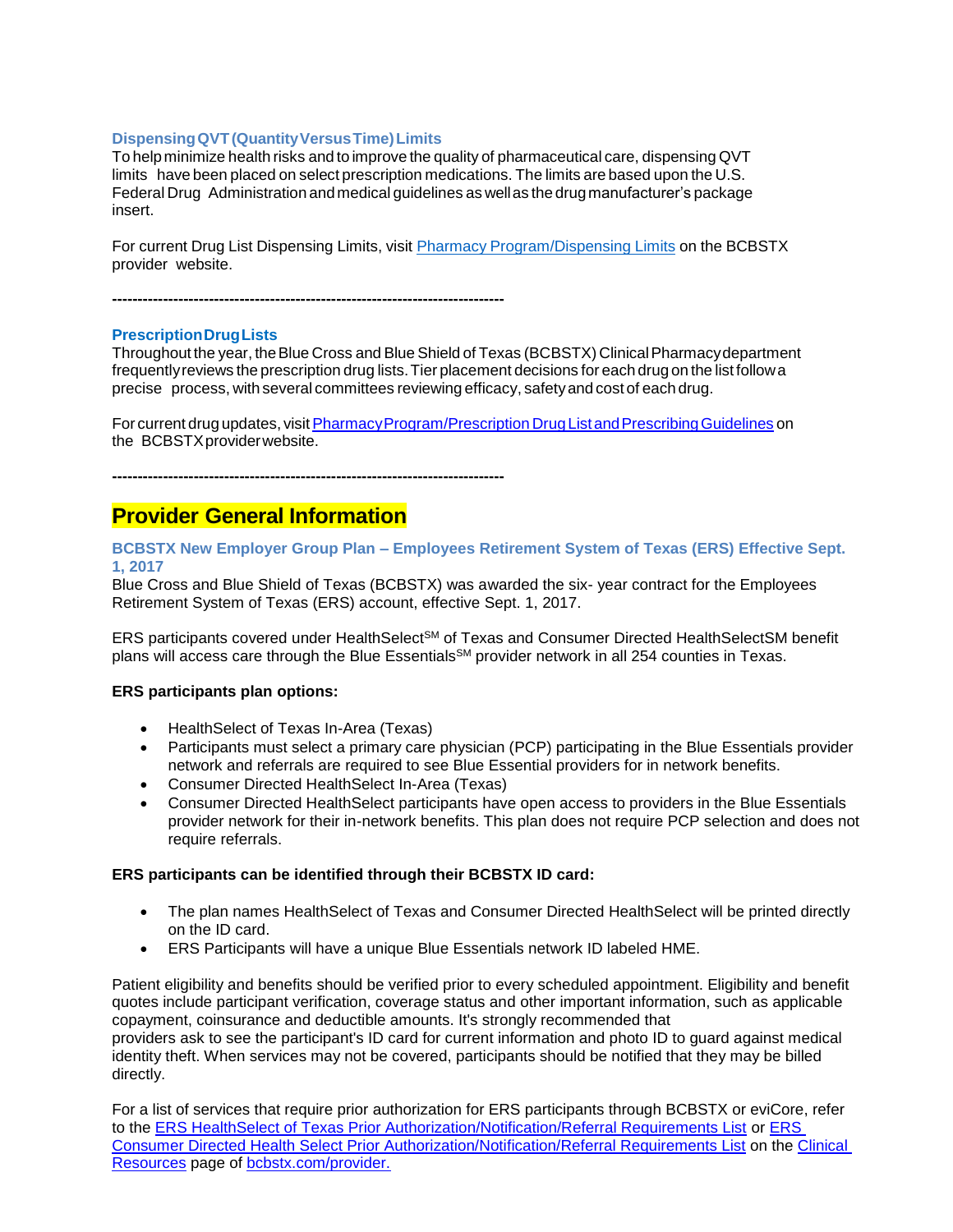Continue to watch for additional information regarding ERS in future editions of the Blue Review newsletter and on our website at [bcbstx.com/provider.](https://www.bcbstx.com/provider/)

If you have any questions or if you need additional information, please contact your [BCBSTX Network](https://www.bcbstx.com/provider/contact_us.html#localnetwork)  [Management Representative.](https://www.bcbstx.com/provider/contact_us.html#localnetwork)

**-----------------------------------------------------------------------------**

### **Medicare Outpatient Observation Notice Requirement**

**Applies to: Blue Cross Medicare Advantage (HMO)SM and Blue Cross Medicare Advantage (PPO)SM** The Notice of Observation Treatment and Implication for Care Eligibility Act (NOTICE Act) requires hospitals and critical access hospitals (CAH) to provide notification to individuals receiving observation services as outpatients for more than 24 hours.

Hospitals and CAHs are required to give the CMS-developed standardized notice – the **Medicare Outpatient Observation Notice (MOON)** – to a Medicare beneficiary or enrollee who has been receiving observation services as an outpatient for more than 24 hours. The notice must be provided no longer than 36 hours after observation services are initiated. To obtain a copy, visit the CMS [website](https://www.cms.gov/Medicare/Medicare-General-Information/BNI/index.html) and then scroll down for copies of the CMS MOON instructions and forms in both English and Spanish.

The MOON will inform nearly one million beneficiaries annually of the reason the individual is an outpatient receiving observation services and the implications of observation services on cost sharing.

An oral explanation of the MOON must be provided, ideally in conjunction with the delivery of the notice. A signature must be obtained from the individual (or an individual qualified to act on their behalf) to acknowledge the receipt and understanding of the notice (or in cases of refusal of signature by such individual, signature by the staff member of the hospital or CAH providing the notice).

If you have any questions or if you need additional information, please contact your BCBSTX [Network](https://www.bcbstx.com/provider/contact_us.html) [ManagementRepresentative.](https://www.bcbstx.com/provider/contact_us.html)

**-----------------------------------------------------------------------------**

#### **Provider Training**

BCBSTX is proud to offer complimentaryeducational webinar sessions. These online training sessions give you the flexibility to attend live sessions. Provider billers, utilization areas and administrative departments will benefit from these webinars. Please visit Education and [Reference](http://www.bcbstx.com/provider/training/index.html) on the [bcbstx.com/provider](http://www.bcbstx.com/provider/index.html) website to view what is available and sign up for training sessions.

**-----------------------------------------------------------------------------**

#### **After-hours Access Is Required**

Blue Cross and Blue Shield of Texas (BCBSTX) requires that primary care physicians/providers, specialtycare physicians, professional providers, and facilityand ancillaryproviders provideurgent care, and emergencycare or coverage for care 24 hours a day, seven days a week. Providers must have a verifiablemechanism in place, forimmediate response, for directing patients to alternative after-hours care based on the urgencyof the patient's need.

#### **Acceptable after-hours access mechanisms may include:**

- An answering service that offers tocall or page the physician/provider or on-call physician/provider;
- a recorded message thatdirects the patient to call the answering service and the phone number is provided; or
- a recorded message that directs thepatient to call or page the physician/provider or oncall physician/provider and the phone number is provided.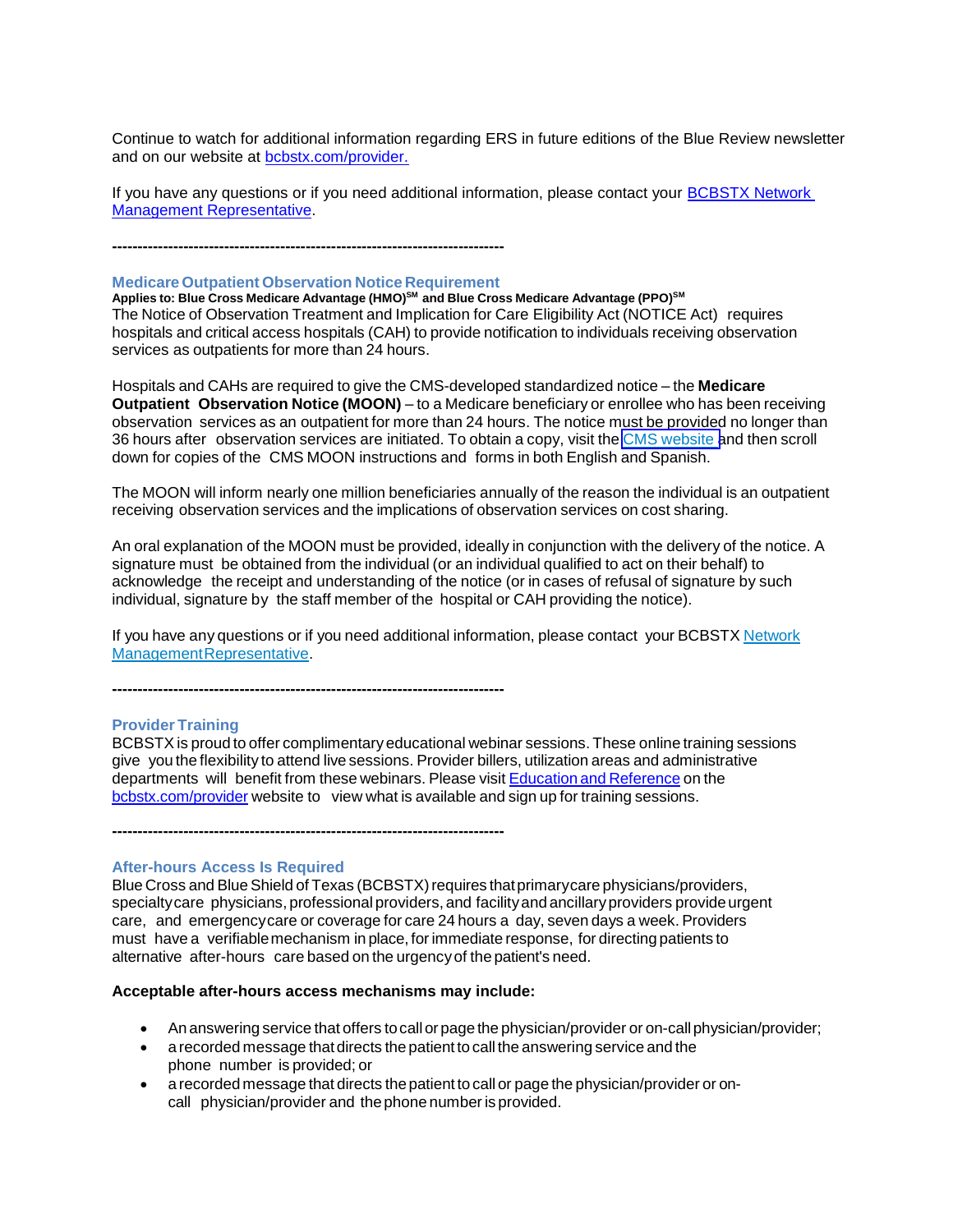For more detail, please refer to the provider [manuals](https://www.bcbstx.com/provider/gri/index.html) for Blue Choice PPO<sup>SM</sup> Physician, Professional Provider and Facility and Ancillary Provider Manual (Section B) and Blue, Blue Premier Physician, Professional Provider, Facility and Ancillary Provider Manual (Section B) available in the Education & Reference section of our provider website. Click on the "Manual" link (note, a password is required).

**-----------------------------------------------------------------------------**

#### **MedicalRecord Requests: IncludeOurLetterasYour CoverSheet**

When youreceive a letter from Blue Cross and Blue Shield of Texas (BCBSTX) requesting additional information, such as medical records or certificates of medical necessity, please utilize the letter as a cover sheet when sending the requested information to us.

This letter contains a barcode in the upper right corner to help ensure that the information you send is matched directlyto the appropriate file and/or claim. Do not submit a Claim Reviewform in addition to the letter, as this could delaythe review process. Thank youfor your cooperation!

**-----------------------------------------------------------------------------**

### **Medical Policy Disclosure**

New or revised medical policies, when approved, will be posted on the Blue Cross and Blue Shield of Texas (BCBSTX) provider website on the 1st or 15th day of each month. Those medical policies requiring disclosure will become effective 90 days from the posting date. Medical policies that do not require disclosure will become effective 15 days after the posting date. The specific effective date will be noted for each medical policy that is posted.

To view active and pending medical policies go to [bcbstx.com/provider](https://www.bcbstx.com/provider/) and click on the Standards & Requirements tab, then click on the [Medical Policies](http://www.medicalpolicy.hcsc.net/medicalpolicy/disclaimer?corpEntCd=TX1) offering. After reading and agreeing to the disclaimer, you will then have access to active and pending medical policies.

-----------------------------------------------------------------------------

#### **Draft Medical Policy Review**

To streamline the medical policy review process, you can view draft medical policies on the Blue Cross and Blue Shield of Texas (BCBSTX) provider website and provide your feedback online. If there are any draft medical policies to review, these documents will be made available for your review around the 1st and the 15th of each month with a review period of approximately two weeks.

To [view draft medical policies](http://www.medicalpolicy.hcsc.net/medicalpolicy/disclaimer?corpEntCd=TX1) go to our provider website and click on the Standards & Requirements tab, then click on the Medical Policies offering. After reading and agreeing to the disclaimer, you will then have access to view any draft medical policies, if available.

-----------------------------------------------------------------------------

# **Rights and Responsibilities**

**Blue Choice PPOSM Subscribers/Blue Advantage HMOSM Member Rights and Responsibilities** As a provider for Blue Cross and Blue Shield of Texas (BCBSTX), you are obligated to be aware of subscribers'/members' rights and informed of subscribers' responsibilities. Our health plan subscribers/members may refer to their benefit booklet for a listing of their rights and responsibilities, which are also included below; you can also access these documents on our website at [bcbstx.com.](https://www.bcbstx.com/member)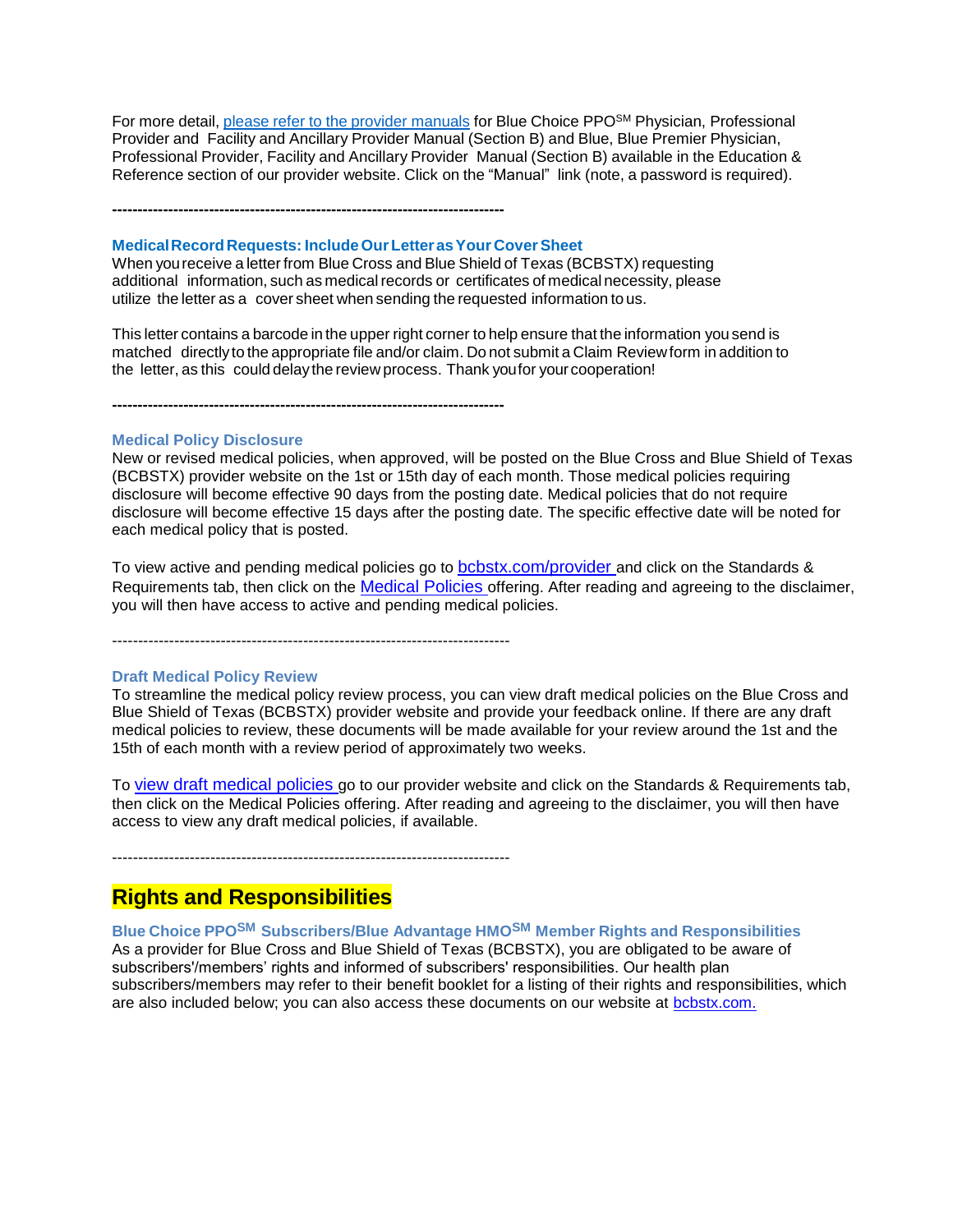| <b>RIGHTS</b>                                                                                                                                                                                                                                                                                                                | <b>RESPONSIBILITIES</b>                                                                                                                      |
|------------------------------------------------------------------------------------------------------------------------------------------------------------------------------------------------------------------------------------------------------------------------------------------------------------------------------|----------------------------------------------------------------------------------------------------------------------------------------------|
| Subscriber(s)/Member(s)                                                                                                                                                                                                                                                                                                      | Subscriber(s)/Member(s)                                                                                                                      |
| You have the right to:                                                                                                                                                                                                                                                                                                       | You have the responsibility to:                                                                                                              |
| Receiveinformationabout the<br>organization, its services, its<br>practitioners and providers and<br>subscribers' rightsand<br>responsibilities.<br>Make recommendations regarding<br>theorganization's subscribers'<br>rights and responsibilities policy.                                                                  | Provide, to the extent possible,<br>information that your health benefit<br>plan and practitioner/providerneed,to<br>provide care.           |
| Participate with practitioners in<br>making decisions about your health<br>care.                                                                                                                                                                                                                                             | Follow the plans and instructions for<br>care you have agreed to with your<br>practitioner.                                                  |
| e treated with respect and<br>recognition of your dignity and your<br>right to privacy.<br>A candid discussion of appropriateor<br>medically necessary treatment<br>options for your condition, regardless<br>of cost or benefit coverage. Voice<br>complaints or appeals about the<br>organization or the care it provides. | Understand your health problems<br>and participate in the development of<br>mutually agreed upon treatment<br>goals, to the degree possible. |

# **MemberRights –You Have the Right to:**

- Receiveinformation about theorganization, its services, its practitioners and providers and members'rights andresponsibilities.
- Makerecommendationsregardingtheorganization'smembers'rightsandresponsibilitiespolicy.
- Participate with practitioners in making decisions about your health care.
- Be treated with respect and recognition of your dignity and your right to privacy.
- Acandiddiscussionof appropriate ormedicallynecessarytreatmentoptions for your condition, regardless of cost or benefit coverage.
- Voice complaints or appeals about the organization or the care it provides.

# **MemberRights–You HavetheResponsibilityto:**

- Meetalleligibilityrequirements of youremployer andthe Health Maintenance Organization (HMO).
- Identify yourself as an HMO member bypresenting your ID card and pay the copayment at the time of service for network benefits.
- Establish a physician/patient relationship with your primary care physician/provider (PCP) and seek your PCP's medical advice/referral for network services priorto receiving medical care, unless it is an emergencyor services are performed by your HMO participating OBGyn.
- Provide, to the extent possible, information that the HMO and practitioner/providers need, to care for you. Including changes in yourfamilystatus, address and phone numbers within 31 days of the change.
- Understand the medications youare taking and receive properinstructions onhowto take them.
- Notify your primarycare physician/provider or HMO plan within 48 hours or as soon as reasonably possible after receiving emergency care services.
- Communicate complete and accurate medical information to health care providers.